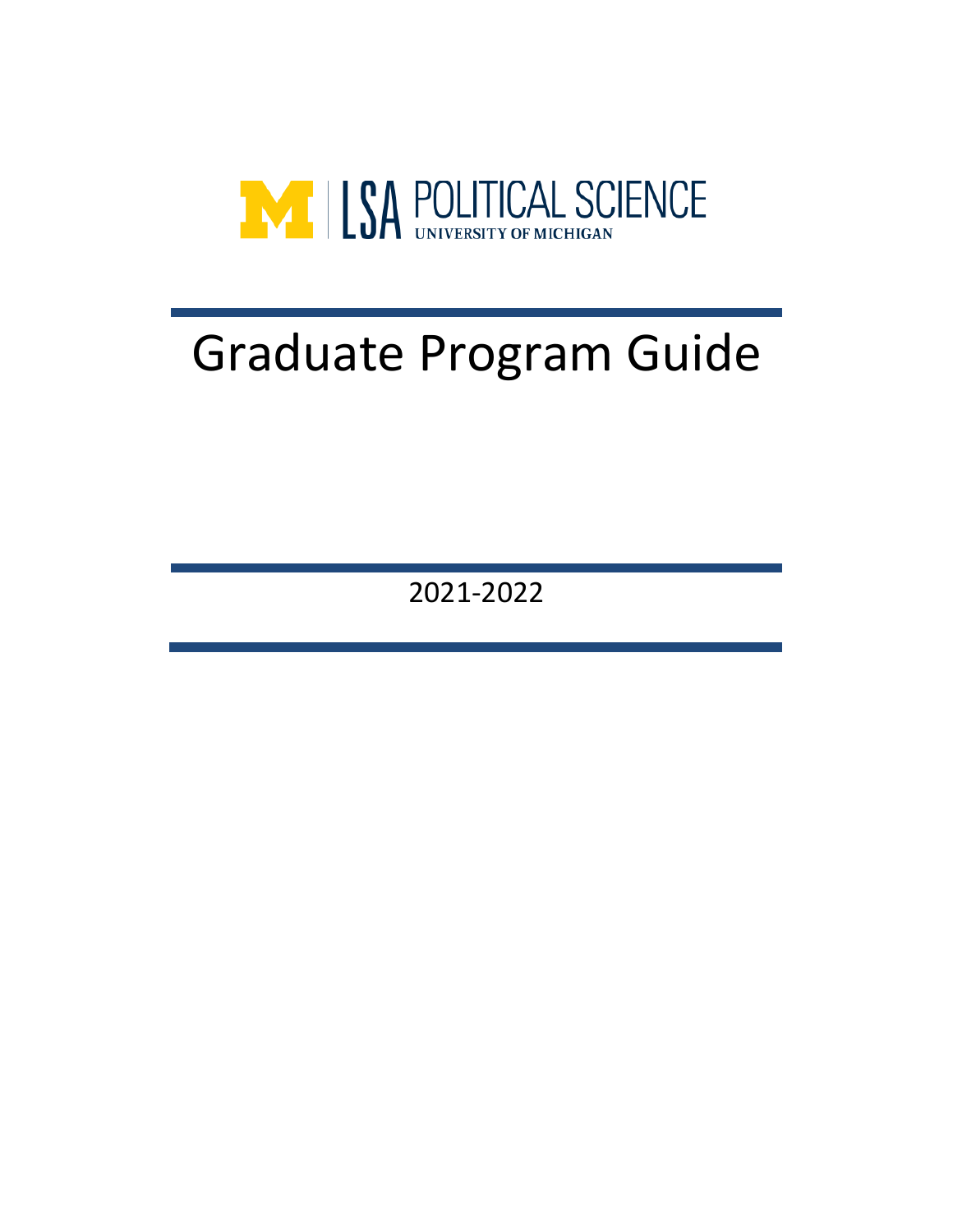August 28, 2021

Welcome to Michigan!

We are very excited to have you join us in our department, and wish you great success. This guide provides a roadmap for graduate students (and faculty) that lays out the general contours and rules of the doctoral program, as well as the different resources that the department offers. Given the size and breadth of our program, it is challenging to write such a guide in a manner that is both comprehensive and concise, but we have done our best. For additional information, please consult the general [Rackham Graduate School requirements](https://rackham.umich.edu/academic-policies/section4/) for the doctoral degree.

The policies described in this guide apply to all doctoral students admitted since 2018. Students admitted prior to 2018 can choose to abide by the rules herein, or can consult the guide that was current in the year in which they were admitted.

Finally, you can stay abreast of departmental workshops and events by looking at this [calendar.](https://lsa.umich.edu/polisci/news-events.html)

Have an excellent first year, and Go Blue!

Mark Dincecco

Mark Dincecco Director of Graduate Studies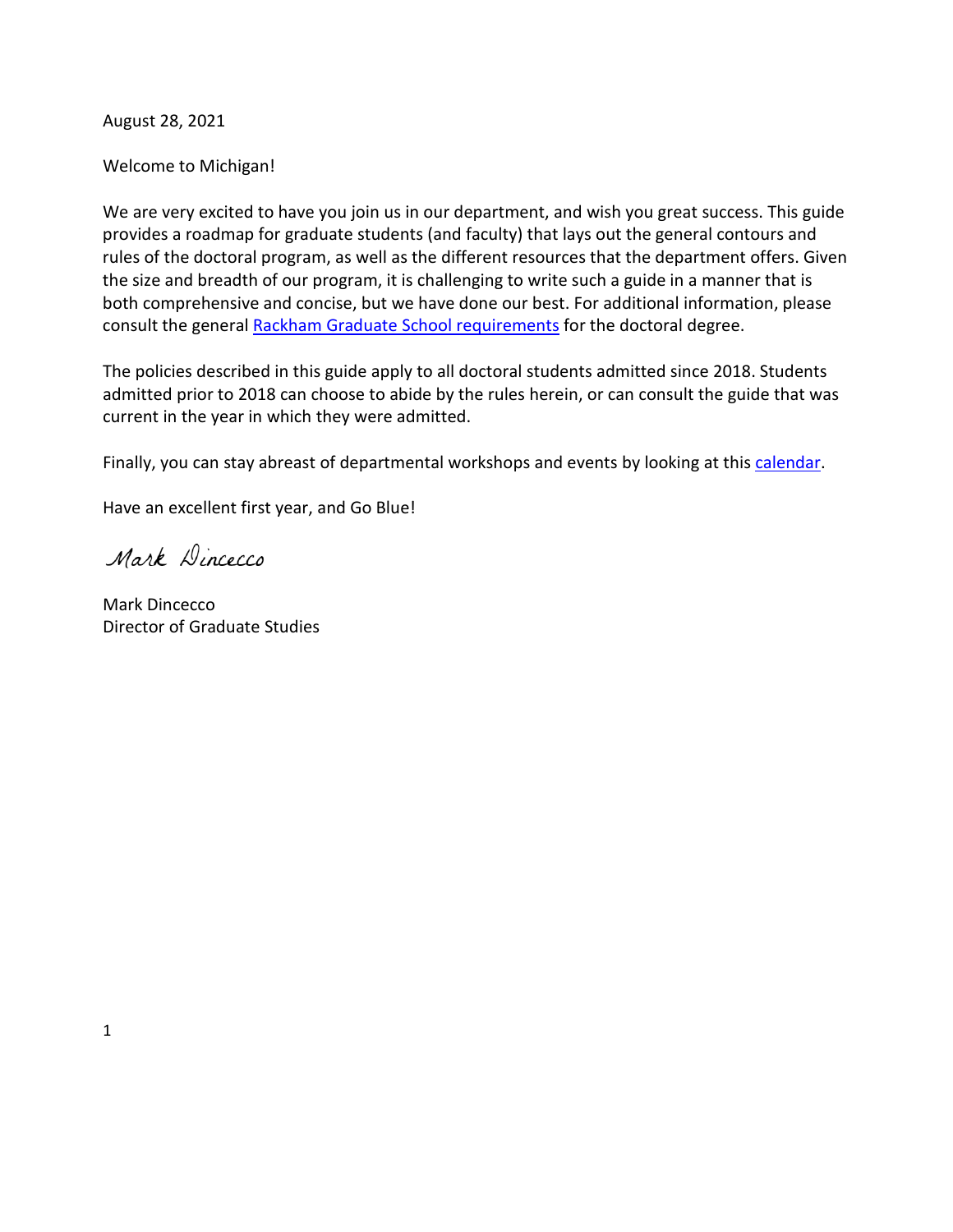# **TABLE OF CONTENTS**

| 1.                                                | <b>PROGRAM OVERVIEW</b>                           | 4                       |
|---------------------------------------------------|---------------------------------------------------|-------------------------|
| <b>THE COMPONENTS</b>                             |                                                   | 4                       |
| <b>THE SUBFIELDS</b>                              |                                                   | 5                       |
|                                                   | <b>DEPARTMENT PERSONNEL</b>                       | $\overline{\mathbf{z}}$ |
| 2.                                                | <b>PROGRAM SUBFIELDS</b>                          | 8                       |
| <b>AMERICAN POLITICS</b>                          |                                                   | 8                       |
| <b>COMPARATIVE POLITICS</b>                       |                                                   | 8                       |
| <b>INTERNATIONAL RELATIONS AND WORLD POLITICS</b> |                                                   | 9                       |
|                                                   | LAW, COURTS, AND POLITICS                         | 9                       |
| <b>RESEARCH METHODS</b>                           |                                                   | 9                       |
| <b>POLITICAL THEORY</b>                           |                                                   | 10                      |
| З.                                                | <b>THE FIRST YEAR</b>                             | 11                      |
|                                                   | <b>CHOOSING COURSES</b>                           | 11                      |
| МАТН САМР                                         |                                                   | 12                      |
| <b>MENTORING</b>                                  |                                                   | 12                      |
|                                                   | <b>GETTING INVOLVED</b>                           | 12                      |
| 4.                                                | <b>ASSESSMENT OF GRADUATE STUDENTS</b>            | 13                      |
| <b>PRE-CANDIDATE ASSESSMENT</b>                   |                                                   | 13                      |
| <b>FIRST YEAR EVALUATION</b>                      |                                                   | 14                      |
| <b>SECOND YEAR EVALUATION</b>                     |                                                   | 14                      |
| <b>PRELIMINARY EXAMS</b>                          |                                                   | 15                      |
| <b>ADEQUATE PROGRESS IN CANDIDACY</b>             |                                                   | 15                      |
| <b>ACADEMIC PROBATION AND DISMISSAL</b>           |                                                   | 16                      |
| <b>APPEALS PROCESS</b>                            |                                                   | 17                      |
|                                                   | <b>REINSTATEMENT TO THE PROGRAM</b>               | 17                      |
| 5.                                                | <b>ACHIEVING CANDIDACY</b>                        | 19                      |
| <b>CANDIDACY EXPIRATION</b>                       |                                                   | 19                      |
| THE COGNATE REQUIREMENT                           |                                                   | 19                      |
| <b>JOINT DEGREE STUDENTS</b>                      |                                                   | 19                      |
| <b>PRELIMINARY EXAMS</b>                          |                                                   | 20                      |
|                                                   | <b>SUBFIELD QUALIFYING CRITERIA</b>               |                         |
|                                                   | <b>AMERICAN POLITICS</b>                          |                         |
|                                                   | <b>COMPARATIVE POLITICS</b>                       |                         |
|                                                   | <b>INTERNATIONAL RELATIONS AND WORLD POLITICS</b> |                         |

2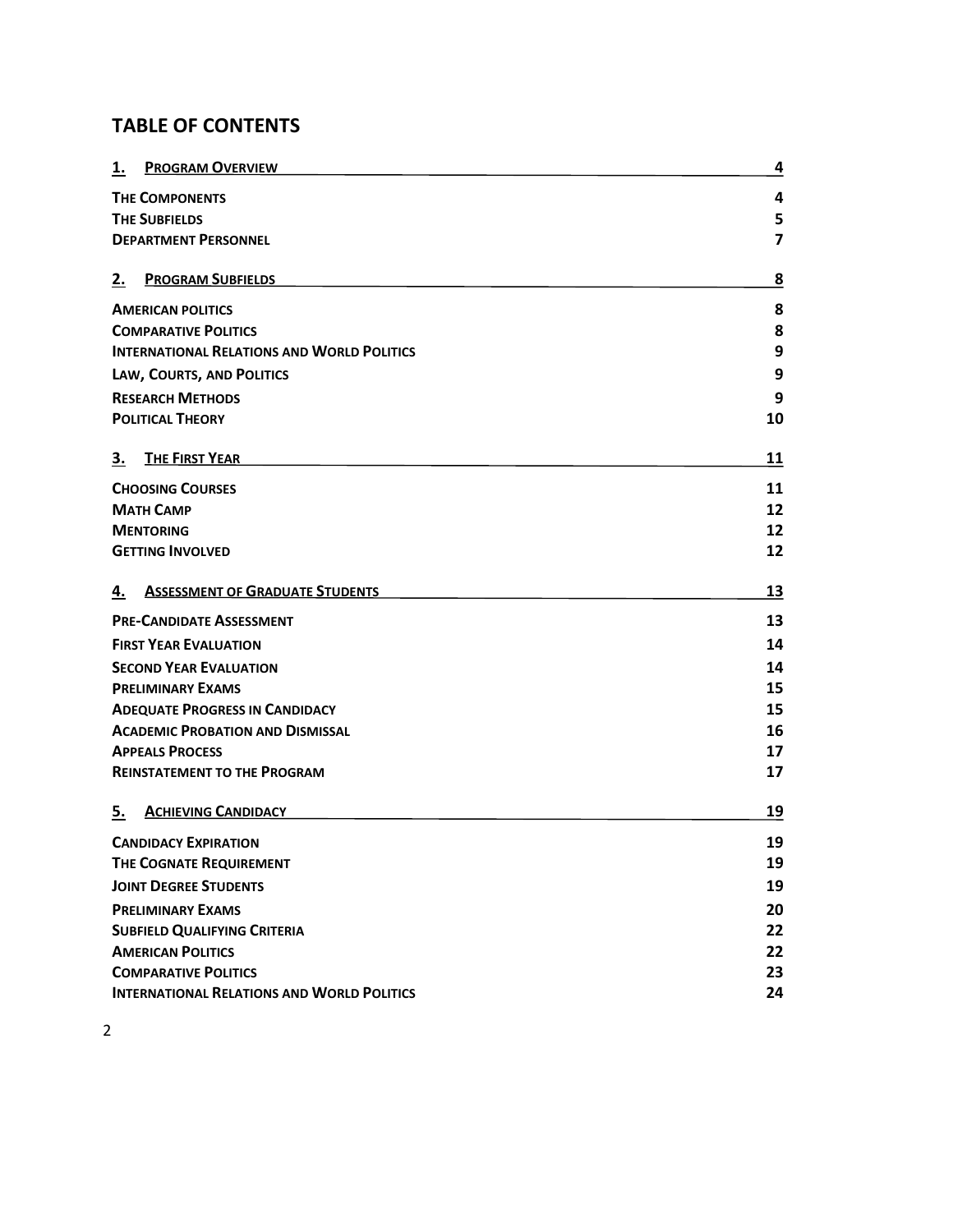| LAW, COURTS, AND POLITICS                                |                                                  | 24 |
|----------------------------------------------------------|--------------------------------------------------|----|
| <b>RESEARCH METHODS</b>                                  |                                                  | 25 |
| <b>POLITICAL THEORY</b>                                  |                                                  | 26 |
|                                                          | <b>STUDENT DESIGNED MINORS</b>                   | 28 |
| 6.                                                       | <b>THE DISSERTATION STAGE</b>                    | 29 |
| <b>COURSEWORK</b>                                        |                                                  | 29 |
| <b>DISSERTATION COMMITTEE</b>                            |                                                  | 30 |
| <b>DISSERTATION PROSPECTUS</b>                           |                                                  | 30 |
|                                                          | <b>THE DISSERTATION</b>                          | 31 |
| 7.                                                       | <b>MASTER'S DEGREES AND PROGRAM CERTIFICATES</b> | 32 |
|                                                          | <b>FOR POLITICAL SCIENCE DOCTORAL STUDENTS</b>   | 32 |
| <b>FOR DOCTORAL STUDENTS FROM OTHER RACKHAM PROGRAMS</b> |                                                  | 32 |
| <b>JD/MA IN WORLD POLITICS</b>                           |                                                  | 32 |
|                                                          | <b>PROGRAM CERTIFICATES</b>                      | 33 |
| 8.                                                       | <b>RACKHAM AND UNIVERSITY POLICIES</b>           | 33 |
| <b>CONTINUOUS ENROLLMENT</b>                             |                                                  | 33 |
| <b>LEAVES OF ABSENCE</b>                                 |                                                  | 34 |
| <b>TIME TO DEGREE</b>                                    |                                                  | 34 |
|                                                          | <b>TEN-TERM RULE</b>                             | 35 |
| <u>9.</u>                                                | <b>RESOURCES</b>                                 | 35 |
| <b>FINANCING YOUR EDUCATION</b>                          |                                                  | 35 |
| <b>A TYPICAL PATH</b>                                    |                                                  | 35 |
| <b>LSA TUITION FELLOWSHIP</b>                            |                                                  | 36 |
| <b>DEPARTMENTAL SUPPLEMENTAL SUPPORT</b>                 |                                                  | 36 |
| <b>OTHER RESOURCES</b>                                   |                                                  | 37 |
| <b>INFRASTRUCTURE</b>                                    |                                                  | 37 |
| <b>COUNSELING SYSTEM</b>                                 |                                                  | 38 |
| Diversity, Equity, and Inclusion                         |                                                  | 39 |
| <b>JOB PLACEMENT RESOURCES</b>                           |                                                  | 40 |
|                                                          | <b>INTERNATIONAL STUDENT RESOURCES</b>           | 41 |
| 10.                                                      | <b>WORKSHOPS AND STUDENT ORGANIZATIONS</b>       | 41 |
| <b>RESEARCH WORKSHOPS</b>                                |                                                  |    |
|                                                          | <b>GRADUATE STUDENT ORGANIZATIONS</b>            | 42 |
| 11.                                                      | <b>HISTORY OF REVISIONS</b>                      | 44 |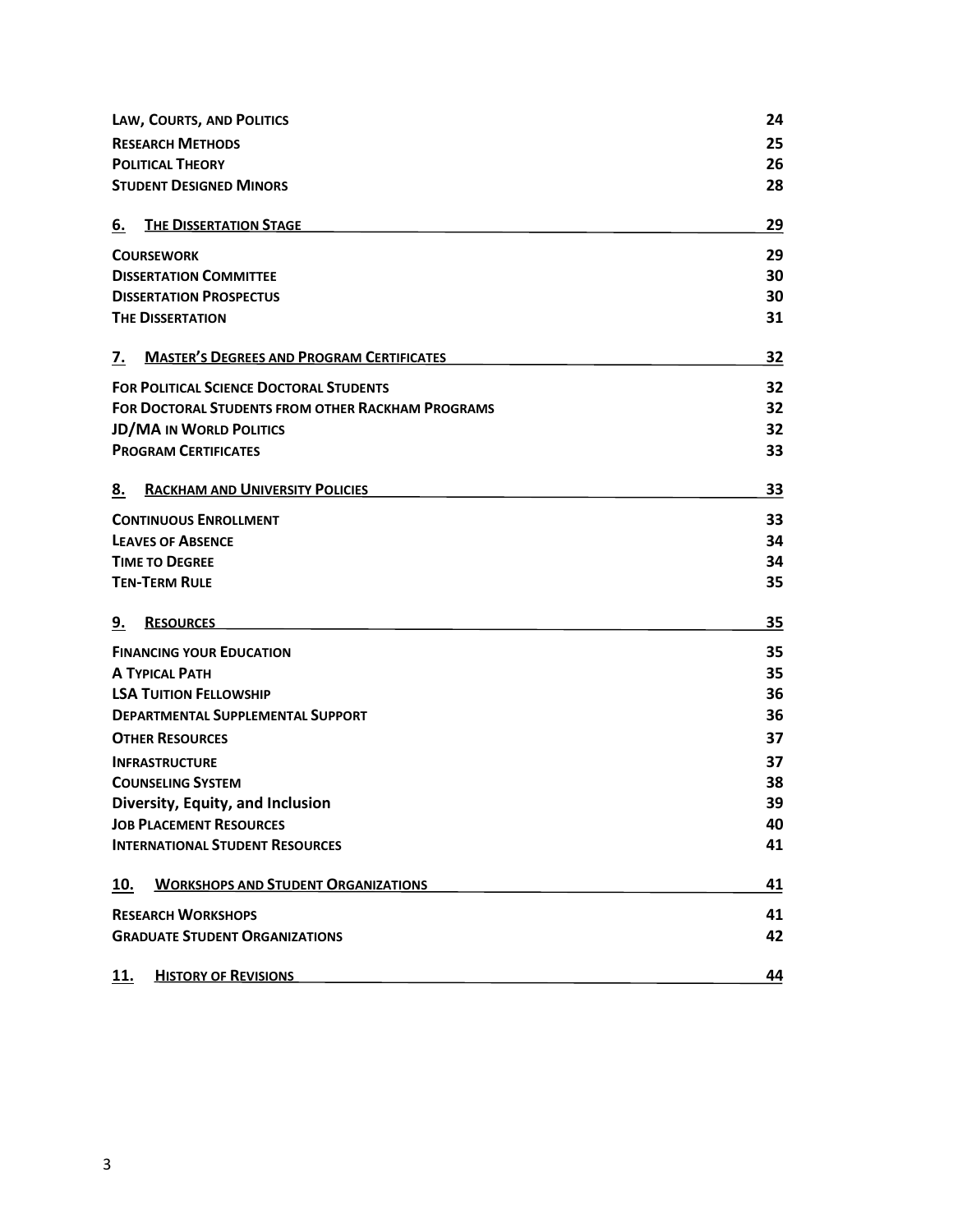# <span id="page-4-0"></span>**1. Program Overview**

Graduate education differs qualitatively from undergraduate study. In the first few years, graduate work is dedicated to the acquisition of tools, abilities, and knowledge that will qualify one to teach, carry out research, and perform as a professional political scientist. Once students become candidates, they increasingly rely on creativity and self-discipline as they carve out an independent research project.

As a general rule, students take at least four years to earn a Ph.D. degree, with most finishing within seven years. The length of time required to satisfy their requirements varies, depending upon whether the entering student already has an MA degree, the number of terms the student carries a reduced program because of a GSI (graduate student instructor) or GSRA (graduate student research assistant) position, and the particular requirements of the student's subfield and dissertation. A program requiring extensive language training, for example, will take longer to complete if language study begins as a graduate student rather than earlier.

# <span id="page-4-1"></span>**The Components**

The graduate program is divided into two phases. During the first phase, when students are actively taking a full course load, they are considered *pre-candidates.* Coursework, teaching, and independent research and study prepare students to participate as research scholars in particular subfields within political science. Once students demonstrate mastery of these subfields, they become *candidates*. During candidacy, the student plans, executes, and defends the doctoral dissertation.

While a pre-candidate, students focus on two subfields. One becomes the major subfield and the second the minor. Courses at the University of Michigan run for full semesters, about 13 or 14 weeks. Over the first two to two and a half years, students ordinarily take four or five courses in their major subfield and three or four in their minor. These are rough estimates; each subfield sets its own requirements or guidelines for preparatory coursework. Students complete the major subfield and the first minor by passing a preliminary exam in each.

In addition, all students must complete a "cognate" required by Rackham that consists of four credit hours in approved graduate-level courses in a subfield outside their Major and Minor. Usually these credits will come from the same department, but a student may combine courses from different departments. For example, to learn more about health care policy, a student might take one course in the School of Public Policy and another in the School of Public Health. Students whose cognate credits come from two different departments should send a memo to the DGS describing how they are connected. The memo and the DGS's approval will be entered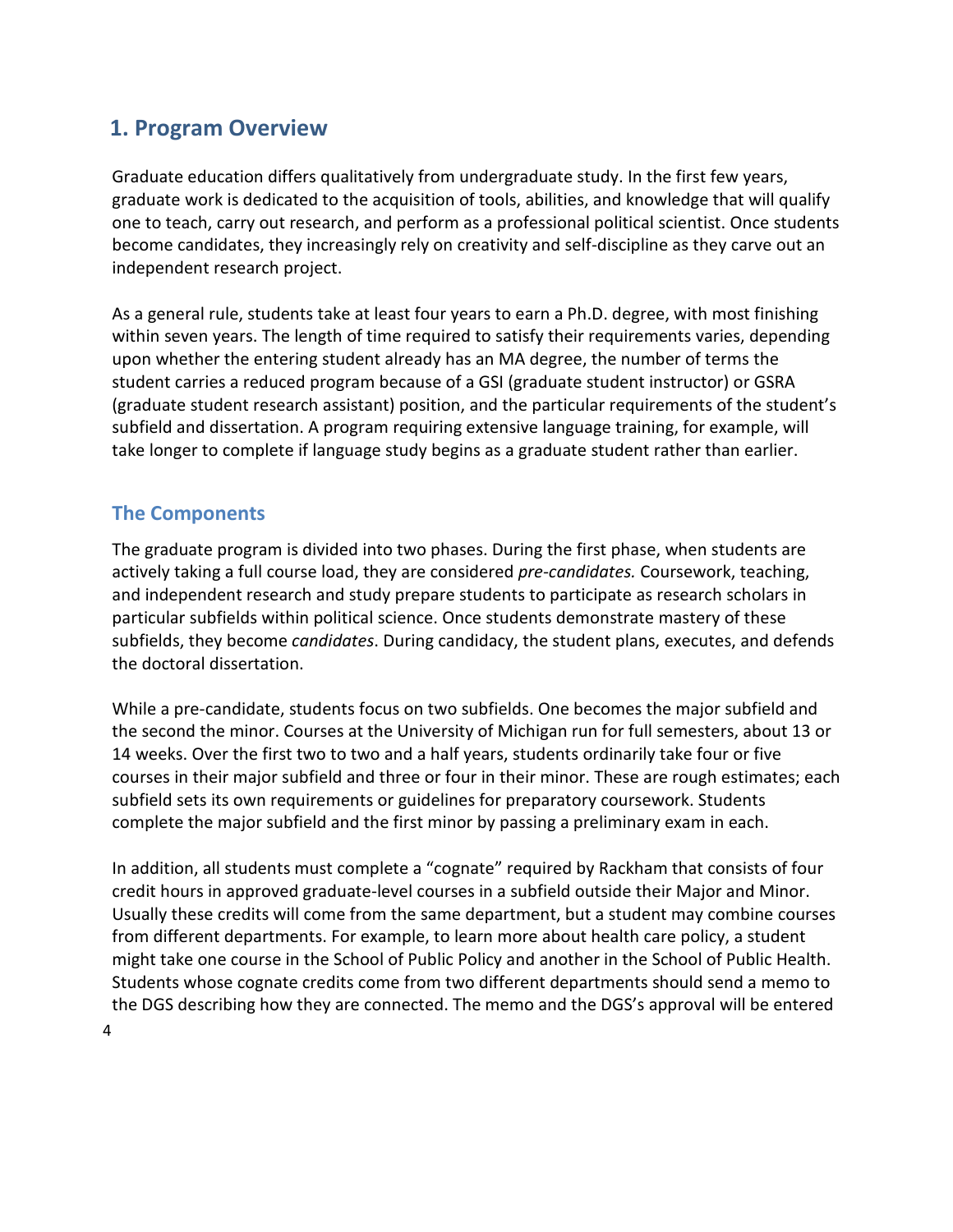into the student's academic file. In some cases, the cognate requirement may be satisfied with coursework taken earlier in pursuit of a master's degree (consult the DGS). A student enters the candidacy phase only after successful completion of the major and minor subfields and the cognate, as well as the resolution of any incompletes on their transcript. **Typically, students must become candidates by the end of their third year.**

Following the achievement of candidacy, students typically take a year to write and defend a plan for their dissertation (or "prospectus"). With this plan in hand, and with regular feedback from a dissertation advisor, students research and write the dissertation. In the summer before the final year of graduate school, students seeking an academic job prepare materials for their applications, and that fall is "on the market." The dissertation defense ordinarily occurs during this final year.

# <span id="page-5-0"></span>**The Subfields**

In our department, Political Science is divided into the following subfields (listed with their coordinators for 2020-2021):

- American Government and Politics (Nick Valentino)
- Comparative Politics (Mary Gallagher)
- International Relations and World Politics (Barb Koremenos)
- Law, Courts, and Politics (Mariah Zeisberg)
- Political Theory (Mika Lavaque-Manty)
- Research Methods (Kevin Quinn)

While students must select one of the above subfields for their major subfield, they may either choose a second one from this list *or* design their own to serve as their minor subfield. The student-designed minor must be in a recognized area within political science; students might look at the list o[f APSA's Organized Sections](https://www.apsanet.org/sections) as a guide. There is more flexibility in designing a second minor, although it must still be an active research area within political science. Some examples of designed subfields include:

- Public Policy and Administration
- Gender and Politics
- Organizational Theory
- Political Development
- Political Economy
- Positive Political Theory
- Race, Ethnicity and Politics
- Urban Politics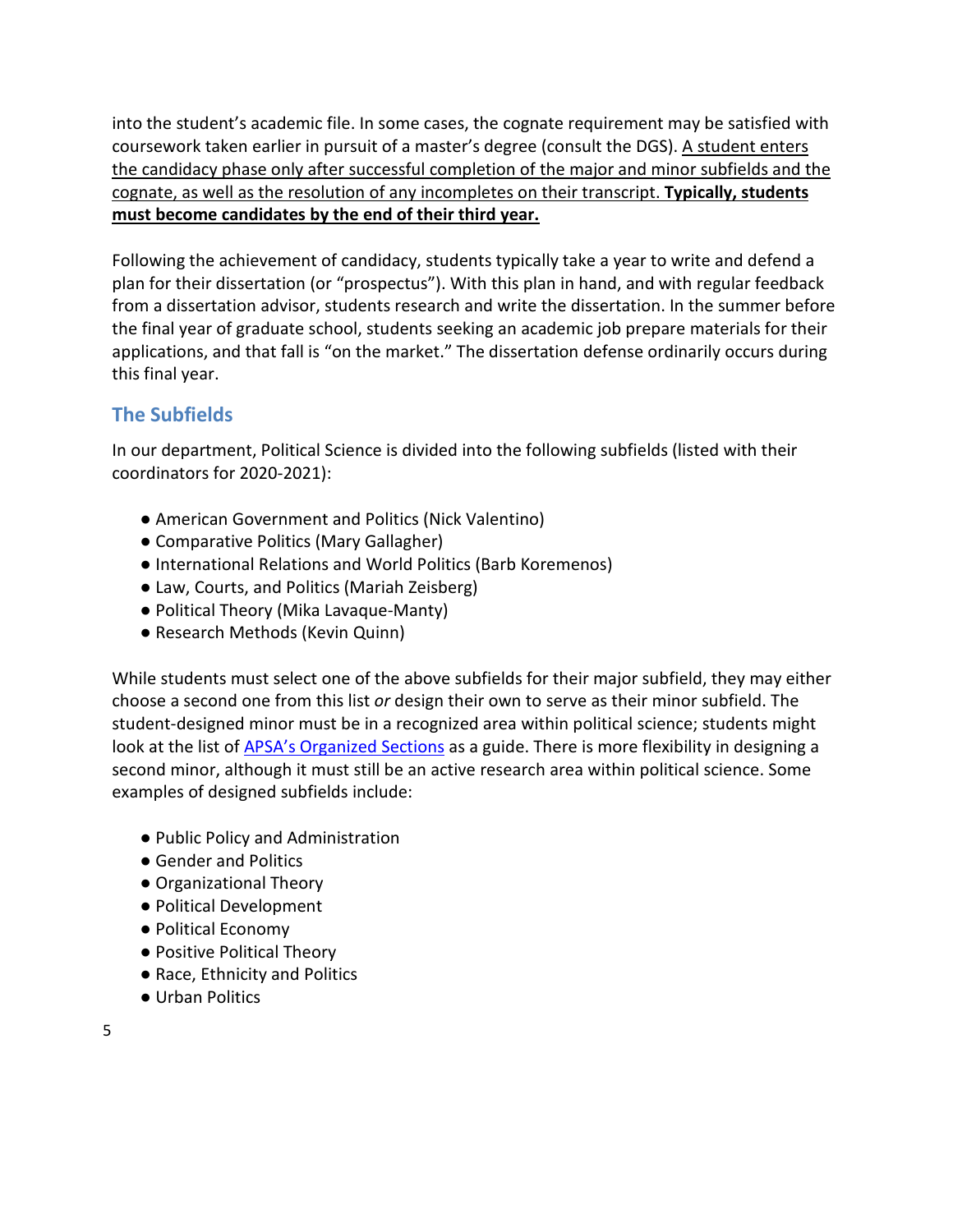This list does not preclude the possibility of a student following a program including other subfields, based on problem-oriented, interdisciplinary, or other types of interests. Proposals must include a set of courses and a justification for how the subject represents a subfield of political science. Designed minors require the support of two faculty members, and must include a description of the planned preliminary exam format. All proposals must be approved by the DGS.

The major subfields and their current preliminary exam procedures are described in more detail in chapter 5 of this guide. Students are encouraged to consult the subfield coordinator for more information.

#### **Double Major**

Students may choose to major in two subfields. In this case, the second major replaces the minor. Students are still expected to fulfill the cognate requirement.

#### **Joint Degree Students**

Some students enter the program as joint degree students. The Department of Political Science has joint degree programs with the School of Social Work and the Ford School of Public Policy. The student's joint program replaces the first minor and the cognate. Dissertation committees must comprise two regular faculty members from each department.

#### **Student Initiated Degree Program (SIDP/IIDP)**

Students may design their own doctoral program, blending aspects of two degree-granting programs. Students are admitted to one program first, and, after completing at least one term of coursework, request a modification of their degree plan. Our department's practice has been to design an SIDP program to mirror the joint degree program: students would be expected to fulfill a major in Political Science, while work for their other program would substitute for the minor and cognate. Dissertation committees must comprise two regular faculty members from each department. For more information and an application, see [the Rackham website](https://rackham.umich.edu/academic-policies/section4/) and consult the DGS.

#### **Dual Degree Students**

Students may also pursue two degrees simultaneously. See th[e Rackham website](https://rackham.umich.edu/academic-policies/section6/) for more information (and perhaps consult a spiritual adviser, therapist, or life coach).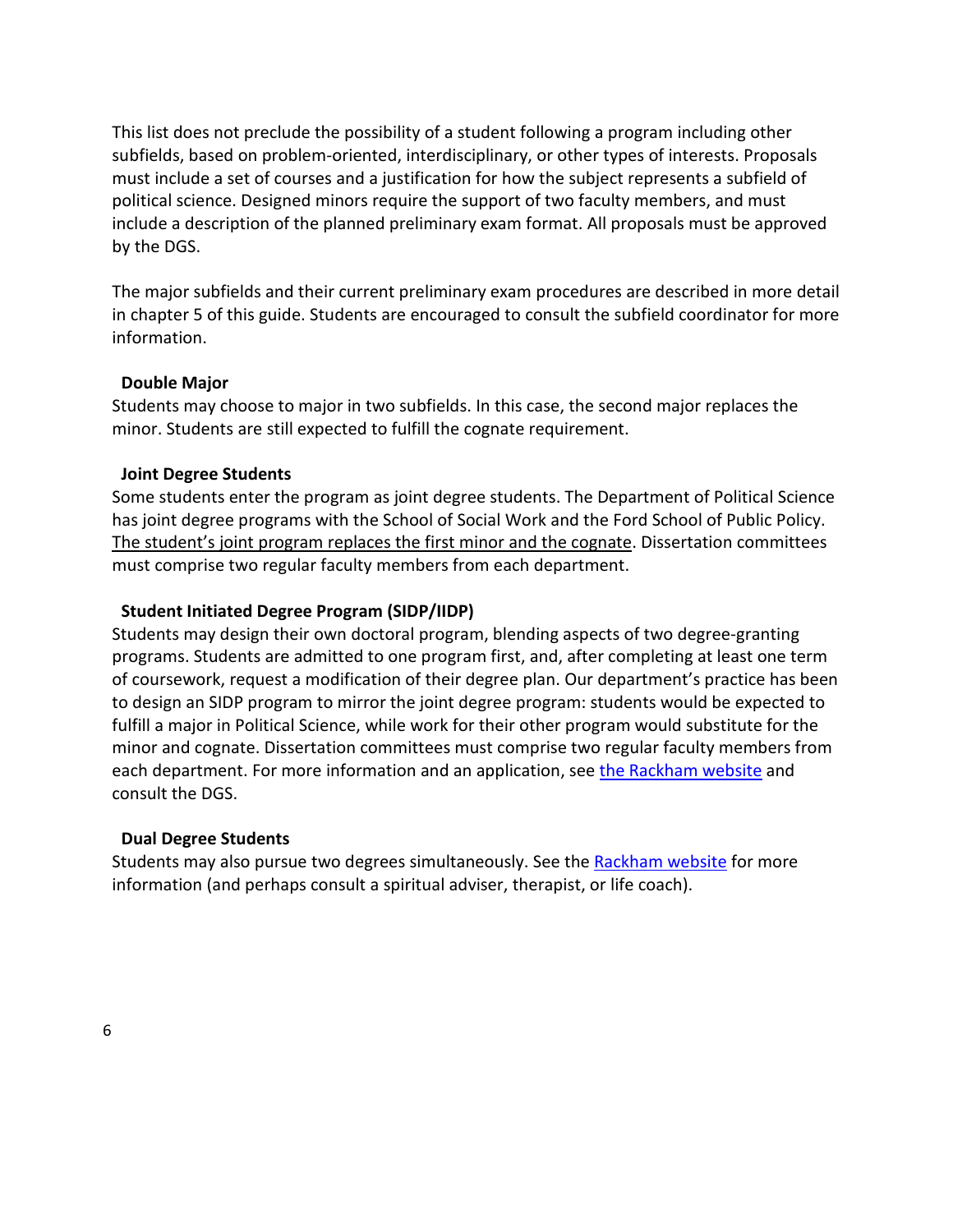# <span id="page-7-0"></span>**Department Personnel**

A number of faculty and staff serve in positions related to the graduate program.

#### **Graduate Program Staff**

Graduate Program Coordinator: Megan Gosling, [psgradinfo@umich.edu \(](mailto:psgradinfo@umich.edu)5727 Haven Hall) Academic Program Manager: Joseph Johnson, [joecjohn@umich.edu](mailto:joecjohn@umich.edu) (5735 Haven Hall)

The graduate program coordinator is generally the first person to contact with questions about the program, although any of us will do our best to answer your question.

#### **Graduate Affairs Committee**

Director of Graduate Studies: Mark Dincecco, [dincecco@umich.edu](mailto:dincecco@umich.edu) (5703 Haven Hall) Director of Admissions: Noah Nathan[, nlnathan@umich.edu](mailto:nlnathan@umich.edu) Director of Placement: Nicholas Valentino[, nvalenti@umich.edu](mailto:nvalenti@umich.edu)

#### **Climate Liaison**

Vincent Hutchings, [vincenth@umich.edu](mailto:vincenth@umich.edu)

#### **Diversity Ally Committee**

Robert Mickey, Committee Chair, [rmickey@umich.edu](mailto:rmickey@umich.edu) Deborah Beim, [dbeim@umich.edu](mailto:dbeim@umich.edu) Rick Hall, [rlhall@umich.edu](mailto:rlhall@umich.edu) Allen Hicken, [ahicken@umich.edu](mailto:ahicken@umich.edu) Shea Streeter, [sashea@umich.edu](mailto:sashea@umich.edu) Mariah Zeisberg[, zeisberg@umich.edu](mailto:zeisberg@umich.edu)

#### **Subfield Coordinators**

American: Ken Kollman, [kkollman@umich.edu](mailto:kkollman@umich.edu)  Comparative: Mary Gallagher, [metg@umich.edu](mailto:metg@umich.edu) IR: Barb Koremenos, [koremeno@umich.edu](mailto:koremeno@umich.edu) Law, Courts, Politics: Pam Brandwein, [pbrand@umich.edu](mailto:pbrand@umich.edu) Methods: Iain Osgood, [iosgood@umich.edu](mailto:iosgood@umich.edu)  Theory: Mika LaVaque-Manty, [mmanty@umich.edu](mailto:mmanty@umich.edu)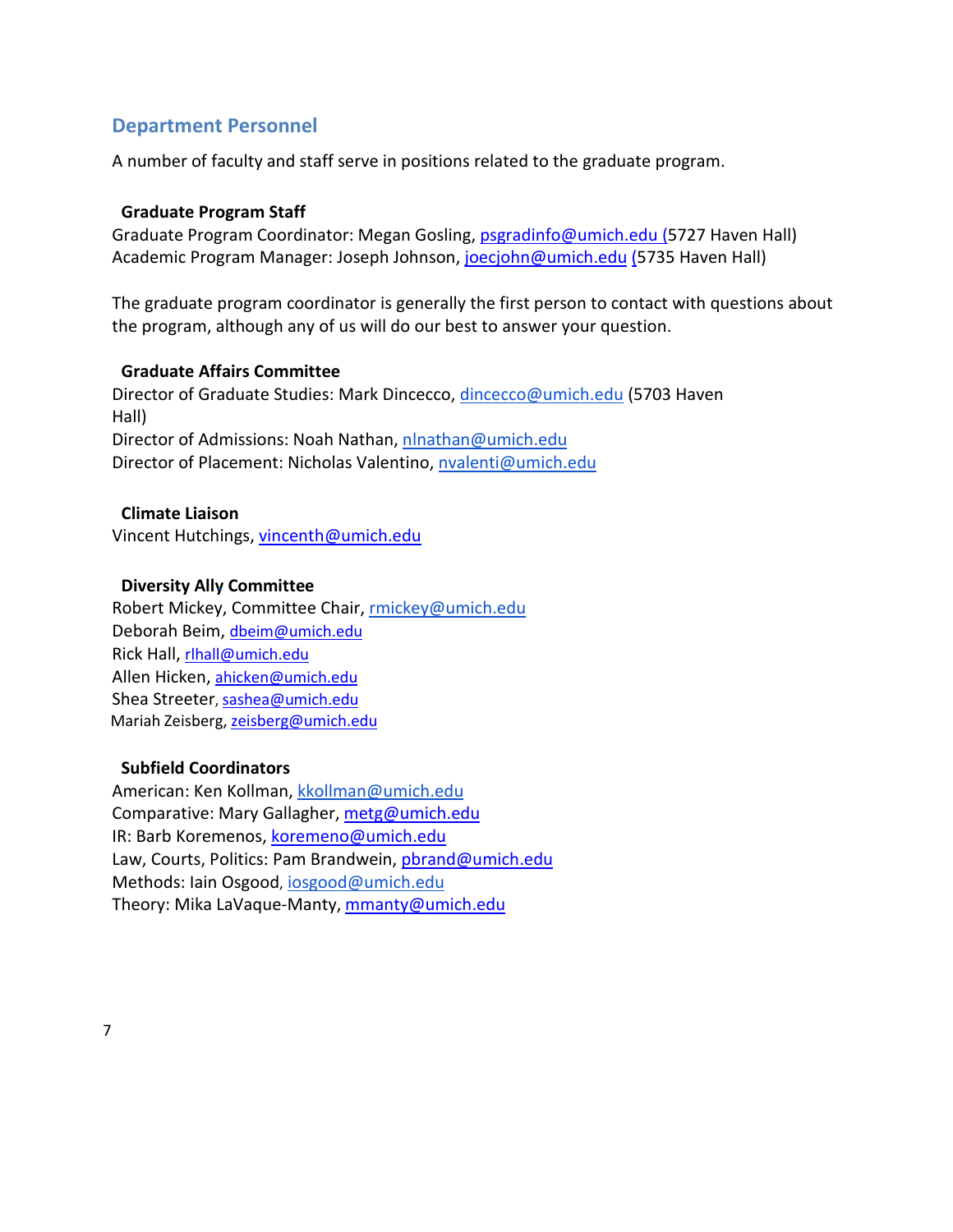# <span id="page-8-0"></span>**2. Program Subfields**

# **American Government and Politics**

The study of American politics at the University of Michigan embodies a storied past and a vibrant present. From the survey research of Campbell, Converse, Miller, and Stokes and as a leading force in the behavioral revolution in political science, the department has grown to encompass many approaches to and views on the study of politics in the United States. Today, the research of our diverse faculty spans the study of national and local political institutions, the mass media, public opinion, campaigns and elections, political participation, gender, group identity and racial politics, public policy, interest groups and political parties, constitutional law, and political development. Teaching and research in the department also touch on a wide array of important issues, including health care, economic development, immigration, poverty, crime, education, discrimination and affirmative action, civil rights, the environment, taxation, globalization, terrorism, and war.

Each fall, the department offers the American politics core course, POLSCI 611. It is designed to give students a broad and deep introduction to fundamental research in both American political institutions and political behavior, and its syllabus is extensive. In the winter semester, the department offers POLSCI 629 (American Political Institutions) and POLSCI 630 (Proseminar in Political Behavior). All students taking a preliminary exam in American politics are encouraged to take these three courses, but are not required to do so. It is expected that they will complete the courses with course grades of B+ or better.

# <span id="page-8-1"></span>**Comparative Politics**

Comparative politics is the empirical study of political phenomena across polities (both national and, increasingly, subnational); it applies concepts and theories that are applicable across space and time. The work of Michigan comparativists covers the gamut of questions involving political institutions, elite behavior, and mass politics. The faculty has strong regional expertise in East Asia, South Asia, Southeast Asia, the Middle East, Africa, and much of Europe and Eurasia. They employ a broad range of methodological approaches. Our graduate students bring a wonderfully diverse assortment of experiences and interests to their study, research, and teaching, as well.

The core seminar in comparative politics is POLSCI 641. Students typically take it in either their first or second year.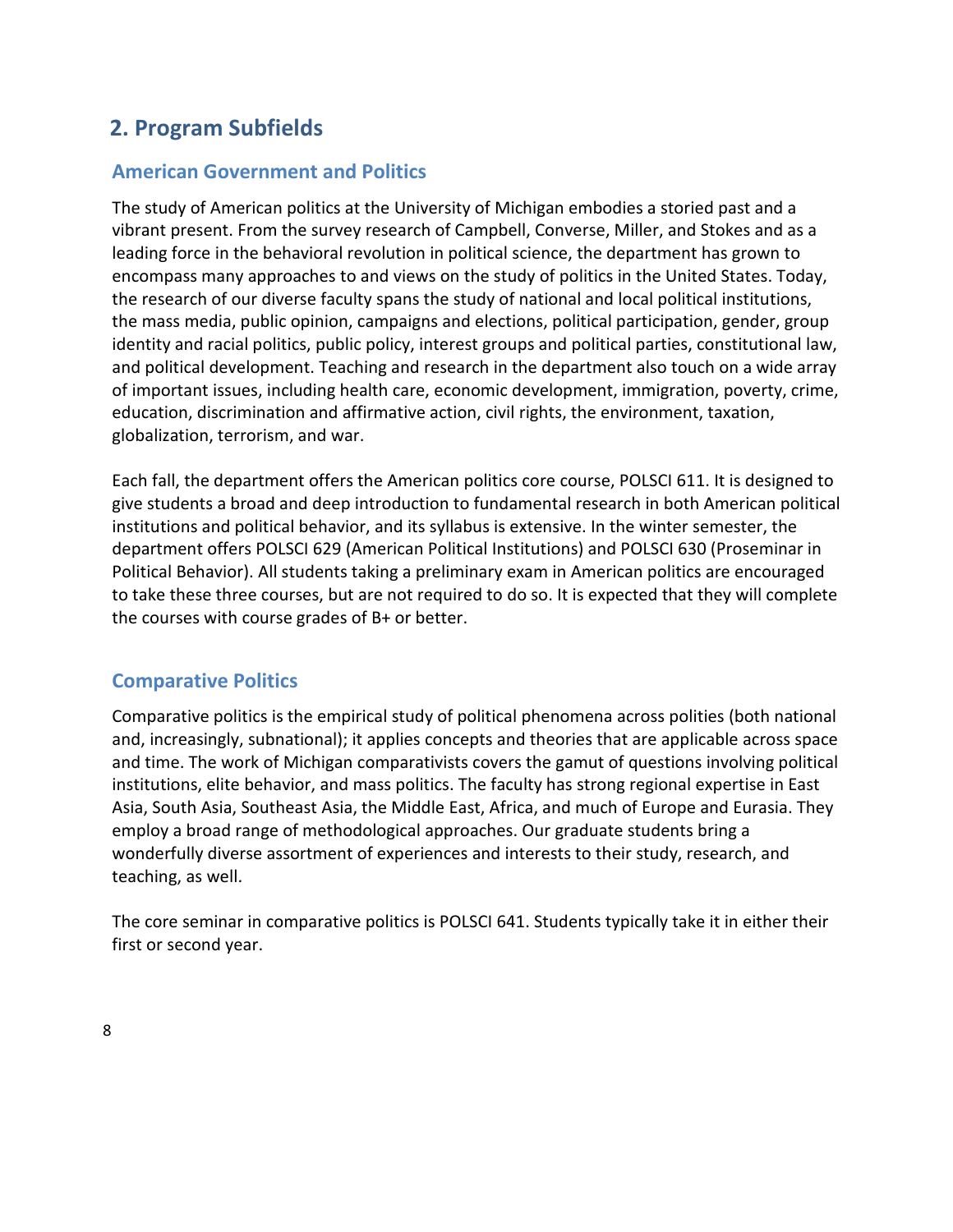# <span id="page-9-0"></span>**International Relations and World Politics**

The study of international relations and world politics at U-M cuts across many areas of study, including formal and game theoretic models of human behavior, macroeconomic policy, institutional design, and the quantitative study of conflict (pioneered by the department in the 1960s). Here, the primary focus is understanding why states interact the way they do in economic, legal, and military domains. Graduate and undergraduate courses range widely across the theories of the study of international politics, covering international organizations, open conflict, the domestic politics of foreign relations, foreign economic policies and law, and peace and security affairs. The university's commitment to interdisciplinary study supports strong creative relationships between students in the department and faculty in other departments throughout the institution as well. Relatedly, the department boasts of a unique, and large, group of scholars cutting across Comparative Politics and World Politics who focus on [political conflict, violence, and peace.](https://cprd.weebly.com/the-program-at-um.html)

The core seminar for IR is POLSCI 660, which is generally offered in the fall semester. Students who plan to major in IR often take 660 in their first year.

#### <span id="page-9-1"></span>**Law, Courts, and Politics**

Law, Courts, and Politics is an expansive and methodologically diverse subfield that includes constitutional theory, philosophy of law, judicial politics, American constitutional development, comparative constitutional politics, international law, and law and society. Associated faculty conduct research that cuts across subfields and disciplines, and students have the opportunity to explore a wide range of issues pertaining to law, courts, and constitutional institutions. What are the important features of legal and constitutional institutions and how do they develop and function over time? Are constitutions working as expected, and what might be done to maintain or improve their performance? How do constitutional values and jurisprudential traditions intersect with political behavior outside of the courts? Students are encouraged to forge intellectual connections with faculty and programs outside the department, while also benefiting from the wide-ranging interests in law held by faculty members in other subfields.

<span id="page-9-2"></span>Students can elect POLSCI 612 or 613 as a beginning course in Law, Courts, and Politics. Students should also plan to present their papers and dissertation research in at least one of the ongoing graduate student workshops.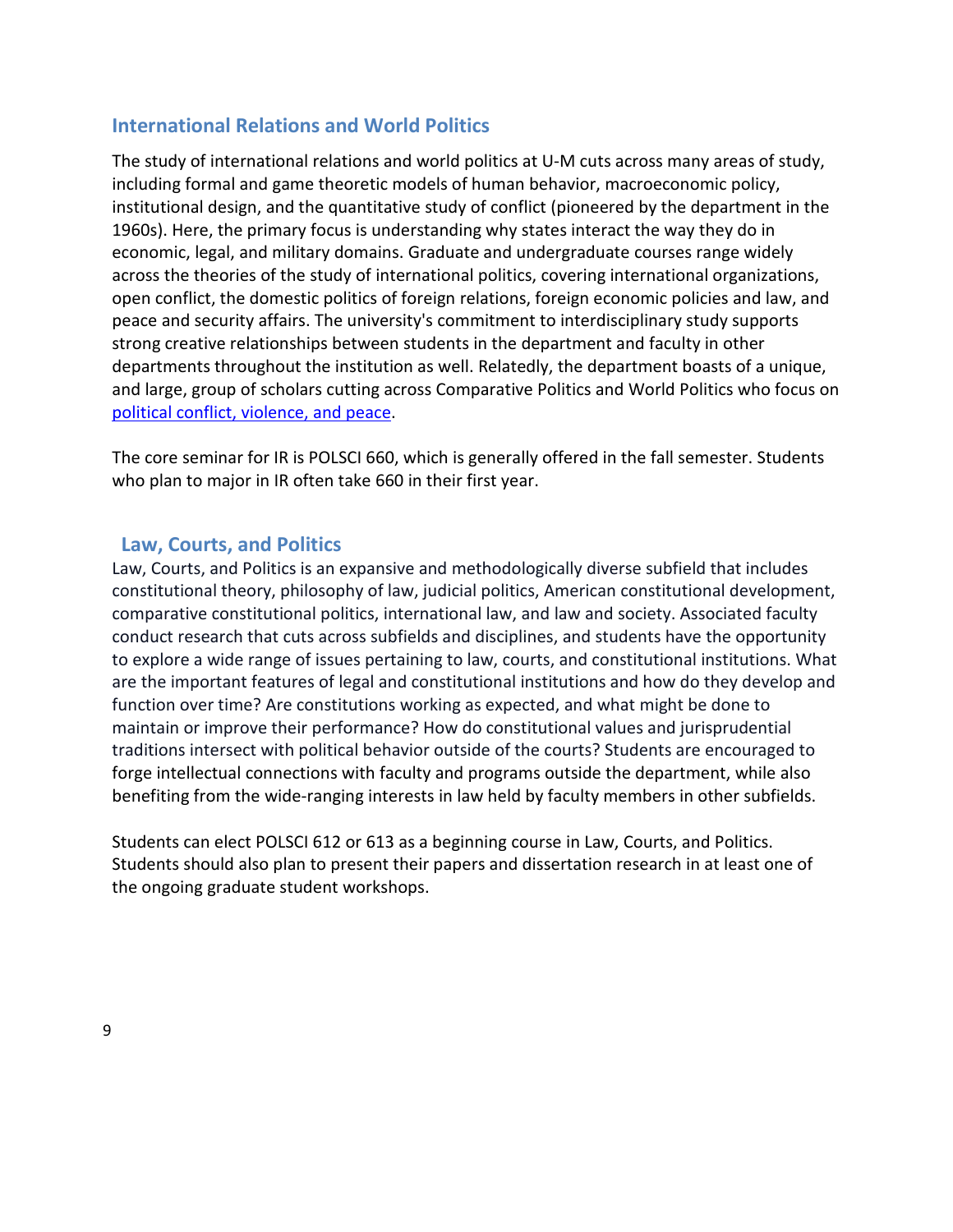## **Research Methods**

Political methodologists develop tools in order to improve the descriptive and causal inferences made by empirical political scientists. Coursework at Michigan parallels the ways in which research methods are applied within the department, including classes in inferential statistics, formal modelling, survey experiments, machine learning, measurement, sampling, research design, and qualitative methods.

Some students interested in contributing to the discipline's burgeoning toolkit choose Methods as their major subfield, while many others seeking to combine a substantive research interest with a strong methods background choose Methods as their minor subfield. Typically, first-year students who plan to elect Methods as their major or minor subfield take two-course sequences in formal modelling (POLSCI 598, 681) and inferential statistics (POLSCI 599, 699). In their second year, they pursue more advanced coursework in these and other areas. Many methods students also pursue coursework in UM's Statistics and Economics departments and the School of Information. The faculty as a whole encourages all students, regardless of major, to invest significant time and energy in developing a portfolio of methodological expertise.

## <span id="page-10-0"></span>**Political Theory**

Political Theory at Michigan is committed to interpretive inquiry grounded in richly empirical studies of historical phenomena and events, textual analysis, literary theory, and/or archival investigation. Our course offerings enable students to develop a strong background in the history of political thought and to school themselves in a variety of modes of inquiry (see chapter 5's discussion of the guided constructed minor of the same title under "Student-Designed Minors"). Students work with faculty to draw on the classical texts of political theory; to engage central questions concerning democracy, citizenship, power, legitimacy, responsibility, justice, and the foundations of political thought and civic life; to explore social change, asking how it undoes old political solutions and creates new problems; and to pose questions at the intersection of social and political theory, informed by a keen interest in the narrative, rhetorical, and other literary dimensions of political speech and communication. We offer seminars on a range of topics, including democratic theory, gender and sexuality studies, reception studies, the politics of language, and social theory. We encourage students to take advantage of the methodological diversity of the theory/law faculty, as well as to pursue interdisciplinary methodological training outside the department.

Courses on the history of political thought, such as POLSCI 603, provide an excellent foundation for research and teaching in political theory. Students majoring in theory or considering a minor in the subfield are strongly encouraged to take POLSCI 702 ("Modes of Inquiry"), a collectivelytaught course which presents various modes of inquiry involved in some of the textual,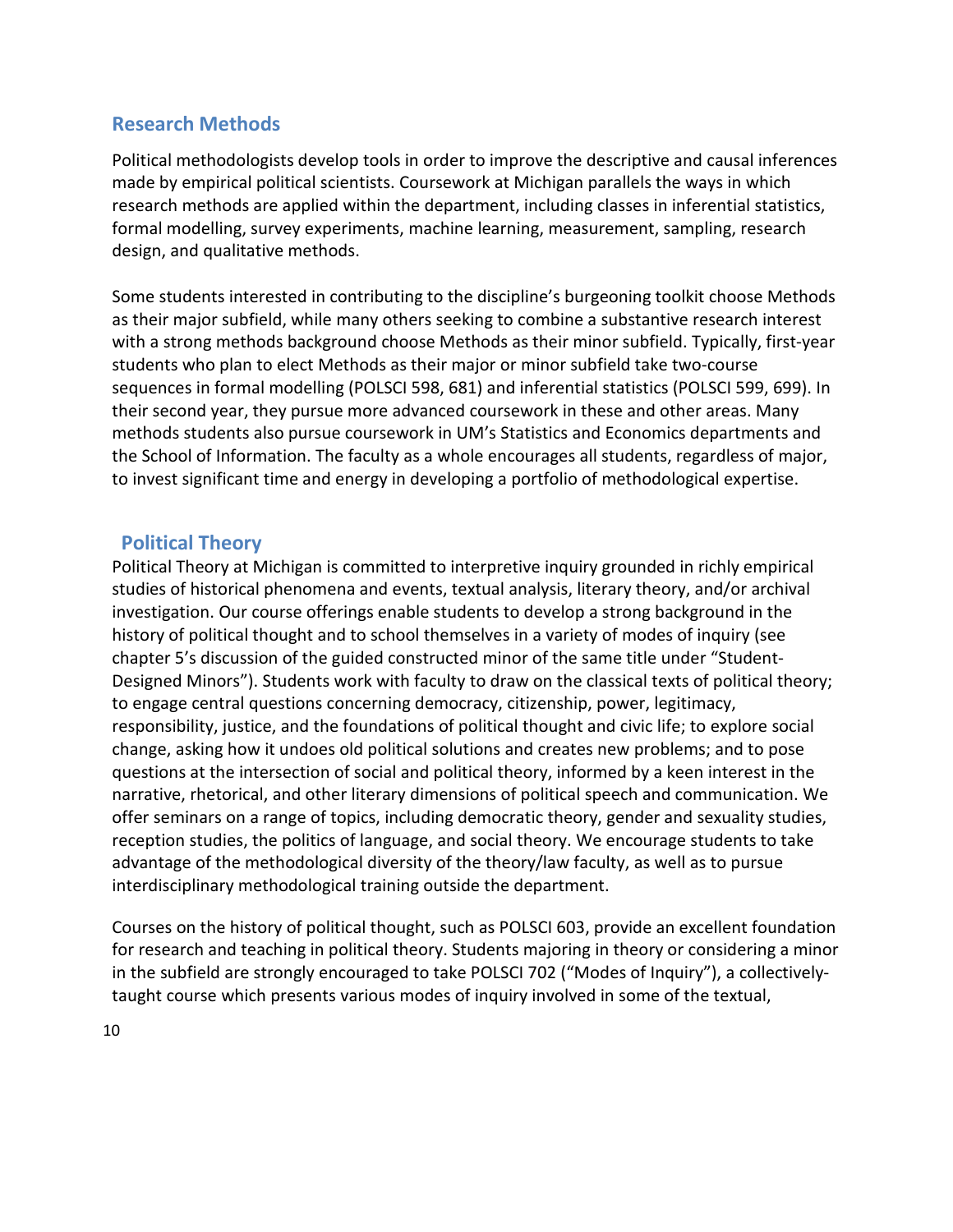historical and interpretive approaches that are requisite to conceive and execute dissertation research in political theory and public law. Students are also strongly encouraged to participate regularly in the Political Theory Workshop, held approximately every two weeks, where both graduate students and faculty present work in progress.

# **3. The First Year**

# <span id="page-11-0"></span>**Choosing Courses**

Students must register for courses before they arrive on campus in September. While selections are not set in stone---adjustments are possible through the third week of classes---students should spend some time thinking about their first semester's choices. Students should seek advice from their first-year faculty mentor, the DGS, subfield faculty coordinators, and from the graduate students whom they met during recruitment weekend or on other campus visits.

As a part of the admissions process all students write a research statement. This description of research interests was elicited only to aid the admissions committee to learn how the applicant thought about the discipline. It is not a contract! A student's standing in the program is completely unrelated to remaining true to this statement. It is not uncommon for students to change their research focus and area of specialization once they begin graduate coursework. Given the likelihood of changing research interests, the department highly encourages students to take courses outside of their immediate research interests.

Most subfields have core courses that lay the foundations for work in the area. Some subfields recommend that students take the core course immediately (American Politics is one), while others, like Comparative Politics, suggest taking the core in either the first or second year. Methods has course sequences in formal modelling and inferential statistics that require planning ahead.

In general, students take three or four courses towards their major or minor in semesters when they are supported by a fellowship (as all incoming students are) and two or three courses when they are serving as a graduate student instructor. For instance, first-year students who take POLSCI 598 and 599 typically take 1-2 additional courses in the fall semester. This choice depends in large part on their preparedness for methods courses.

In reviewing the course guide (available online through Wolverine Access), it is helpful to know how the university assigns course numbers. Courses at the 600 or pro-seminar level are designed for graduate students, and provide a comprehensive survey of the literature as well as of the concepts, problems, and schools of thought within a given area. Pro-seminars are not intended as advanced research courses. Courses at the 700-900 level are research seminars in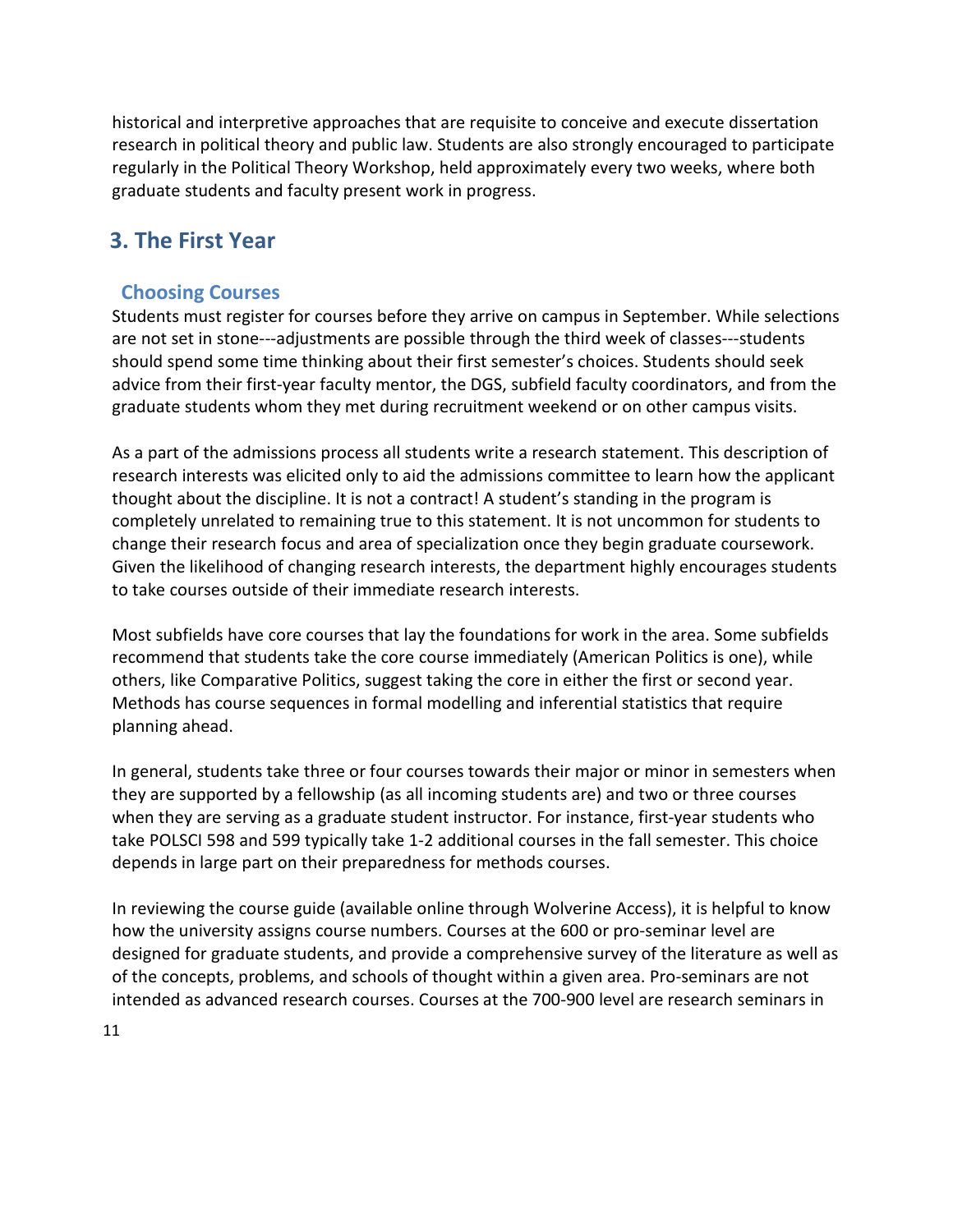which primary emphasis is placed upon intensive training in the design, writing, and presentation of individual or group research papers, or initial work on doctoral dissertations. Graduate students will normally elect courses at the 600-900 levels. Courses at the 400-500 levels may be chosen only when these are of substantial importance to the student's program. Graduate students in courses numbered below 600 are expected to perform at an appreciably higher level than undergraduate students in the same course.

## <span id="page-12-0"></span>**Math Camp**

In the three weeks prior to the start of classes, the Department offers a math refresher camp reviewing functions, calculus, linear algebra, probability theory, and other tools used in the methods courses. The program is open to all political science doctoral students. Attendance is not obligatory, but it is highly recommended for those students who plan to take methods courses, as it is assumed in POLSCI 598 and 599 that students have knowledge of the content covered in math camp. Information about the camp will be sent to all incoming students in midsummer. Students may also choose to attend math camp at the start of their second year.

#### <span id="page-12-1"></span>**Mentoring**

Before the fall semester, the Director of Graduate Studies will assign a member of the faculty to serve as a student's first-year mentor. The mentor can give suggestions about course selection and resources on campus. At the end of the first year, and again at the end of the second year, students are reviewed. The mentor normally chairs the review, and students select one (if at the end of the first year) or two (at the end of the second year) additional members of the faculty to participate. (For more information about the review, see chapter 4 in this guide on assessment.) Aside from this formal role, students can make as little or as much of the mentoring relationship as they like. Students may switch their mentors as they develop relationships with other faculty through coursework and departmental activities. A quick email to the DGS from the student and the student's new mentor is sufficient to make the change. Students are also encouraged to meet with the DGS during their first semester. The DGS has set [office hours,](https://docs.google.com/spreadsheets/d/1iisIxInNkL7cl-coTBxw0Mjy_O1Ha_qzsnOjODuzJqM/edit#gid%3D0) and is also available [by appointment.](mailto:rmickey@umich.edu)

# **Getting Involved Outside the Classroom**

To develop familiarity with research in their chosen subfield, students should plan to attend at least one research workshop regularly; make it a firm commitment on your calendar.

In addition, numerous student organizations within the department, at the Rackham Graduate School, and across campus provide a wide array of opportunities to get involved. See chapter 10 of this guide for descriptions of student organizations. In addition to these formal organizations, cohorts often develop strong bonds, and students may decide to create a group to facilitate interaction or exchange research ideas. If you would like to take part in one of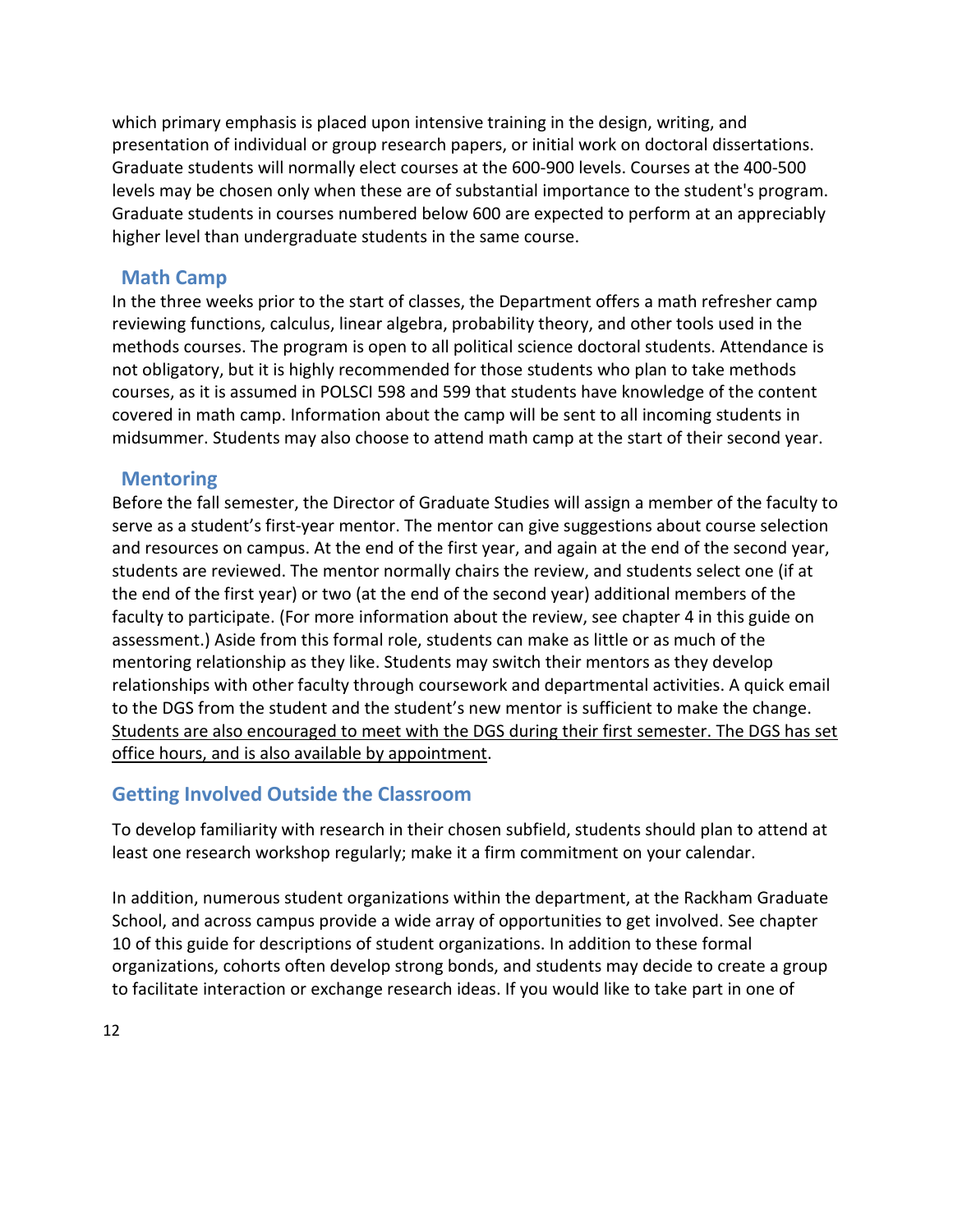these service opportunities to help your fellow students and the department (such as hosting a student during recruitment weekend), please do not hesitate to contact the DGS or Graduate Program Coordinator and they will let you know how you can help. These activities can be very rewarding and help you get integrated into the department, so please lend a hand if you can!

# **4. Assessment of Graduate Students**

The doctoral program is designed to provide feedback to each student through annual evaluations. We place a strong emphasis on face-to-face conferences between relevant faculty committees and each student. Minimally, every student will have six personal conferences with a committee of faculty during the program: the first- and second year-reviews, two oral preliminary exams, the prospectus defense, and the dissertation defense. These conferences are designed to ensure that the student is making satisfactory progress and that continuation in the program is in the best interests of the student and the department. They also offer an excellent opportunity for students to get personal feedback at each stage of development and to ask questions about future direction. They often become collaborative moments where research ideas are batted about---yes, even in the preliminary exam!

In addition to these face-to-face meetings, the DGS also undertakes a detailed audit of each student's progress in the program each year. These are based on faculty feedback and on selfevaluations by students, which are mandatory. At the end of this audit, an email message is sent to the student and the advisor(s). The goal of these annual assessments is to keep the student and mentoring team on the same page with the department, the College of LSA, and Rackham regarding funding and academic milestones. The DGS is always available to discuss and clarify anything in the assessment.

# <span id="page-13-0"></span>**Pre-Candidate Assessment**

The assessment of pre-candidates has three components: (a) the first-year evaluation, (b) the second-year evaluation, and (c) the preliminary examinations. The evaluations are used to determine as early as is fair and practical the suitability of each student to continue in the doctoral program, and to provide students with feedback from the faculty about their performance. The purpose of the preliminary examinations is to determine both the extent to which the students have mastered the subfields that they have studied, as well as their qualifications for pursuing advanced research in the form of a doctoral dissertation.

At the end of each of the first two years, students are reviewed by a committee of faculty that the student chooses. The First-Year Evaluation features the student plus two political science faculty members. For the Second-Year Evaluation, three faculty members join the student.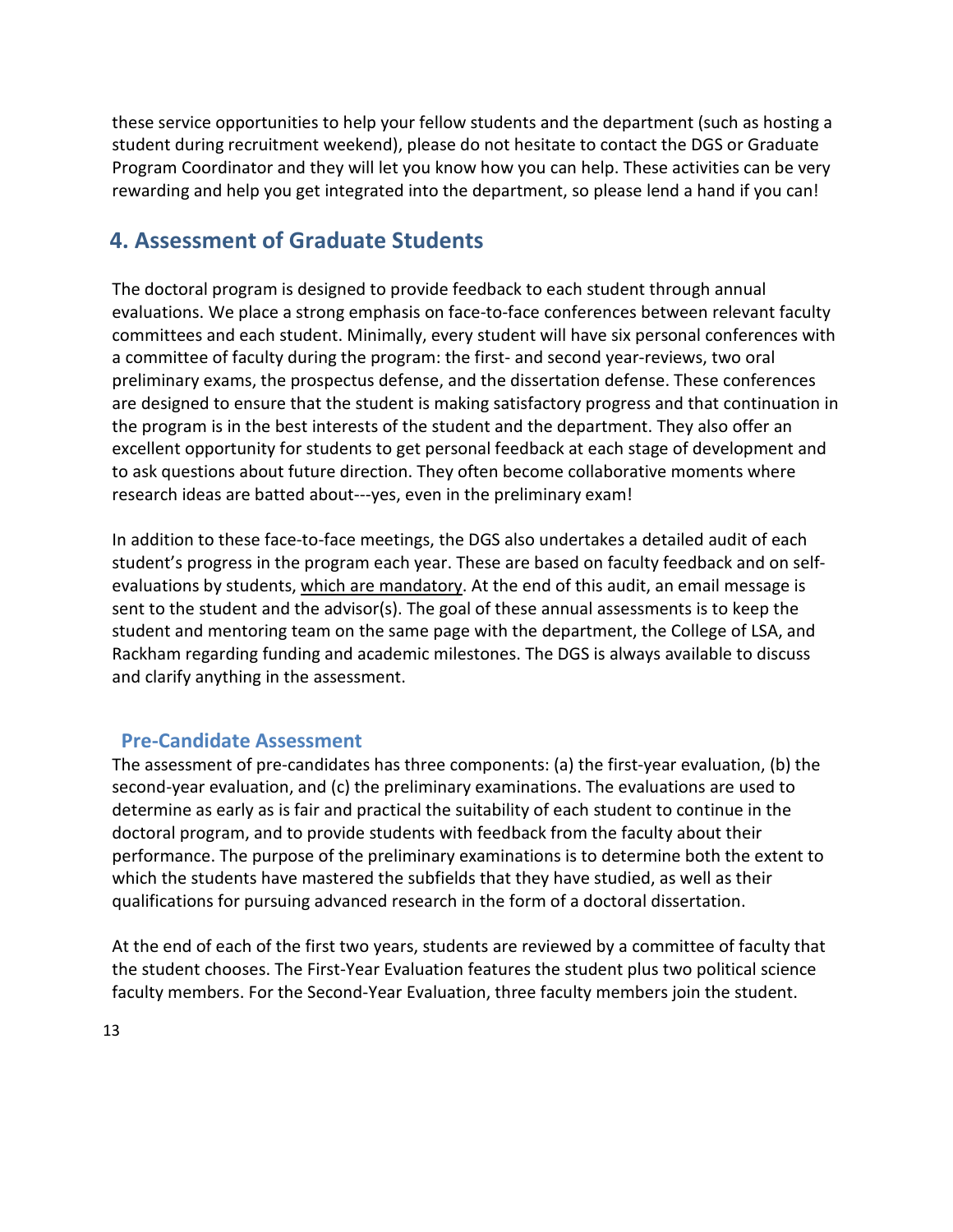These reviews are an opportunity for the faculty to assess the student's progress in the program. The student also lays out a plan for attaining candidacy. The student may also use this time as an opportunity to get feedback about her research plans. Students may find it helpful to use a planning sheet to help them chart out their coursework (available from the graduate coordinator). All students are required to maintain a grade point average (GPA) of "B+" or better in Political Science courses. Students failing to do so will not be permitted to proceed further in the program. A student should not accumulate a pattern of incompletes or fail to meet expectations for passing preliminary examinations and achieving candidacy. If it appears that the student may have difficulty completing the Ph.D. program, counseling may be provided, which might include a recommendation for dismissal from the program (see below).

# <span id="page-14-0"></span>**First-Year Evaluation**

The first-year evaluation takes place toward the end of the student's first academic year. We generally recommend that the evaluation take place in April. The First-Year Evaluation Committee consists of the student, the student's current advisor, and one other faculty member chosen by the student. In making its evaluation, the First Year Evaluation Committee will take the following information into account.

- The student's grade record and a list of winter courses and proposed fall term courses.
- A seminar paper or other piece of work selected by the student as their best work so far. This paper may have been prepared prior to admission to the graduate program.

After reviewing these materials, the committee will meet with the student and discuss the student's progress in the program. The committee will make a formal report. This report will identify the degree to which the student has mastered scholarly tools, accumulated substantive knowledge, and become acquainted with the relevant literature. The scholarly tools desired include a clear written and oral expository style, burgeoning methodological skills, and a foreign language if appropriate. Deficiencies, if any, that the student is expected to correct will also be identified. The report will contain an overall evaluation of the progress that the student has made since entering the department and of the student's prospects for obtaining a Ph.D. A copy of the committee's report will be submitted to the Director of Graduate Studies and retained in the student's academic folder. It is available to the student.

# <span id="page-14-1"></span>**Second-Year Evaluation**

A follow-up evaluation will be conducted toward the end of the student's fourth term in residence. We recommend that these evaluations take place in March or April. The committee will consist of three faculty members familiar with the student's performance in the program. Ordinarily the committee includes the student's dissertation advisor, if known, or the student's current faculty mentor (if different). One of the additional faculty members should be from the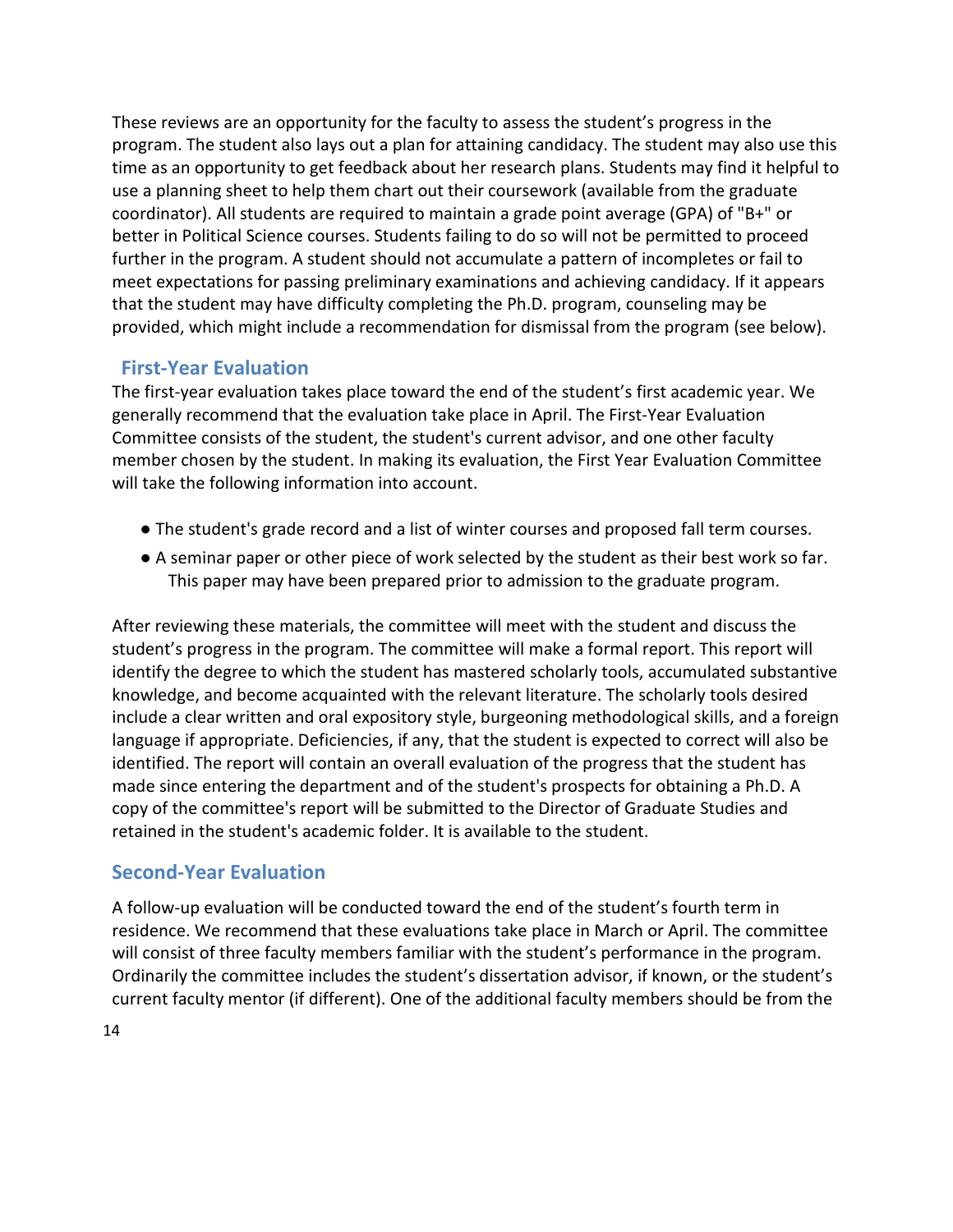student's major subfield; the other from the student's first minor subfield.

In making its evaluation, the committee will examine the same material used in the first-year evaluation, but the portfolio should include a piece of written work that the student completed during the second year. In addition, the student is required to submit a written plan of coursework for achieving candidacy. The committee will also assess how well the student has addressed any deficiencies noted during the first-year evaluation.

At the conclusion of this meeting, the student will be given one of the following evaluations: encouraged to proceed towards the Ph.D., eligible to proceed, or not allowed to continue in the program. The evaluation form will be submitted to the Director of Graduate Studies and retained in the student's academic folder. It is available to the student. Students who are not allowed to continue in the program may appeal this decision to the Director of Graduate Studies, in writing, within one week of the evaluation. Students who appeal will be reevaluated within two weeks of the date of their appeal by a new committee consisting of the Director of Graduate Studies as Chairperson, the coordinator of the student's major subfield (or designate), and a third member from the department selected by the student. The decision of this second evaluation committee will be final.

# <span id="page-15-0"></span>**Preliminary Exams**

Usually in the third year, but often earlier, each student completes two preliminary exams. Part of the examining committee's deliberation and report includes an assessment of the suitability of the student's continuing in the program. More information about the preliminary exams can be found in the next chapter ("Achieving Candidacy"). Subfields differ with respect to whether and which courses must be completed before an exam can be taken. The decision about exactly when to take the exam, as long as it is completed before the end of the third year, is made by the student in consultation with the prelim committee chosen for a given subfield. Students are strongly encouraged to move to and through the prelim stage as efficiently as possible. Some students will opt to take 5 courses in their major subfield before they take their prelim, but others will be ready after only 4 and possibly fewer courses depending on their experience.

# <span id="page-15-1"></span>**Adequate Progress in Candidacy**

Once a student achieves candidacy and until the student files the dissertation, the student's dissertation advisor enters an annual assessment of the student's progress toward completion of the dissertation. These annual assessments are due each June 1<sup>st</sup>. The DGS will also audit the student's file to be sure that the student has achieved the remaining milestone of defending the dissertation prospectus by the end of the student's fourth year in the program. With a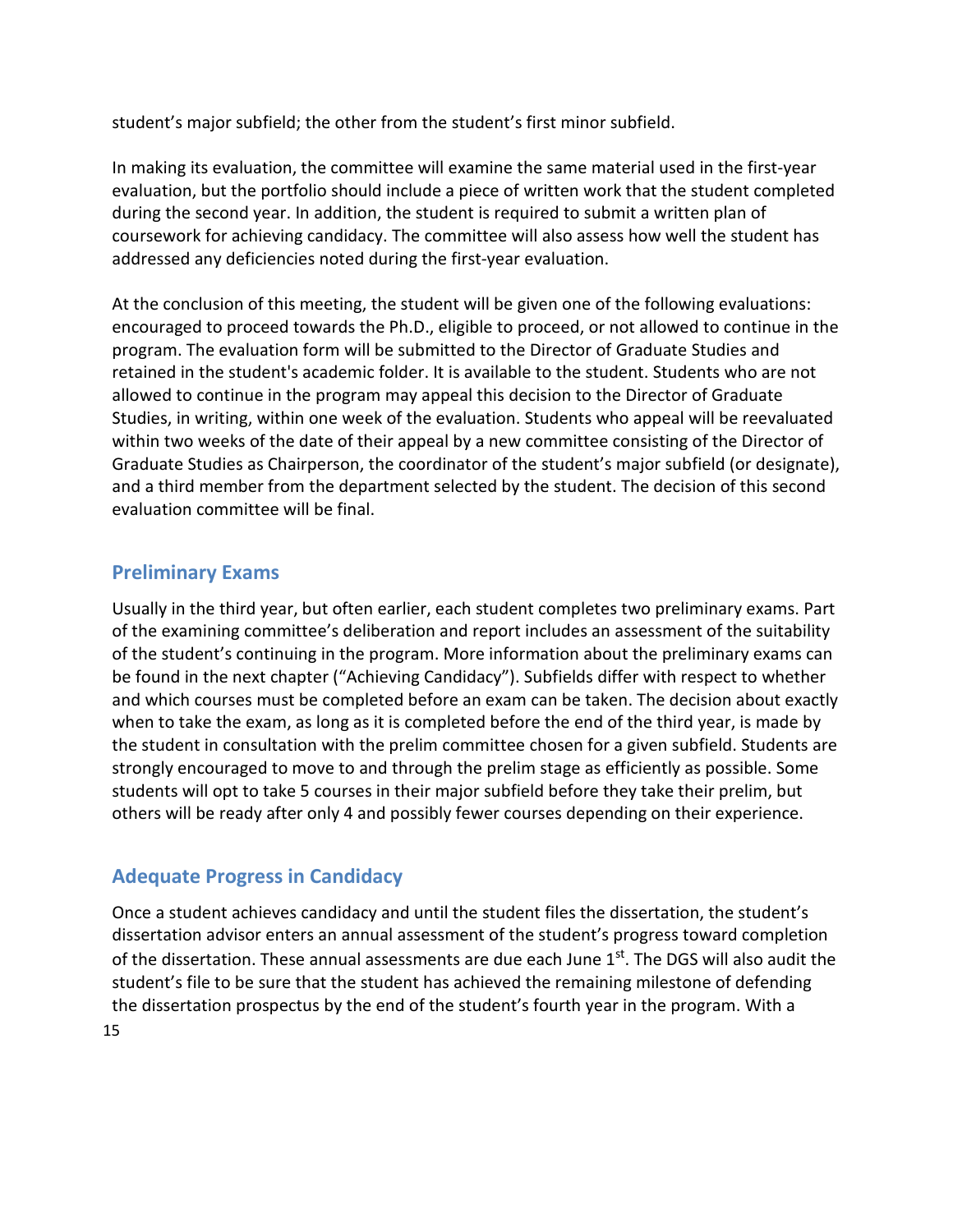positive assessment of progress, the student is deemed to be in "good standing" and is eligible for departmental funding, including the LSA tuition fellowship. Students who are not making sufficient progress may recover their good standing status for the winter semester if the advisor determines that the student is making adequate progress by December 1<sup>st</sup>. Students forfeit any funding commitment from the department during periods when they are not in good standing. The Director of Graduate Studies, with the support of the student's advisor, can modify departmental guidelines in cases of personal or family illness, childbearing, family and dependent care, or other important and relevant circumstances.

# **Academic Probation and Dismissal Policy**

The policy on probation and dismissal from the program is meant to be implemented rarely; it is our goal to provide students ample opportunity to correct any issues before either probation or dismissal policies are invoked. Students who have questions or concerns about their academic standing, or about this policy are encouraged to speak with the Director of Graduate Studies.

Academic probation and possible dismissal from the Political Science PhD program can be the result of a number of academic issues, including (but not limited to):

- Poor academic performance, final grades
- Failure to meet department program benchmarks
- Poor annual evaluations
- Failure to make good progress to degree completion

Students who fail both a preliminary exam as well as a second try (as stipulated ) may be dismissed from the program without a probationary period.

Academic issues of any kind will be discussed with the student as soon as possible in order to encourage and provide time for correction before a probationary period is set. In the event issues have not been resolved in a timely manner, the student can be placed on a probationary period before a decision to dismiss can be made. Placing a student on academic probation will be the decision of the Graduate Affairs Committee as well as the student's primary academic advisor. The Graduate Affairs Committee is a faculty panel comprised of the Director of Graduate Studies, the Placement Director, and the Director of Admissions. The Rackham Graduate School will also be notified when a student being placed on probation.

Probationary periods will be for no less than two months. Students placed on probation within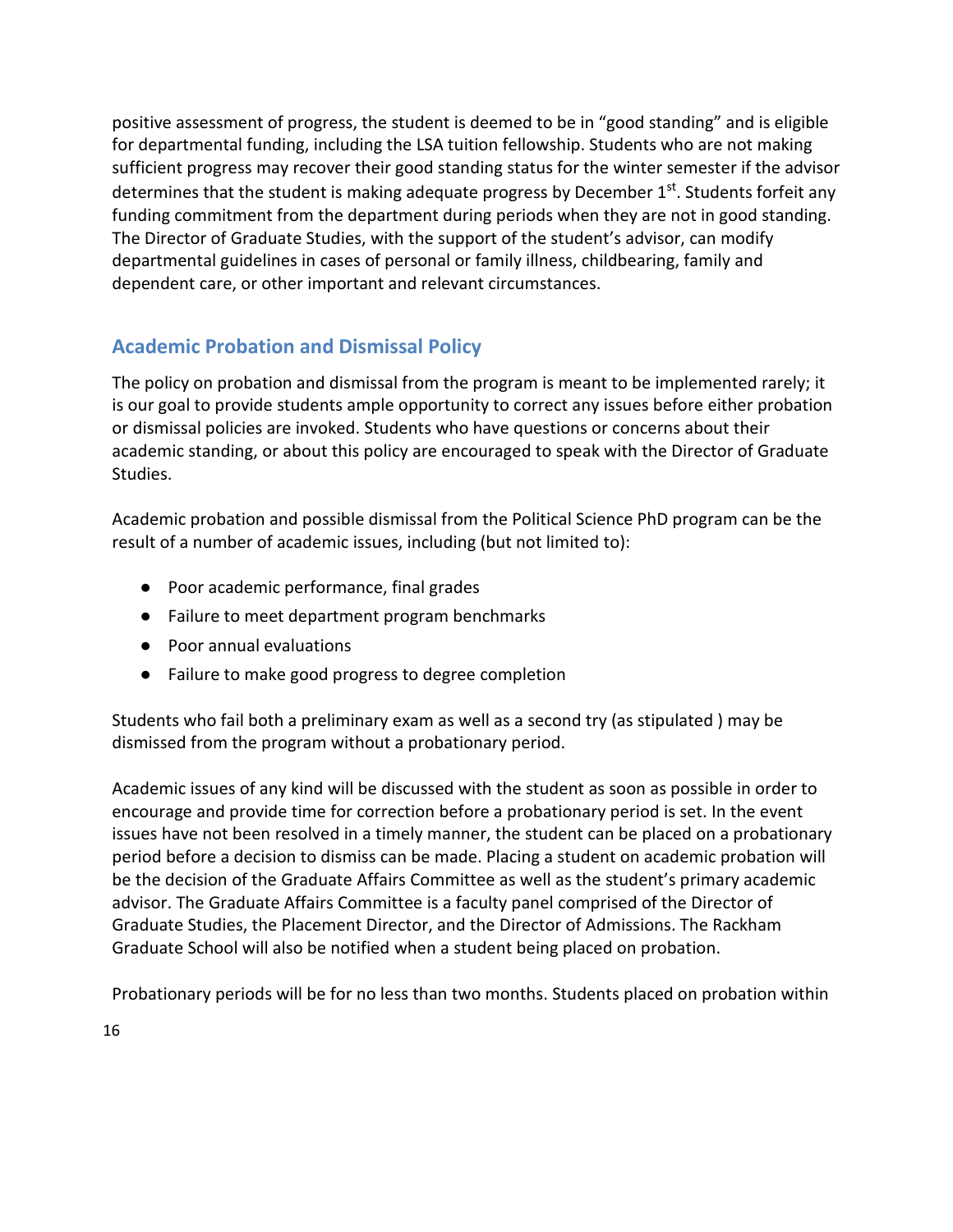two months of the end of a regular term will have probation extended into the next term. Most probationary periods in Political Science will be for no less than one full term and no more than one calendar year. Students can request a leave of absence (see Rackham's [leave of absence](https://rackham.umich.edu/navigating-your-degree/leave-of-absence/) [policy\)](https://rackham.umich.edu/navigating-your-degree/leave-of-absence/) during the probationary period. In such a case, the probation clock will stop during the leave of absence and resume upon the student's return to active status. Students placed on probation will receive a formal letter from the Director of Graduate Studies prior to the start of the probationary period. This letter details the reasons for probation, conditions for returning to good standing, start and end dates of the probation, funding support available, and options for appeal.

Students on probation will have access to the same funding sources available to them prior to the implementation of the probation. Thus, students with guaranteed funding remaining will still be able to access those terms of funding while on probation. This policy may be subject to change in the future. Students with questions about funding during probation should contact the Academic Program Manager. Students who wish to appeal the probation decision can do so by writing a letter to the three-faculty member appeal committee. This committee will be comprised of the Department Chair, Associate Chair, and one additional faculty member from the Department Executive Committee.

At the end of the probationary period, the student will either be dismissed or returned to good academic standing by recommendation of the Director of Graduate Studies with the approval of the Graduate Affairs Committee and the Rackham Graduate School. Students failing to meet the conditions of their probation as outlined in the probation letter will be dismissed from the program. Students will be allowed to appeal a dismissal decision by writing a letter to the three faculty member appeal committee (under the same terms as the probation appeal committee above).

Students who fail to meet the standards of academic or professional integrity, or who have been found responsible for violations of other University standards of conduct, may be dismissed in accordance with separate procedures described in the [Rackham Academic and](https://rackham.umich.edu/academic-policies/section8/) [Professional Integrity Policy.](https://rackham.umich.edu/academic-policies/section8/)

# <span id="page-17-0"></span>**Appeals Process**

A student may appeal any decision of any counselor, guidance committee, or evaluation committee to the Director of Graduate Studies. A student may also appeal a decision of the Director of Graduate Studies to the Department's Graduate Affairs Committee (GAC). In case of such an appeal, a faculty member designated by the department chairperson will replace the Director of Graduate Studies as chairperson of GAC for the consideration of the appeal. The decision of the GAC is final.

17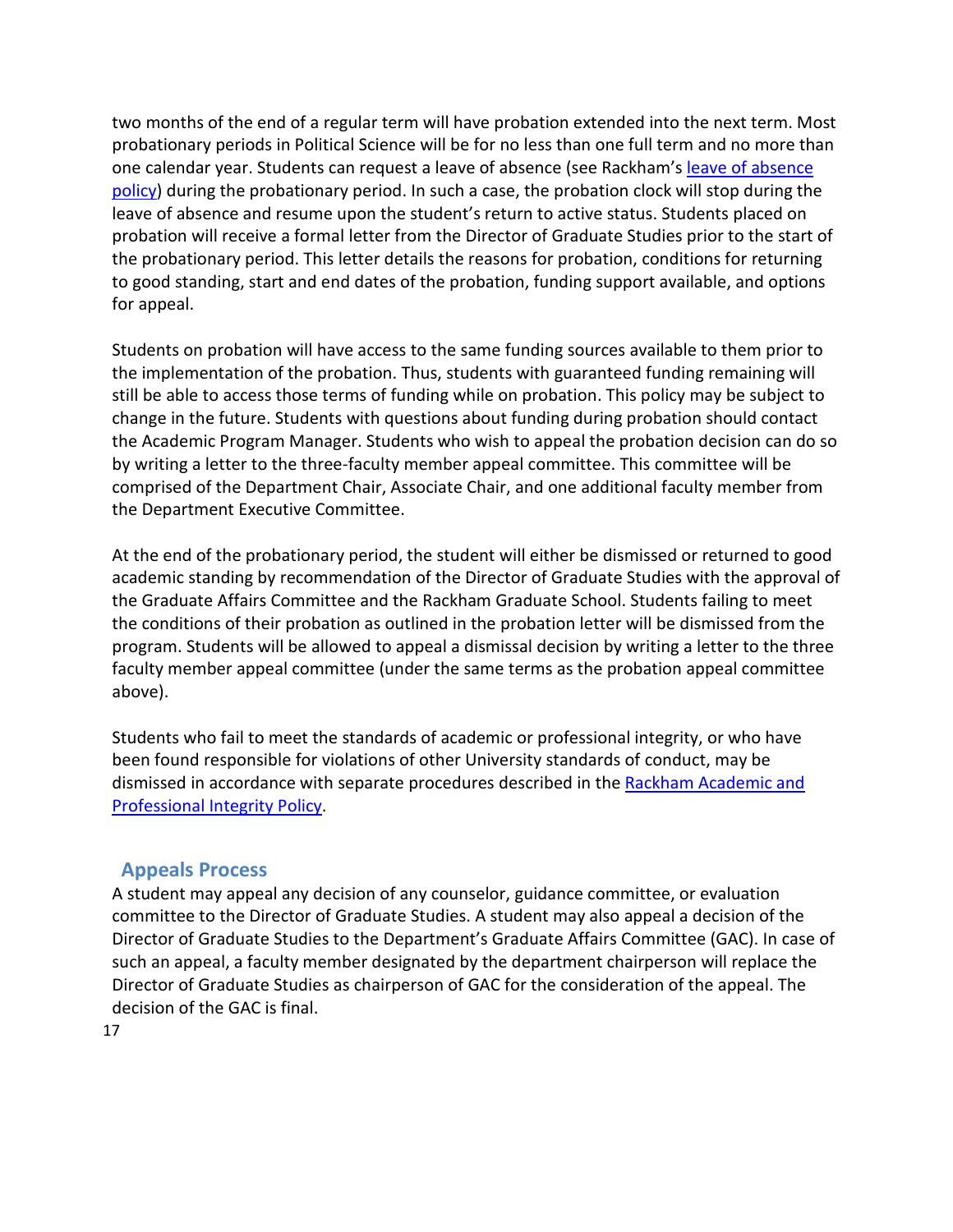## <span id="page-18-0"></span>**Reinstatement to the Program**

Reinstatement to the program is open only to students who withdrew or were dismissed from the program in good standing. Students who fail to enroll for any fall or winter semester will be considered "inactive" and dismissed from the program (see the chapter on Rackham policies,below). Inactive students will only rarely be reinstated.

Inactive students who withdrew or were dismissed from the program in good standing may seek reinstatement by application through the Rackham Graduate School. In addition to the Rackham requirements, students must meet the current admissions standards of the department, write a plan for research at the forefront of current political science, and provide a timeline for completion of the degree that is both feasible and complete. Students seeking reinstatement are required to confer with the DGS before preparing a formal application. The DGS, in consultation with the Director of Admissions and faculty members who have worked with (or are likely to work with) the student, will decide whether to recommend that the student apply for reinstatement. Students are strongly advised to follow that recommendation in considering whether to proceed with the application.

Applications for reinstatement must be approved by the Rackham Graduate School and by the Director of Graduate Studies, who will consult with the department's Admissions Director and the student's advisors. Reinstated students may apply for financial support, including GSI and grader positions, and are eligible to receive the college's tuition fellowship as long as they remain in good standing. Reinstated students must continue to meet every condition of their plan or they will be dismissed.

Students who discontinue their enrollment in any semester after winter 2012 are required to pay a reinstatement fee equal to one quarter of the prevailing candidacy tuition rate for each fall and winter semester that the student was not registered, up to a maximum of eight semesters. This fee will be shared equally by the student seeking reinstatement and the Department of Political Science. For joint degree students, the department's costs will be shared equally between the two programs.

Students who have been dismissed due to a failure to make adequate progress or who have failed their preliminary exams twice will not be reinstated in the program.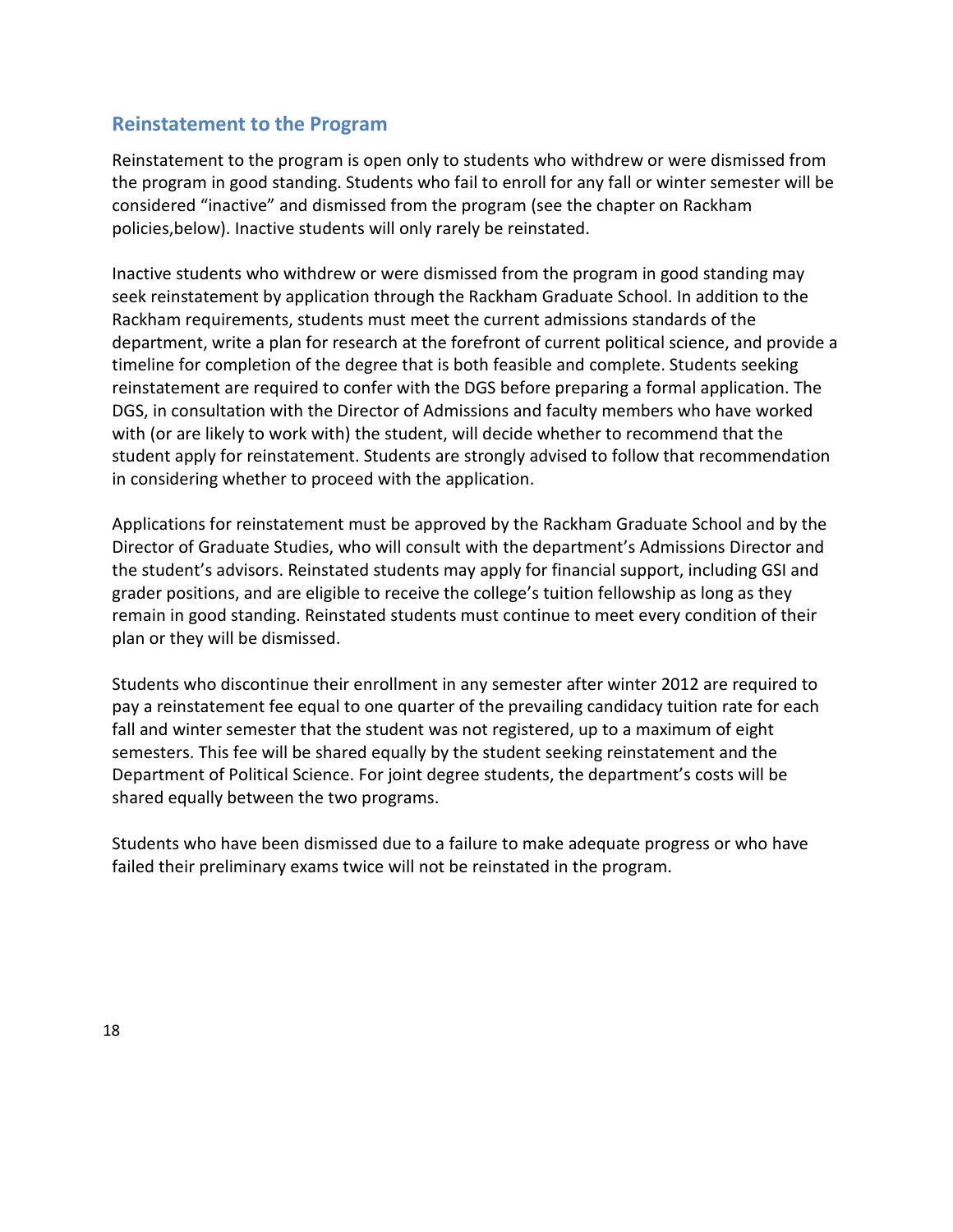# **5. Achieving Candidacy**

When a student has satisfied all the requirements for the Ph.D. degree except the dissertation, the student is officially admitted to candidacy. The requirements for admission to candidacy include the following:

- 1. Satisfaction of the cognate subfield requirements.
- 2. Qualification in the major subfield by preliminary examination.
- 3. Qualification in the minor subfield by preliminary examination.
- 4. Clearing all incompletes. (Students may be advanced to candidacy with one incomplete remaining on their transcript provided they have a plan in place to complete it within a semester, approved by both the instructor and the DGS and filed with the DGS.)

Rackham requires students to advance to candidacy by the start of the fall term of their fourth year. To remain in good standing and be eligible for fall term funding, the Department requires students to achieve candidacy by July 1 after their third year in the program. This deadline is especially crucial for students who will be on departmental funding, including GSI positions, because the department must report to Rackham that all students receiving these positions are in good standing. These reports are written in June and July.

Only rarely will exceptions to the three-year deadline be allowed; requests for extensions of this deadline should be made by the end of the winter semester of the student's third year. They will be considered by the student's advisor and the Director of Graduate Studies.

Students not securing such extensions who fail to achieve candidacy on time will forfeit the Department's financial aid commitment for the first semester of the fourth year. They will also be placed on academic probation by the Rackham. Provided they achieve candidacy by November 1 (the start of the GSI assignment process for Winter), their funding can be reinstated with DGS approval. The DGS makes this determination in consultation with the student's advisor. Students who do not achieve candidacy by the end of their extension will be declared inactive and will not be allowed to continue in the program. Students without extensions who do not achieve candidacy by the end of their first term on probation will be declared inactive and will not be allowed to continue in the program.

# **Candidacy Expiration**

19 Candidacy expires after five years. Any student who does not file the dissertation within five years of achieving candidacy may need to retake the major preliminary exam. This rule applies to students who have been active as well as those who have been granted a leave by Rackham.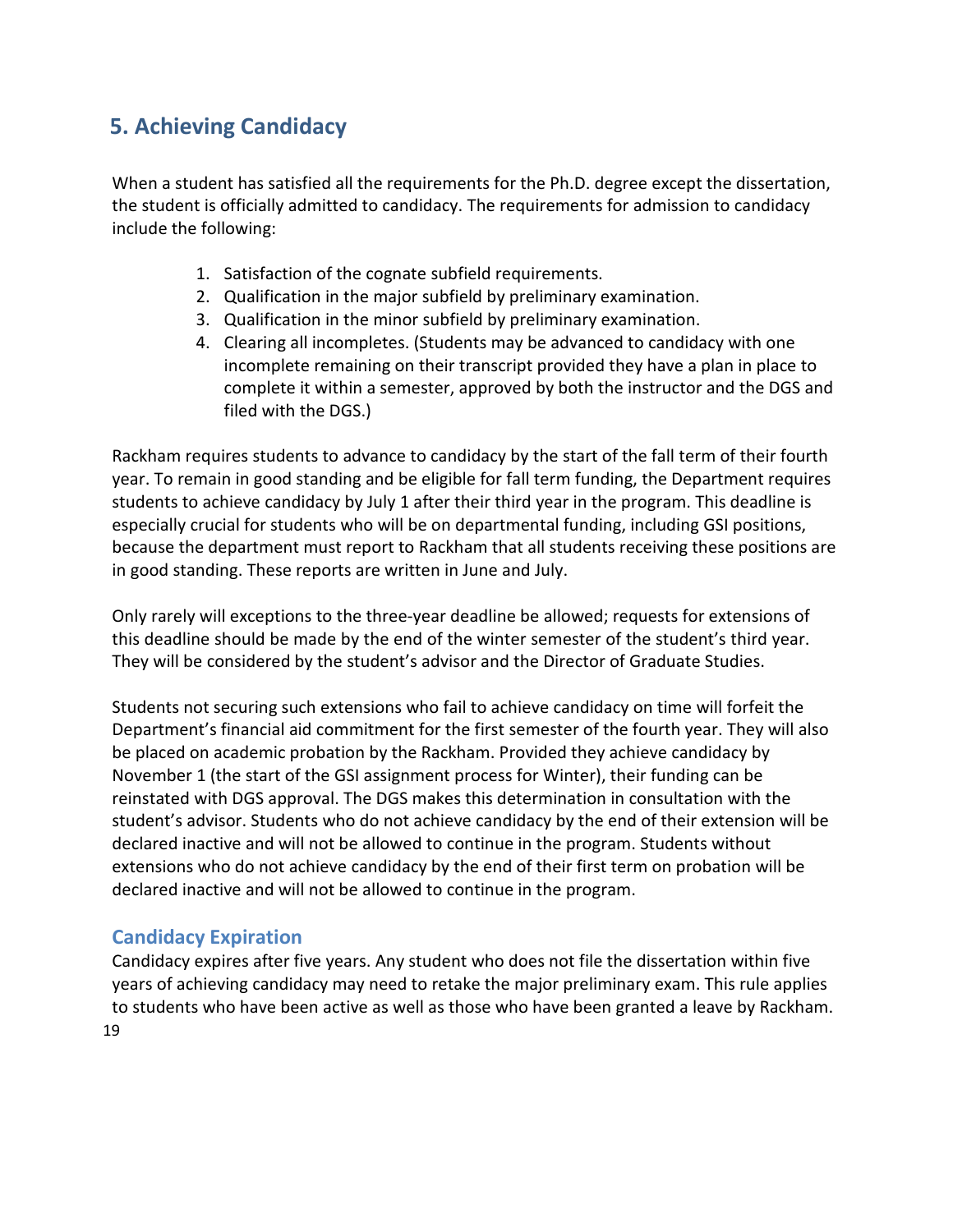# <span id="page-20-0"></span> **The Cognate Requirement**

A student satisfies Rackham's cognate requirement by taking four credit hours of coursework in approved graduate-level courses in a subfield differing from their Major and Minor subfields. The credit hours may be taken inside the Political Science Department for a grade of B or better, or outside the Political Science Department for a grade of B- or better. Cross-listed courses taught by Political Science faculty may be used to satisfy this requirement, provided that the course material is in a subfield different from the student's major and minor subfields. Cognate coursework is approved by the DGS and the student's advisor, with final approval by Rackham.

# <span id="page-20-1"></span>**Joint Degree Students**

Students enrolled in one of our two joint programs (with Social Work or Public Policy) satisfy their political science program requirements through one major subfield. The student's coursework in the joint program subfield substitutes for the minor and cognate.

# <span id="page-20-2"></span>**Preliminary Exams**

Students take preliminary exams in both their major and minor subfields. The exams are designed by each subfield. The purpose of the prelim in the major subfield is to allow the examination committee to determine whether the student is adequately prepared to teach undergraduate and graduate courses in the subfield. In addition, for the major exam, the committee will assess whether the student is prepared to conduct advanced scholarly research in that subfield. Such preparation for research includes, but is not exhausted by, mastery of a substantial body of knowledge in the subfield.

Preliminary examinations in both the major and minor subfields should be seen as an opportunity for students to develop their own thoughts in written or scholarly discussion. Students are expected to be familiar with principal literatures and major debates in the subfield, as well as trends in empirical findings and methodological approaches. They will be expected to organize and classify information, to discuss relationships between ideas and phenomena, and to generalize on the basis of relevant evidence about central issues within the subfield. The examination committee will look for originality and creativity above and beyond familiarity, understanding and mastery. For the major subfield, students must not only display mastery of a substantial body of knowledge, but must be conversant in particular with research at the cutting edge. They should be able to identify major unsolved problems and should be familiar with how research is conducted within the subfield. The major exam is not a preliminary discussion of the student's proposed dissertation; rather, it is designed to determine whether the student is qualified to undertake dissertation research.

20 Across the subfields, the content of the exam differs, and the exam is often individuated for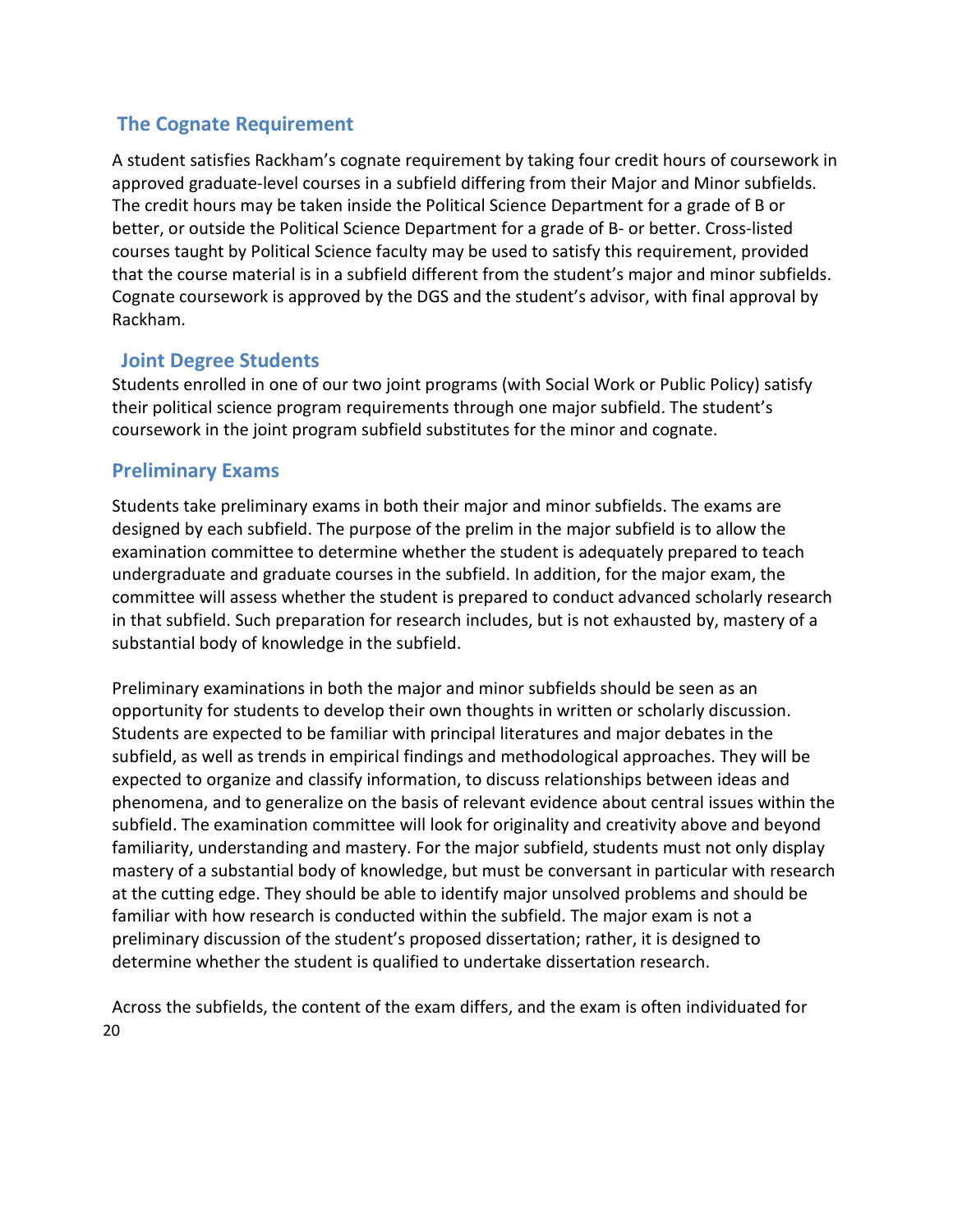each student. Some subfields have a core reading list, while others require the student to supplement a core reading with other texts. Some subfields suggest that the student write potential exam questions. As a result, content varies greatly in scope and specificity. Students often have considerable responsibility for defining the topics and the readings that will be covered in the exams.

Despite the individuality of many exams, every exam should be fairly wide-ranging. It should not be confined to just one topic such as "the government and politics of Russia and its successor states." Fairness requires agreement between student and committee, typically in the form of a reading list, as to what constitutes the subfield to be covered by the exam. In order to assist the department in arriving at and maintaining reasonable consistency across subfields in the conduct of prelims, the Director of Graduate Studies reads all faculty reports of performance on major and minor prelims.

All subfields require an oral examination, and some also require a written component. Some subfields offer the exam only at designated periods during the academic year, while others permit students to schedule the exam at any point. Oral examination committees are composed as follows:

- For a major prelim: three faculty members in the major subfield and one person chosen at random from faculty outside that subfield. The graduate coordinator assigns the random member of the examining committee.
- For a minor prelim: two faculty members from the minor subfield.

The oral examining committees must be approved by the subfield coordinator or Director of Graduate Studies in the case of student-designed minors. Except in unusual circumstances, the core membership of the major and minor prelim committees may not overlap; the three faculty members from the subfield of the major prelim and the two members from the subfield of the minor prelim must be different people. However, one or more of the core members of one preliminary examination committee may also participate in the other examination committee, if the student so requests, provided that the membership of the committee in which there is overlapping membership is enlarged correspondingly by one or more members of the faculty from the subfield under examination.

In subfields that permit exams at any point, students are responsible for scheduling the faculty examining committee and reserving the room. Random members should be included in the scheduling process from the very start. On the day of the exam, students should pick up a prelim exam form from the graduate coordinator's office, as well as the student's academic file. The examining committee will fill out the examination form, which the student should return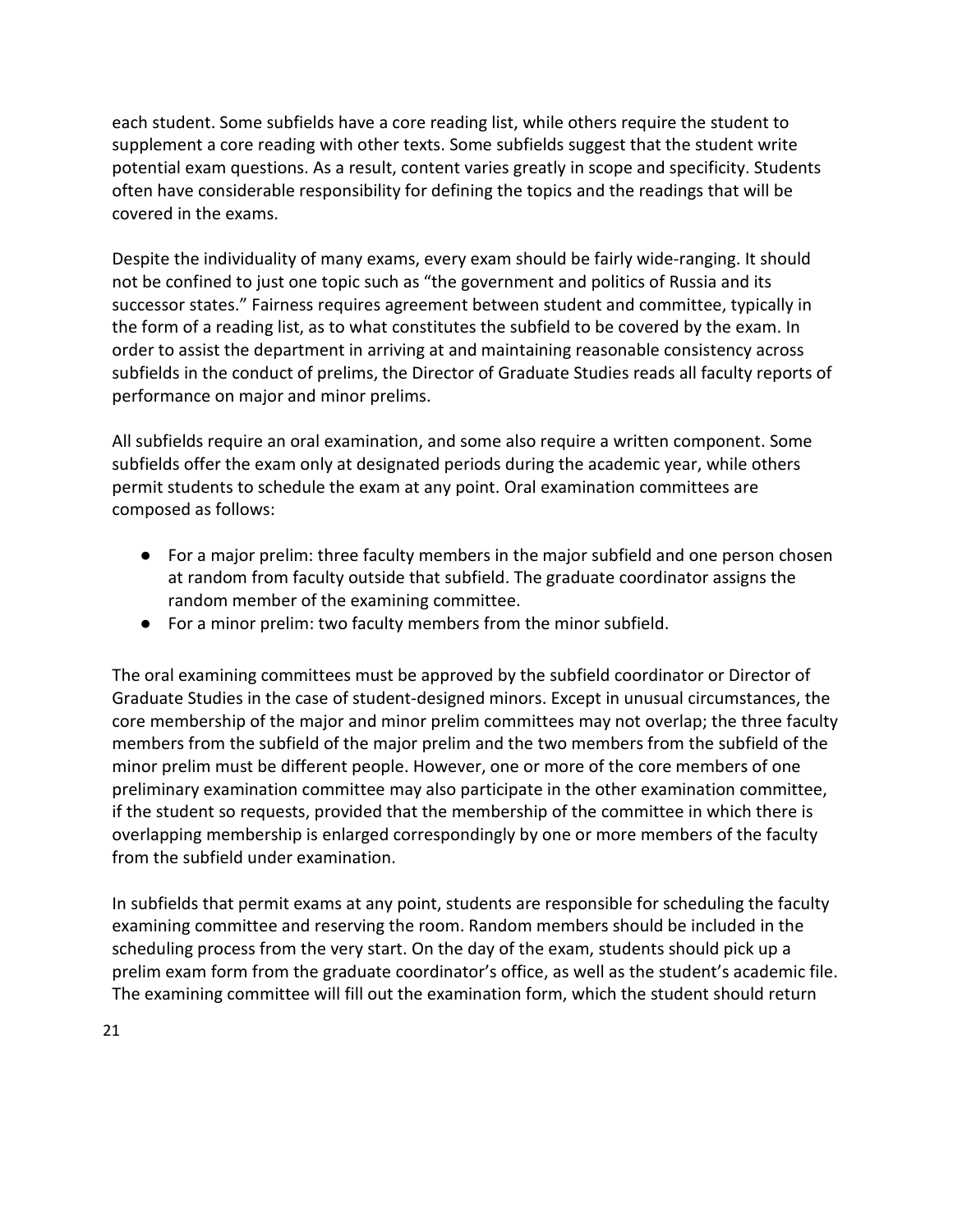promptly to the graduate coordinator, along with the academic file.

# **Evaluation of Preliminary Exams**

The exams are graded on the scale of Honors Pass/Pass/Fail. Three favorable votes are sufficient to pass the major preliminary examination. Students who fail are entitled to be examined a second time. On a retake, the examination committee should consist of five department members (four from the subfield, one outside it), and the support of four faculty is necessary to receive a grade of Pass. Of the original four who attended the first examination, three members, one of whom must be the chair, should return for the second examination. If there is a need to replace a member other than the original random member, the replacement will be nominated by the student and approved by the Director of Graduate Studies and the chair of the committee. The student, in consultation with the advisor, may request assignment of a new random member. The faculty member assigned at random to serve on the original committee may decline to serve on the re-examination.

To pass the minor prelim requires favorable votes from both examining faculty members. If students fail the minor examination, they may request a reexamination. On the second round, the panel should consist of three departmental members from the subfield, including at least one member from the first round; a unanimous vote is necessary to pass.

Failing the second attempt of either the major or minor exam terminates the student's precandidacy status, and results in the student's dismissal from the program. Students may appeal the grade awarded in a prelim; see the section entitled "Appeals Process" in the previous chapter.

# **Subfield Qualifying Criteria**

# **American Politics**

Preliminary exams in American Politics are oral with no written component. The exam is based on a reading list drawn from the syllabi for POLSCI 611, 629, and 630, which students are strongly encouraged to take. The American politics core course, POLSCI 611, is offered every fall semester and consists of a broad introduction to the study of American Politics. This course features a mix of classic works and cutting-edge research. Each winter semester, the department offers two courses designed to build on 611: a proseminar on political institutions (POLSCI 629), and a proseminar on political behavior (POLSC 630).

The American Politics preliminary exam usually takes place in early fall of each year. The exam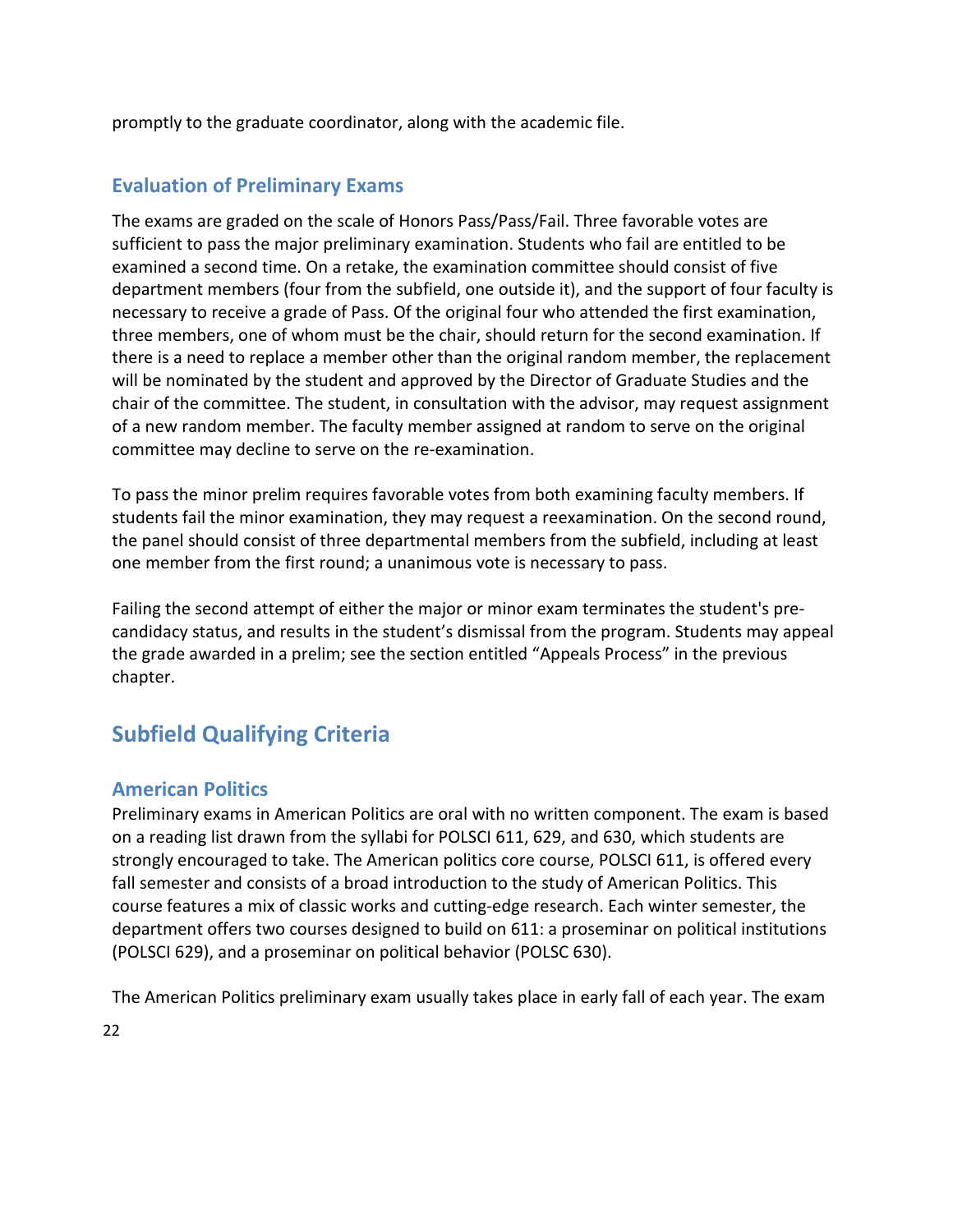format will be oral with no written component. Students must demonstrate knowledge of research literature across all facets of American politics (e.g., behavior, institutions, etc.). Students majoring in American politics are expected to take this exam at the start of their second year after studying for the exam during the summer. However, students may choose to take the exam in the winter semester of their second year. The subfield coordinator will select the faculty administering the exam. Faculty members will be selected to administer the exam at the beginning of every academic year, and are ineligible to serve in subsequent years until all eligible faculty in the subfield have taken a turn on this committee.

# <span id="page-23-0"></span>**Comparative Politics**

The preliminary exam in comparative politics is a two-hour oral examination based upon three questions and a reading list. These will be constructed by the student in consultation with the committee, and must be approved by all members of the committee. The faculty will select at least one of the questions submitted by the student to begin the exam. For the major prelim, the examining committee will be composed of three faculty from the subfield, selected by the student with the approval of the subfield coordinator, and one random outside member assigned by the graduate coordinator. For the minor prelim, the committee will comprise two faculty from the subfield selected by the student with the approval of the subfield coordinator.

The reading list must allow the student to address the three questions and, in doing so, to demonstrate both a broad command of the material and the promise of making intellectual contributions to relevant scholarly literature. While one portion of the reading list may focus on the student's area of special interest, the reading list must be extensive enough for the student to demonstrate the ability to think critically about a broader cross-section of the comparative politics subfield. The subfield will maintain a repository of graduate course syllabi that students may consult to construct their reading lists.

<span id="page-23-1"></span>Students should plan on taking the comparative prelim before the end of their second year. The exam is offered during three windows each year: the second and third weeks of January, the last two weeks of April, and the last two weeks of August. Students should plan well in advance to form their committees, to generate their reading list and questions, and to coordinate a schedule that works for the student and all members of the prelim committee. There are no requirements regarding how many courses students should take prior to the exam. However, it is strongly recommended that comparative politics majors take the proseminar in their first year and at least two additional graduate seminars in the subfield before taking the preliminary exam. Minors may take the exam after taking the comparative politics proseminar.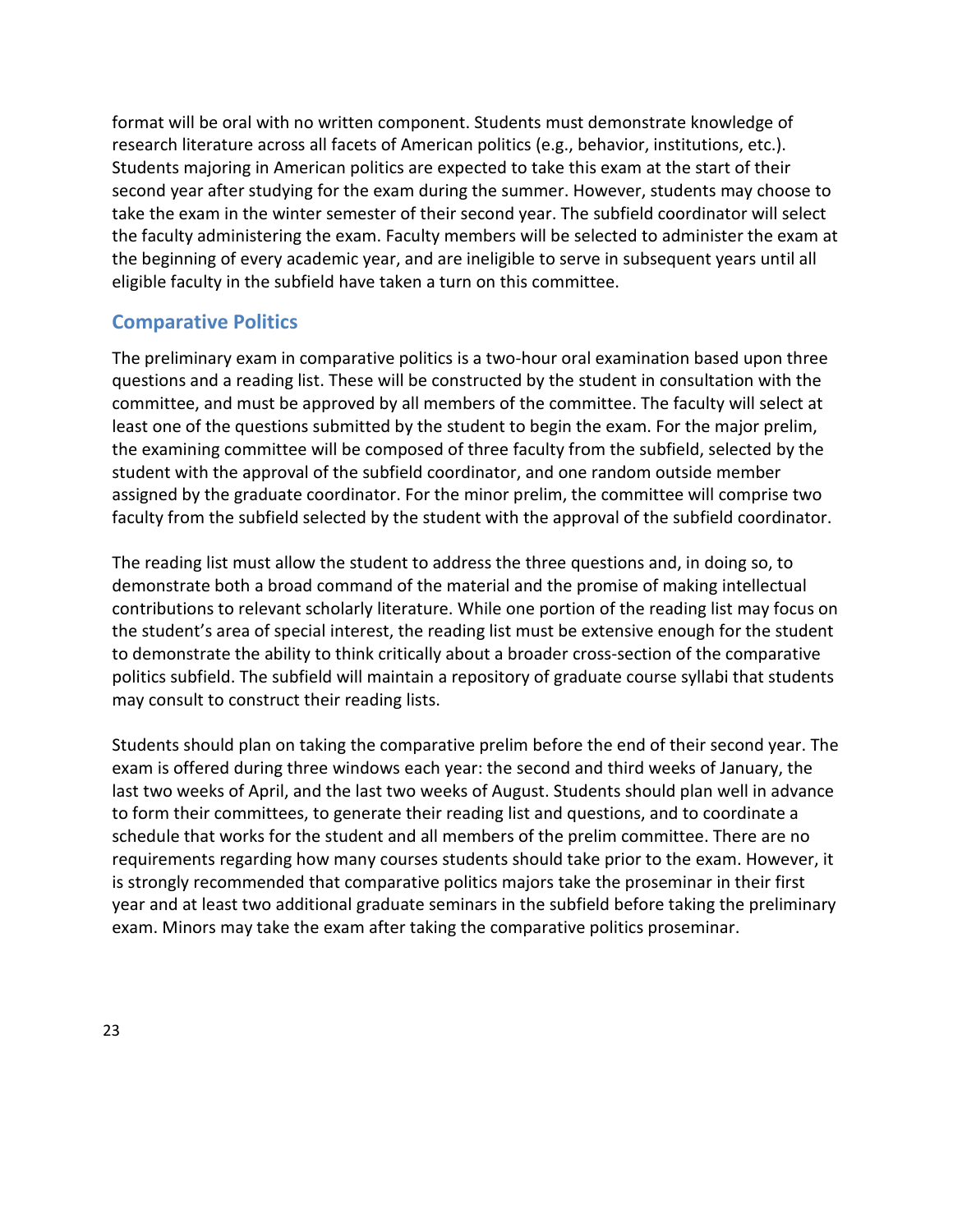# **International Relations and World Politics**

The preliminary examination is an oral examination based on a reading list assembled by the candidate and approved by his or her committee. For a major prelim, a committee of three faculty in the world politics subfield with a randomly assigned outside member administers a two-hour oral exam; a minor requires a committee of two and a one-hour exam. The basis for the reading list is the syllabus for POLSCI 660. The reading list needs to cover some material from all perspectives within world politics. It can emphasize particular topics of interest to the candidate. The prelim is commonly administered at the end of the student's second year or in the beginning of the third year.

For more details concerning the major or minor prelim in International Relations and World Politics, consult with the subfield coordinator.

# <span id="page-24-0"></span>**Law, Courts, and Politics**

The preliminary examination in Law, Courts, and Politics contains both written and oral components and is offered twice a year. It is based on a reading list which covers basic debates and issues in the subfield. Students are also invited to generate a subsection of the list covering their own particular research interests. All students planning to take an exam in Law, Courts, and Politics should contact the subfield coordinator for a copy of the reading list.

The fall exam is two weeks after the beginning of the Fall semester and the spring exam is two weeks after the end of the Winter semester (approximately September 15 and April 30).

#### The Exam Structure

Students submit three proposed exam questions two weeks prior to the date of the written exam. The written component is comprised of five questions from which a student selects three questions. Questions may cover themes in any of the categories on this list, and there is no guarantee that all sections will be covered. If a student composes a subsection of the list that relates to their research interests there will be a corresponding question on the exam. Approximately one week later, the oral portion of the exam takes place. This oral portion may cover the written exam that the student has submitted, as well as materials from sections on the reading list that were not covered in exam questions. Please note that exam dates must be scheduled well in advance.

For a major prelim, a committee of three faculty members administers the exam. Majors will generally take their prelim at the end of their second year or in September of their third year. For a minor prelim, a committee of two faculty members administers the exam. Minors should take their prelim at the beginning of their third year, and certainly by the end of their third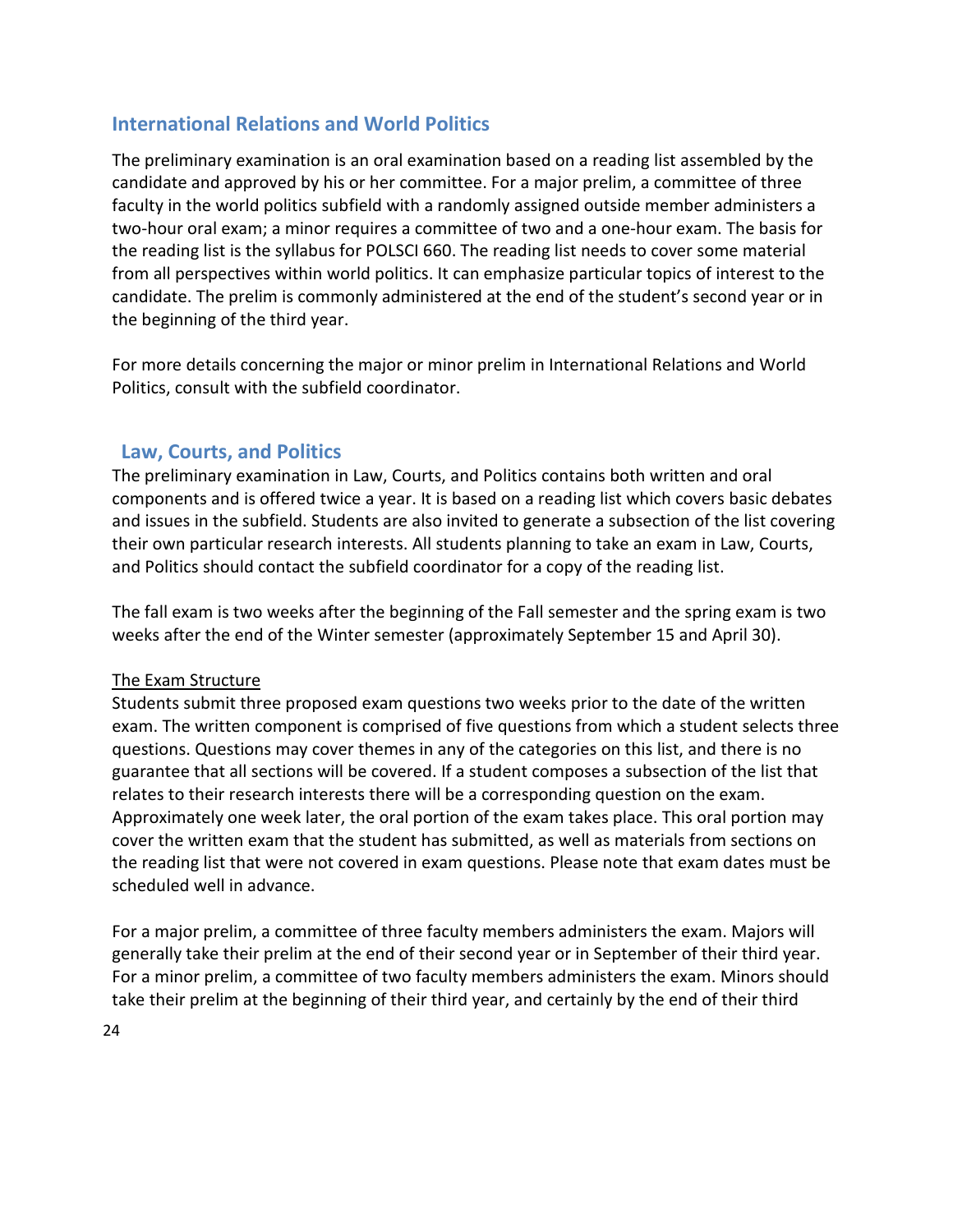year. In forming a preliminary exam committee, students should consult with their major advisors, as well as faculty with whom they have worked.

# **Research Methods**

Students may choose Political Methodology as a primary focus of their intellectual activity. Students who intend to write a dissertation in methods and to engage in research and teaching aimed at improving our understanding of research methods choose Methods as their major subfield. Students who desire to combine a strong interest in a substantive subfield with a strong methods background are invited to seek a minor in Methods.

**There are five core methods courses:** 

- Behavioral Research Methods, POLSCI 680
- Introduction to Formal Modeling, POLSCI 681
- Field Experiments, POLSCI 689
- Qualitative Methods, POLSCI 694
- Quantitative Empirical Methods, POLSCI 699

Requirements for the Methods Major and Minor are as follows.

#### **Requirements for a Major:**

● Three or more advanced courses within the subfield (i.e., courses beyond the core courses 680, 681, 689, 694 and 699); students pursuing the Master's in Statistics may substitute the advanced electives taken for that program for two of these three courses

- Appropriate coursework in mathematics or related disciplines, or equivalent knowledge
- A major preliminary examination

The scope and format for the major exam is determined in consultation with a prelim committee. The major exam should evaluate the student's grasp of core material from the student's areas. The major exam usually involves the student's submission of an original research paper that works expertly at, or positively advances, the frontier in some area(s) of methods. The exam typically explores the topics in and related to the paper deeply and surveys and evaluates the student's broader knowledge and comfortable familiarity across the areas of research methods. It is also important for the student to demonstrate an ability to relate their methodological work to substantive (domain-specific) work in political science.

Students planning to take the Major exam are strongly encouraged to identify the chair of their exam committee and to begin conferring with the exam committee chair about their exam at least six months prior to the student's intended exam date. It is especially

25 important that the student receive feedback on the proposed research paper. In particular, the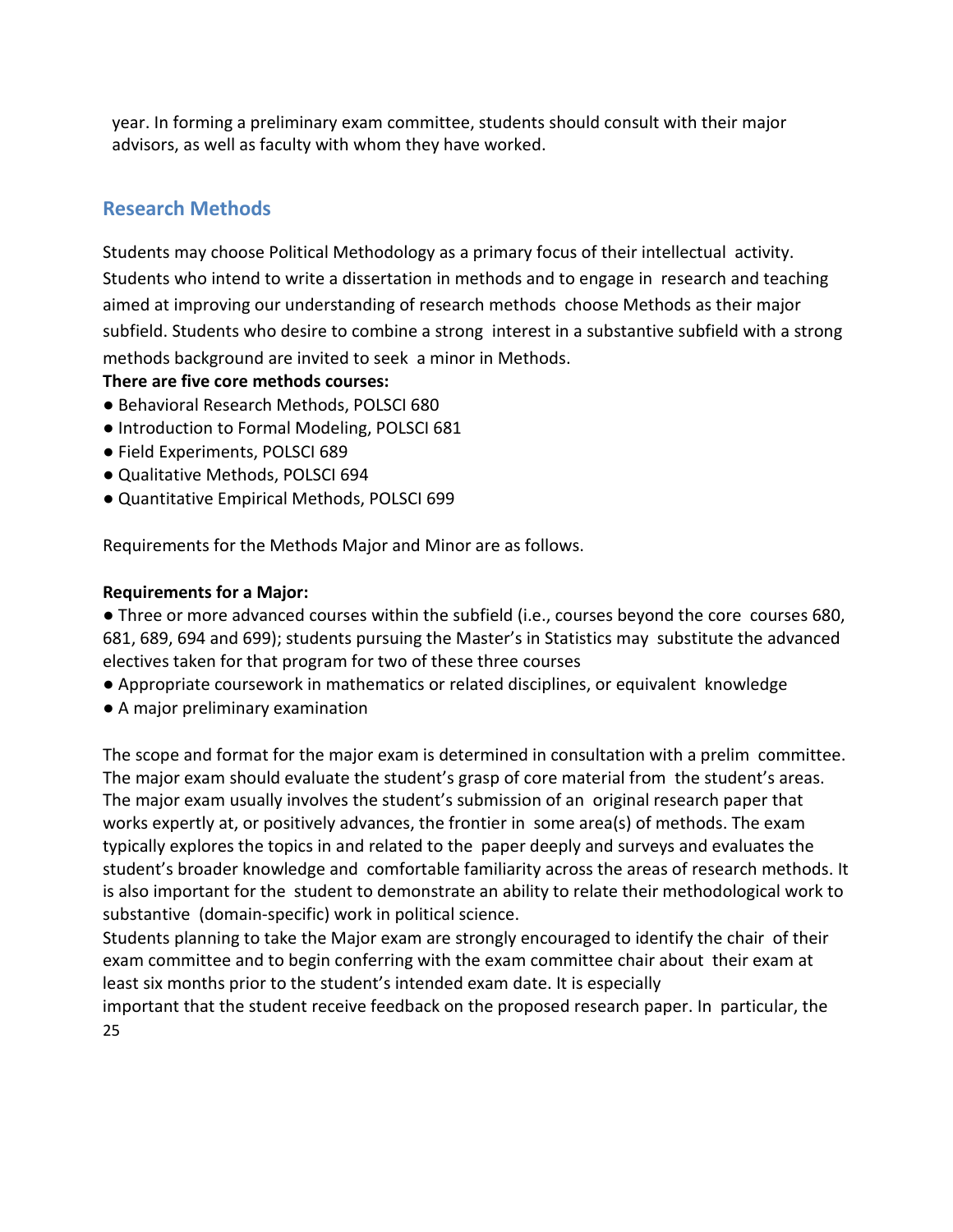exam committee chair should let the student know as early as possible whether the proposed research paper satisfies the requirements for use in the Methods Major exam.

## **Requirements for a Minor:**

Students who successfully complete a minor in methods will have the background necessary for conducting rigorous research in their areas of substantive expertise, as well as be prepared to teach introductory methods courses. The requirement for a methods minor is a successful preliminary exam. Preparation for the preliminary exam normally consists of:

● Coursework in three of the five core methods areas (i.e., three of the core courses 680, 681, 689, 694 and 699), including at least one of either POLSCI 681 or POLSCI 699

- At least one advanced course in at least one area
- A prelim paper.
	- The content of the paper and the scope and format of the exam are determined in consultation with a prelim committee. The paper should demonstrate that the student has a firm grasp of the core and advanced material, can integrate the material from different methods areas, and can apply this material well to a substantive research question. This paper serves as a starting point for the oral exam. The examination as a whole, however, will have more general coverage than merely referring to the paper. The examination will span three of five broad methodological areas chosen by the student.

Students planning to take the Minor exam are strongly encouraged to identify the chair of their exam committee and to begin conferring with the exam committee chair about their exam at least four months prior to the student's intended exam date. It is especially important that the student receive feedback on the proposed research paper and its suitability for the exam. Co-Authored Papers:

A student who wants to use a paper co-authored with a faculty member for a methods prelim exam (Major or Minor), must have the faculty co-author affirm to the exam committee that the student made a sufficiently large contribution to the methodological content of the paper. What constitutes "sufficiently large" is left to the discretion of the exam committee. The exam committee is encouraged to ask the faculty co-author for details well before the exam is scheduled. If the exam committee is convinced that the student's contribution is sufficient, the paper can be used for the exam. If the exam committee is not convinced the student made a sufficient contribution, the committee should inform the student that a different paper will have to be used for the exam. This should obviously happen well before the exam is scheduled—at least six months prior to a Major exam and at least four months prior to a Minor exam. A faculty member who is a co-author of a paper used for a methods prelim exam may not serve on the exam committee. Such a faculty member could serve on the exam committee if the student decides to use a paper that is not co-written with that faculty member. Students should be advised of this as well as the pros and cons of each option.

A student who wants to use a paper co-authored with another student for a methods prelim exam (Major or Minor), must seek and receive permission for this from the exam committee. The key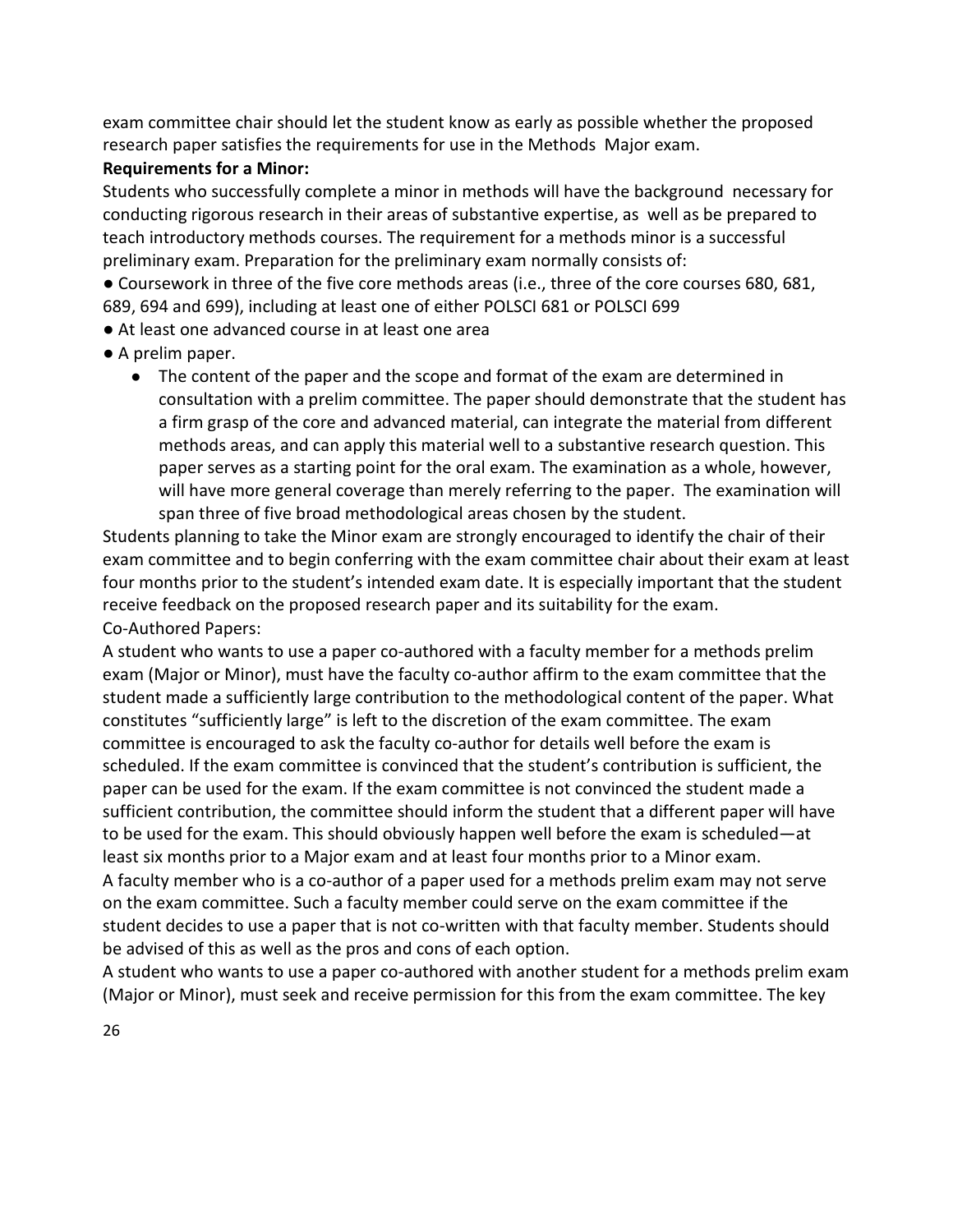consideration is whether the student taking the exam made a sufficiently large contribution to the methodological content of the paper. There may be some instances where two or more students could be allowed to use the same, co-authored paper for each of their exams. However, this would only be allowed for Major exams if the students each made sufficiently large and nonoverlapping contributions to the methodological content of the paper. One way this could occur is if one student worked on a novel formal model while the other student developed a novel statistical model to test the theory.

For more details concerning prelims in methods, please consult the subfield coordinator.

# <span id="page-27-0"></span>**Political Theory**

The preliminary examination in political theory includes written and oral components. The exam is offered twice each year, in September and January.

## **Guidelines**

Students majoring in political theory will typically take their theory prelim in September of their third year, depending on individual circumstance, January of the second year might also be considered as a possibility. Only in unusual cases will a theory major be allowed to take the exam earlier or later than these two specified options. If students fail the exam in September, they must retake it in the following January.

Students minoring in political theory may take the exam in September or January of their third year. If students are facing institutional deadlines and need to pass the exam before September1, they should consult with the subfield coordinator to explore the possibility of taking the exam out of season.

All students who intend to schedule a theory examination should work with member(s) of the theory faculty well before the term during which students intend to take the exam. Several months before the planned exam, they must contact the faculty who they would like to serve on the exam committee. At this point, the student and faculty discuss the initial reading list and the student's interests in order to shape their proposed part B questions (see #5 below).

In the weeks prior to the exam, students must work closely with their committee members to finalize their reading list and proposed questions. Students must submit topics, questions, and/or particular points of concentration no later than the first day of classes of the term during which they plan to take the exam.

The written exam is a combination of questions written by the faculty and questions submitted by the student. It consists of two parts. Part A is composed of 2 or 3 questions which address broad themes and issues from the history of political theory. All students will answer one of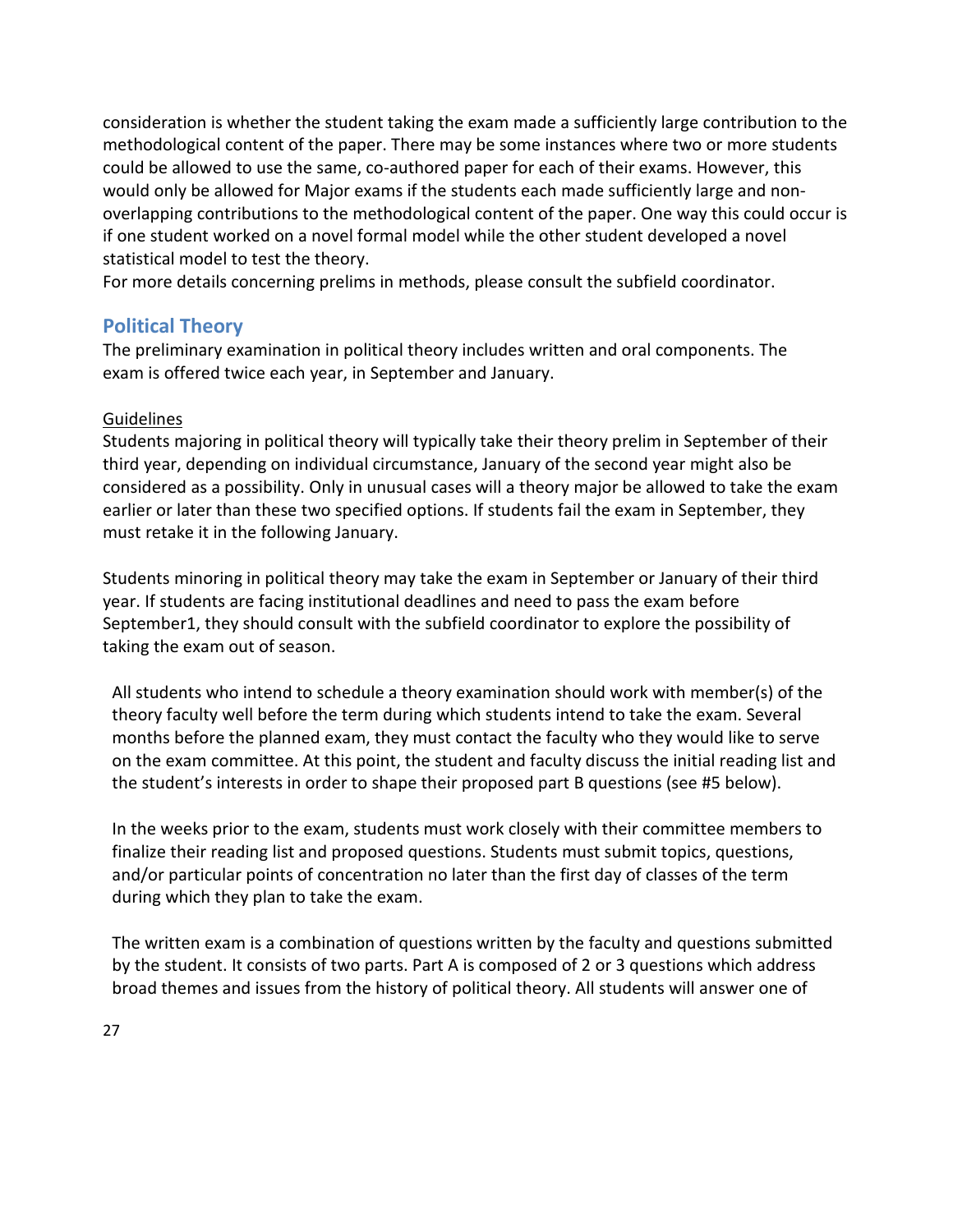these questions. Part B is composed of 3 or 4 questions per each student taking the exam. These address the students' planned research interests. The questions are based on the questions submitted by students, sometimes replicating them directly, but usually edited for focus and feasibility. The questions ask for a more particular focus on texts, authors, or historical periods. Theory majors will answer 2, minors will answer 1.

Students are expected to consult their books and notes as they think through the questions, although they may not work with other students once they have received the questions. Written responses are limited to 2,000 words for Part A and 1,250 words for each question in Part B. On the second Thursday after classes begin, questions pertaining to the written portion of the exam will be available for students on electronically at 1 p.m. Written essays are due back electronically by 5 p.m. the following Monday.

The oral portion of the exam will be given within two weeks. Students should coordinate the scheduling with the exam committee members and with the graduate coordinator well in advance of the written exam. The oral examination will work off of the written portion, using the student's responses as an entree into discussions and follow-up questions. Oral exam questions are not, however, limited to the substance/subject matter of the written portion. Students may obtain reading lists from the subfield coordinator and their committee members.

# <span id="page-28-0"></span>**Student-Designed Minors**

Student-designed minors (e.g., Political Economy, Women and Politics, or Racial and Ethnic Politics) can be an excellent way for students to tailor their coursework to fit the specific needs of their dissertation research, to integrate into their Program approaches and methodologies for political research from outside the Political Science Department or to build on intellectual strengths within the Department that cut across the subfields. To design a minor, students should form a committee of two faculty who work within the subfield that the student proposes to design. The student and faculty together, in consultation with the Director of Graduate Studies (who approves all student designed minors), should select courses for the proposed minor and decide the format of the preliminary exam. All prelims must have an oral component, but the student and faculty may decide to add a written component. The student must receive approval from the committee for the examination reading list.

#### **Modes of Inquiry Minor**

The Modes of Inquiry Minor is a "guided" student-designed minor that aims to serve students who want to develop skills of problem-posing and analysis so as to be able to successfully frame a dissertation using approaches not covered by the Methods minor nor by POLSCI 680. As with any student designed minor, courses for the Modes of Inquiry minor and the design of the prelim are chosen by the student and a committee of two faculty members, one of whom must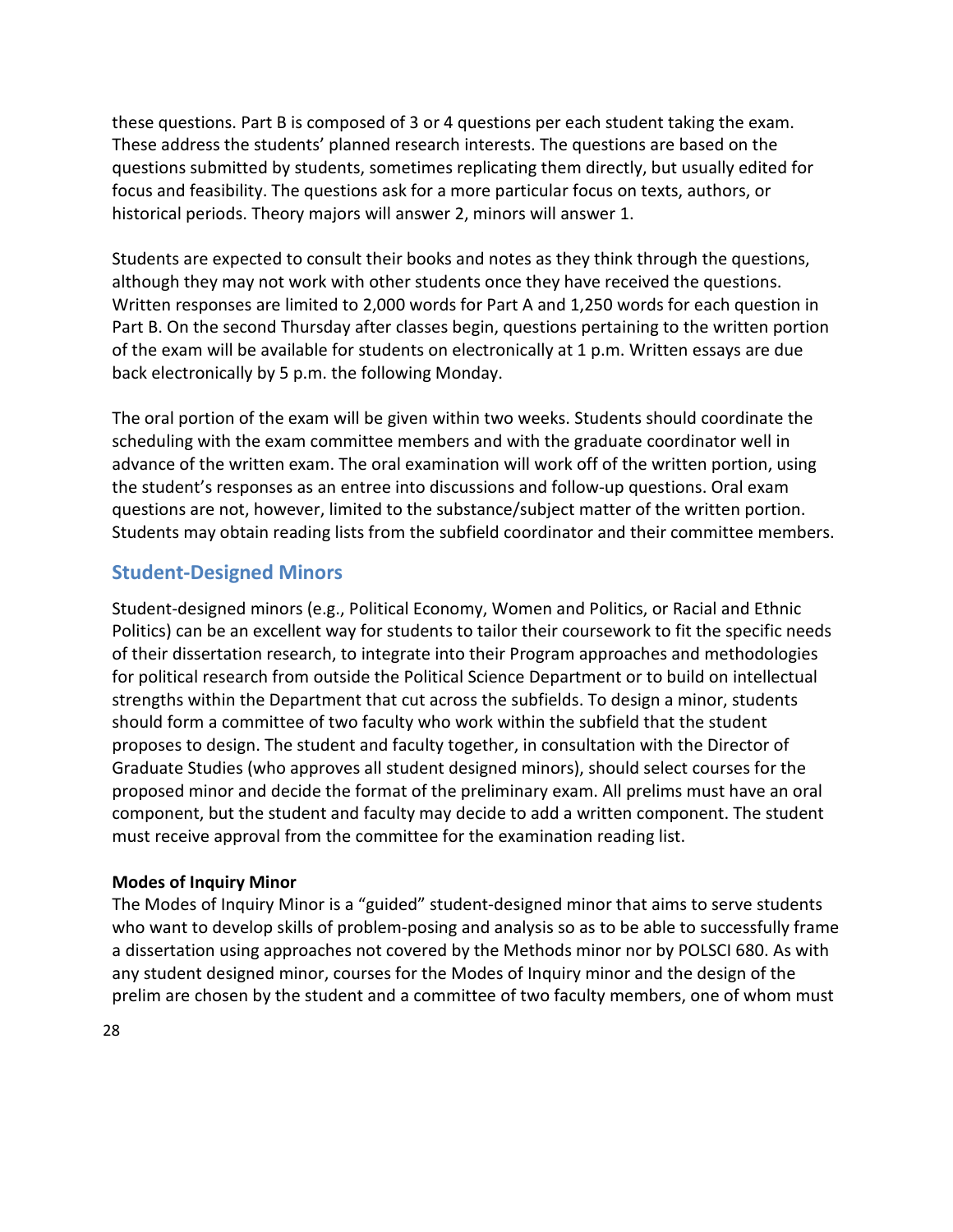be a member of the Political Theory or Law, Courts, and Politics subfields, in consultation with the Director of Graduate Studies (who approves all student designed minors).

The "Modes of Inquiry" minor would involve different configurations of courses depending on the student's particular interests and area of specialization.

It will most likely involve training in analytic approaches specific to students' research projects, which may be fulfilled by existing offerings in Political Science (e.g. qualitative methods, measurement, statistics), or by options outside the department (e.g., in Communication Studies; Women's Studies; Screen Arts and Cultures; History; Sociology).

Law, Courts, and Politics and Political Theory students may wish to structure the minor to enable them to take additional seminars in the subfields of law/political theory, specifically those of our existing offerings that focus on current debates in the subfields of law and political theory with an emphasis on reading and analysis of secondary literature plus formulating/situating questions that engage ongoing debates. Every student who opts for the Modes of Inquiry minor is strongly encouraged to take POLSCI 702 "Modes of Inquiry," a collectively-taught course which presents various modes of inquiry involved in some of the textual, historical and interpretive approaches that are requisite to conceive and execute dissertation research in political theory and law.

# **6. The Dissertation Stage**

Once a student enters candidacy, the experience in the program changes dramatically. While students may continue to register for one course per semester and may serve as a GSI or hold a compensated research assistantship, the bulk of their time is dedicated to independent research. Many find the stretches of unstructured time disorienting. It is a good idea to establish a daily routine, set intermediate goals, participate in formal or informal research workshops, and keep in close contact with the dissertation advisor.

# <span id="page-29-0"></span>**Coursework**

<span id="page-29-1"></span>All candidates should register for POLSCI 995 (Dissertation/Candidate) with their dissertation advisor. Candidates may enroll in one additional course up to four credits per semester. If a course is only offered once per year, students may "bank" their course, taking two courses (up to eight credits) in the next semester. Students may only bank courses for one semester.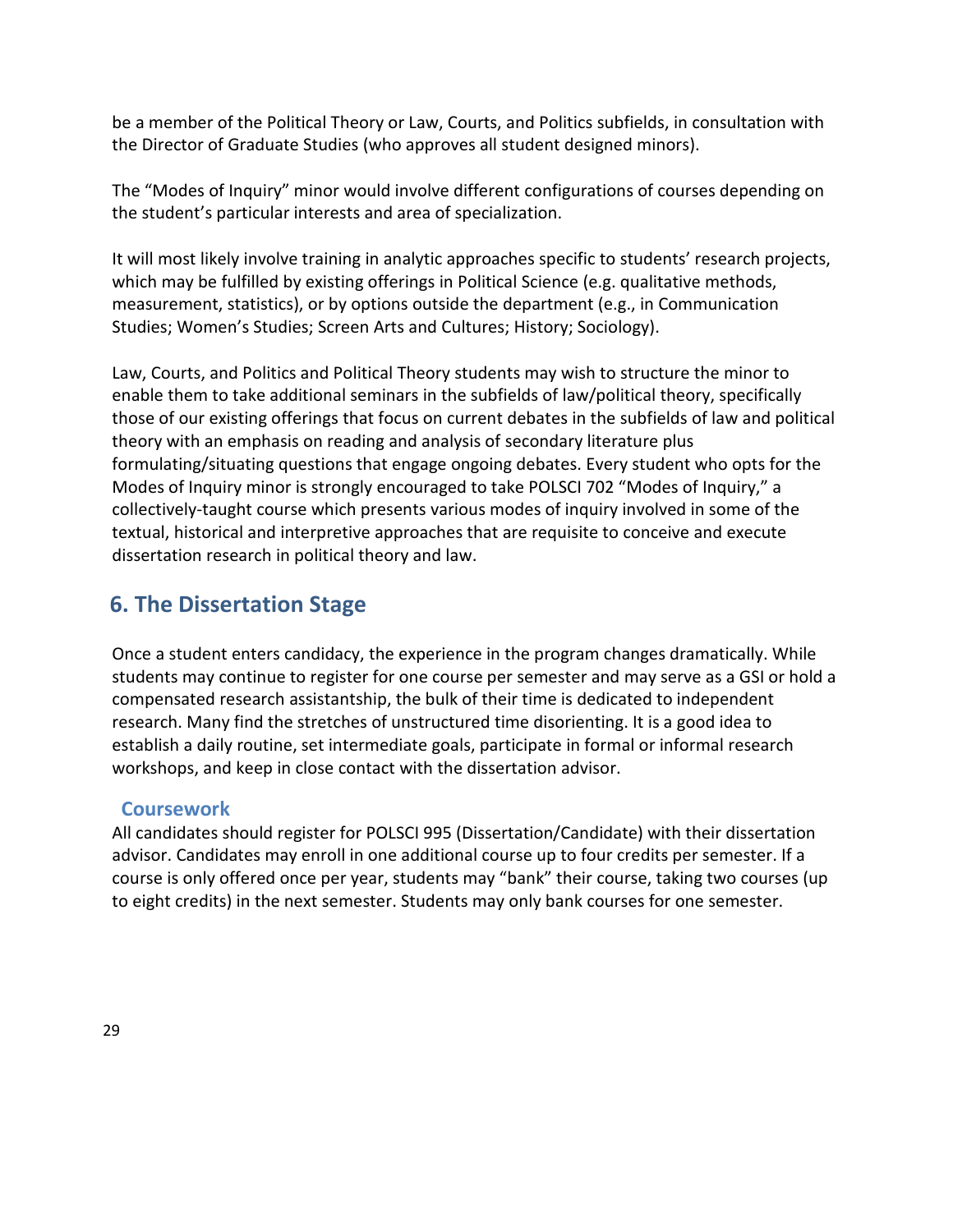# **Dissertation Committee**

# **Choosing a Dissertation Chair**

During the third year (or sooner), the student should select a dissertation advisor and file the request with the graduate coordinator. The dissertation chair must be a regular member of the Department of Political Science. Students may select two advisors to co-chair the committee; in this case, one of the members may come from outside of the department. Selection of the dissertation advisor is entirely up to the student, and the student may alter the selection at any point during candidacy. Any alterations should be filed with the graduate coordinator.

# **Committee Composition**

By the end of the fourth year, and no later than the end of the fifth year, the student should formulate the full committee, and file the committee with the graduate coordinator, who in turn files the committee with Rackham. A dissertation committee normally consists of three faculty members from the Department of Political Science and one cognate faculty member who holds at least a .50 appointment in another Rackham doctoral program. However, the student may form a committee with as few as two members from Political Science. Faculty holding a courtesy appointment in Political Science may serve either as an internal or cognate member of the committee. Faculty from other universities may participate on the committee, but not as the sole dissertation chair or as the cognate member of the committee. These faculty members are considered "special members," and students must submit to the DGS a memo (along with each outside faculty member's CV) that explains the expertise this person brings to the committee. Full guidelines for dissertation committee composition and eligibility are available on the [Rackham website.](http://www.rackham.umich.edu/faculty-staff/information-for-programs/dissertation-committees/guidelines-dissertation-committee-service)

# <span id="page-30-0"></span>**Dissertation Prospectus**

In a prospectus, doctoral candidates lay out their intended dissertation research. It is a form of a commitment to a research project that will consume the student for the next *n* years, and often will lay the foundation for a career. The prospectus defines the student's dissertation research question by assessing the existing literature and noting the gap---and its significance--that the student intends to fill. The prospectus also includes a plan for filling the gap: the methods to be employed, the theory to be constructed, and the data or evidence needed to evaluate it. The precise format and content of the prospectus varies between subfields and topics. Students should discuss expectations with their advisor.

Writing a prospectus is a process that generally involves multiple meetings with one's advisor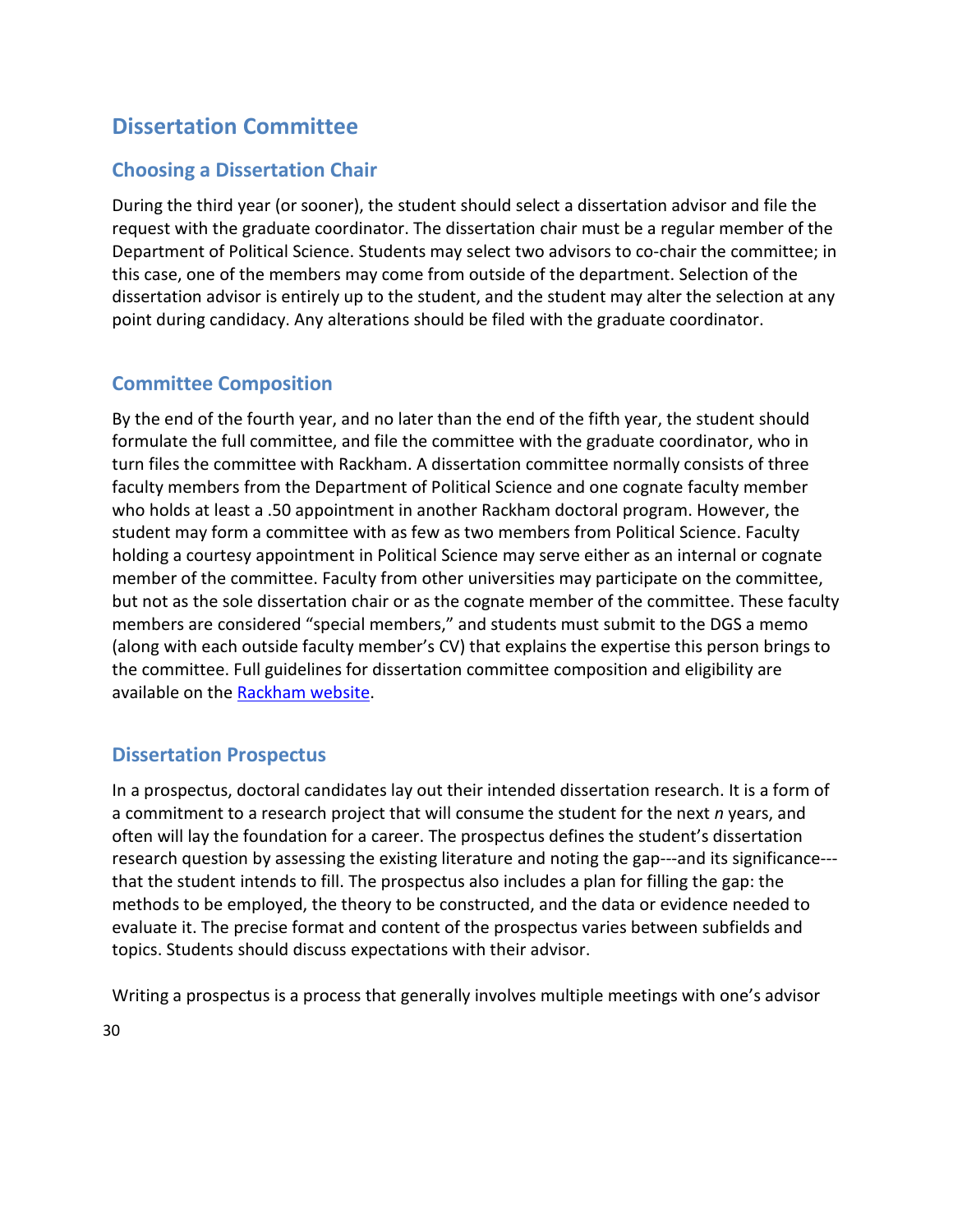and sometimes the full committee. It is expected that students will submit a dissertation prospectus and convene a meeting with the members of the dissertation committee at which they successfully defend the document no later than the end of the fourth year or within one year of achieving candidacy, whichever comes first. Students who fail to meet this milestone risk falling out of good standing, and should consult with the DGS well before this deadline is missed. A successful prospectus defense requires at minimum 3 out of the 4 members of the dissertation committee to be in attendance (virtual participation counts as attendance). This must include the chair or co-chairs, and two attending members must hold appointments in the Political Science Department. The cognate member need not be present, although students are encouraged to include their cognate member at this stage. When the prospectus is successfully defended, a copy of the prospectus defense form (available from the graduate coordinator) must be filed in the student's academic file.

Students who have not had a dissertation prospectus approved and have not set up an official dissertation committee with Rackham within two years of achieving candidacy may be declared inactive and will not be allowed to continue in the program.

## <span id="page-31-0"></span>**The Dissertation**

The final requirement for the Ph.D. is the doctoral dissertation itself. The dissertation must be original scholarly research conducted by the student that makes a contribution of substantial merit and value to the discipline. Dissertations normally take one of two forms: a book-like project or three relatively independent essays, each of publishable quality as a stand-alone article. Different topics lend themselves better to one format or the other, and each has its merits.

The final copies of the dissertation must be prepared in conformity with the requirements of the Rackham School of Graduate Studies, and it must be successfully defended before the student's dissertation committee, which normally consists of three faculty members from the department and one faculty member from outside the department.

A student has five years to finish the dissertation after achieving candidacy or seven years after admission to the Ph.D. program, whichever comes sooner. These deadlines are set by the Rackham School of Graduate Studies. Those not completing the dissertation within five years of achieving candidacy will be required to retake and pass a preliminary examination in their major subfield.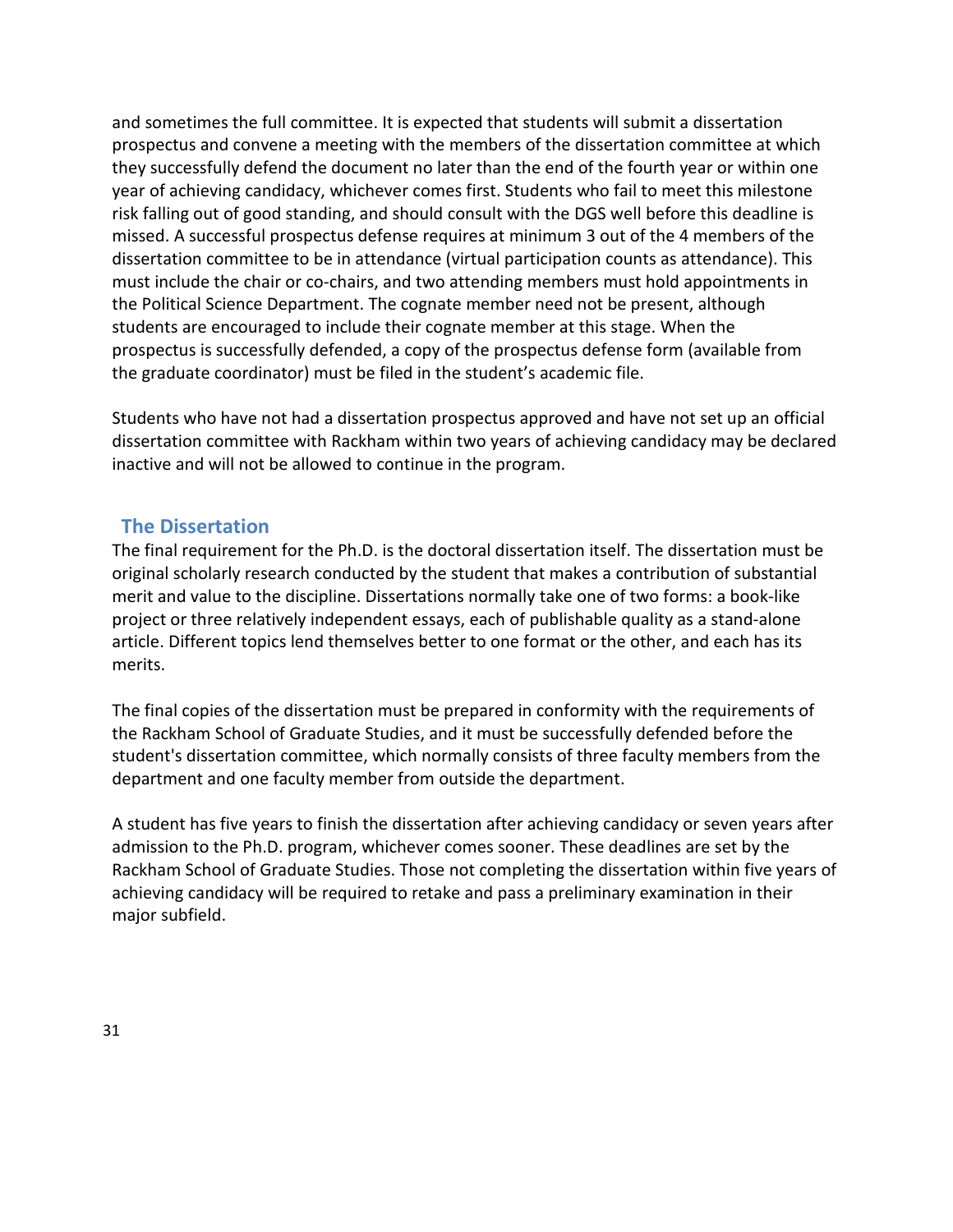# <span id="page-32-0"></span>**7. Master's Degrees and Program Certificates**

# <span id="page-32-1"></span>**For Political Science Doctoral Students**

While the Department of Political Science does not offer a terminal master's degree and does not admit students who seek only a master's degree, doctoral students may elect to earn a master's degree in the course of their study. Requirements for a general M.A. in Political Science include:

- 24 hours of graduate level course work (course numbers 500 and above), including
	- o 18 hours of graduate level political science coursework
	- o 6 hours of work in cognate courses
- a grade of B or better in all courses
- certification of the preparation of an M.A. thesis by a faculty member.

The master's thesis should be a substantial piece of original research prepared for a graduate course in the department or prepared especially for the M.A. degree. As a general rule of thumb, the thesis should be of a quality suitable for submission to a political science journal. A member of the political science faculty must approve the thesis.

Students who want to get a master's degree should contact the graduate coordinator during the term. The students are then prompted to "apply for graduation" BEFORE the term ends. Once approved, the master's degree will appear on the student's transcript for that term.

Political science doctoral students may be interested in earning a master's degree in another Rackham program. Students should consult the graduate program guidelines of the other department to learn of that department's particular requirements.

# <span id="page-32-2"></span>**For Doctoral Students from other Rackham Programs**

Students from other Rackham programs may earn a master's degree in Political Science with the same requirements as internal students with one addition: students must defend the thesis orally before a committee of two members of the political science faculty.

# <span id="page-32-3"></span>**JD/MA in World Politics**

32 The Department of Political Science and the College of Law have collaborated to offer dual degrees in law and political science, with an emphasis in world politics. Students secure admission to the law school first, and during their first or second year apply to the department political science master's program. Entry to the program requires the completion of POLSCI 660 and recommendation of the instructor to admit the student. Master's degree criteria are the same as for all other students outside of the political science doctoral program. Specifically: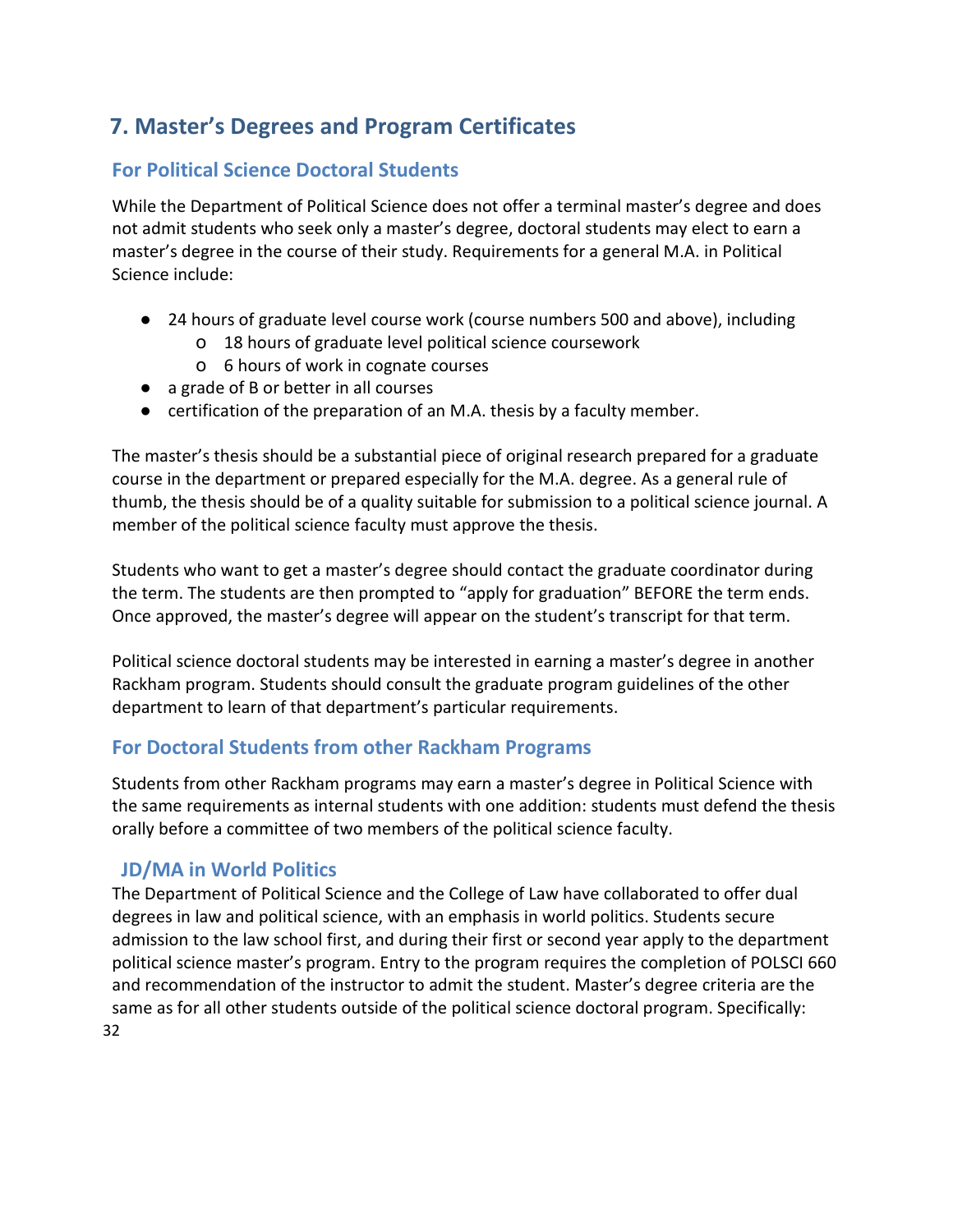- 24 hours of graduate level course work (course numbers 500 and above), including
	- o 18 hours of graduate level political science coursework
	- o 6 hours of work in cognate courses
- a grade of B or better in all courses
- preparation of an M.A. thesis
- successful defense of the thesis before two political science faculty.

Students should take courses in world or comparative politics, with at least one-half of the required hours coming from world politics.

Law students with interests in other political science subfields should contact the Director of Graduate Studies.

# <span id="page-33-0"></span>**Program Certificates**

Some campus programs offer certificates that can testify to your mastery of the program's material. For example, the Program in Survey Methodology and the Center for the Study of Complex Systems each offer a certificate program. Contact the program for more information.

# <span id="page-33-1"></span>**8. Rackham and University Policies**

# <span id="page-33-2"></span>**Continuous Enrollment**

Effective since the fall semester of 2010, Rackham requires that all graduate students enroll continuously in each fall and winter semester from the time that they matriculate until they graduate. Leaves of absence are available for medical purposes and personal reasons. See the Rackham website for more information about leaves.

Students must be enrolled if only for one hour of credit (which carries a minimum enrollment fee) when they take preliminary exams (except in the summer). Students must be enrolled fulltime during the term in which they take the final oral defense of the dissertation, including the spring/summer term.

The Horace H. Rackham School of Graduate Studies defines full-time enrollment as 9 credit hours per term as a pre-candidate and 8 credit hours per term as a candidate. Students who are enrolled half-time may not take more than six hours of courses. Students who enroll half-time for one or more terms must enroll for more than the eight-term minimum referred to above (or pay equivalent fees).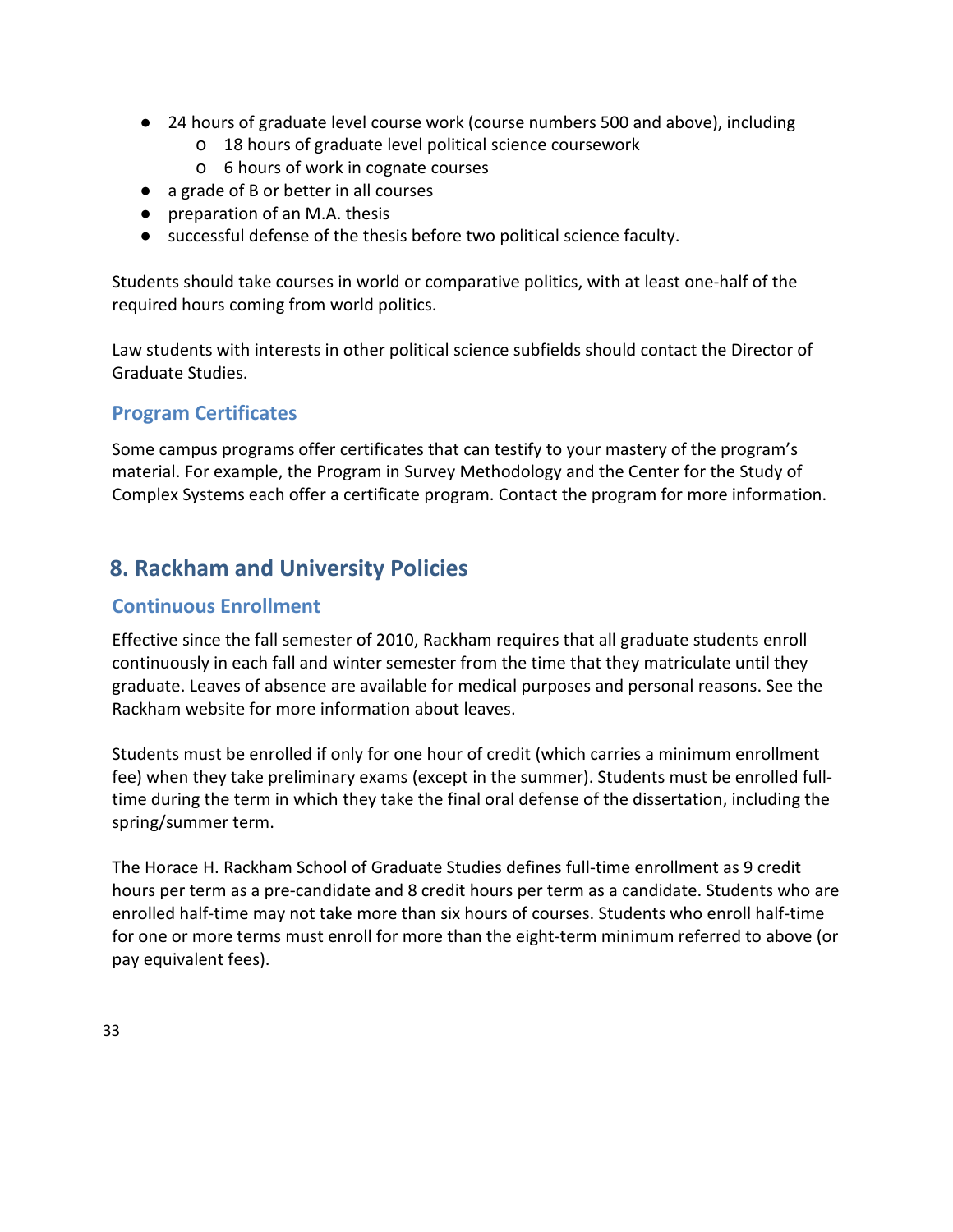# **Leave of Absence**

Ph.D. students may request a leave of absence when certain life events prevent continued active participation in their degree program. [Rackham's Leave of Absence Policy](http://www.rackham.umich.edu/policies/academic-policies/section3#322) [e](http://www.rackham.umich.edu/policies/academic-policies/section3#322)nables students to officially suspend work toward their degree for a limited time. Students may request a leave of absence as early as six months prior to the term the leave is to start. A leave will be granted to students for illness (either physical or mental) or injury, to enable them to provide care or assistance for family or dependents, to allow them to meet military service obligations, or for other personal reasons.

(Students are required to meet with the DGS to plan for a leave of absence, and also discuss possible alternatives to a leave of absence. The student is not required to disclose details about the leave.

Once a student decides that he or she needs to take a leave and has discussed the leave with his or her graduate program, the student submits a request for a leave in Rackham'[s Leave of](https://secure.rackham.umich.edu/leave/) [Absence system,](https://secure.rackham.umich.edu/leave/) providing basic information about the dates of the leave as well as the type of leave. Supplemental information is required for leaves of absence for medical reasons, military service and family necessity/dependent care.

Students are encouraged to develop a re-entry plan when they request a leave of absence. The purpose of a re-entry plan is to provide a record of the student's progress in the graduate program, remaining funding commitment, as well as a clear understanding about next academic steps once the student returns from the leave of absence. This document can be helpful if there is a change in graduate program leadership while a student is on a leave of absence. An example o[f a tentative re-entry plan is available.](http://www.rackham.umich.edu/downloads/Example_Reentry_plan.doc) Rackham does not collect a copy of the re-entry plan, but rather a copy should be kept in the student's file in the graduate program.

Students can find more information, and request a leave for absence on Rackham's website:

#### <http://www.rackham.umich.edu/policies/registration/leave-of-absence#types>

#### <span id="page-34-0"></span>**Time to Degree**

A student has seven years to complete all requirements for the Ph.D. program. The Graduate School may permit an additional calendar year if a student files for a time extension. Students who anticipate taking longer than seven years must file for a time extension six months before exceeding this deadline. In exceptional cases, the Graduate School may allow up to 24 months beyond the seven-year rule.

The Graduate School reserves the right to rescind candidacy for those exceeding seven years.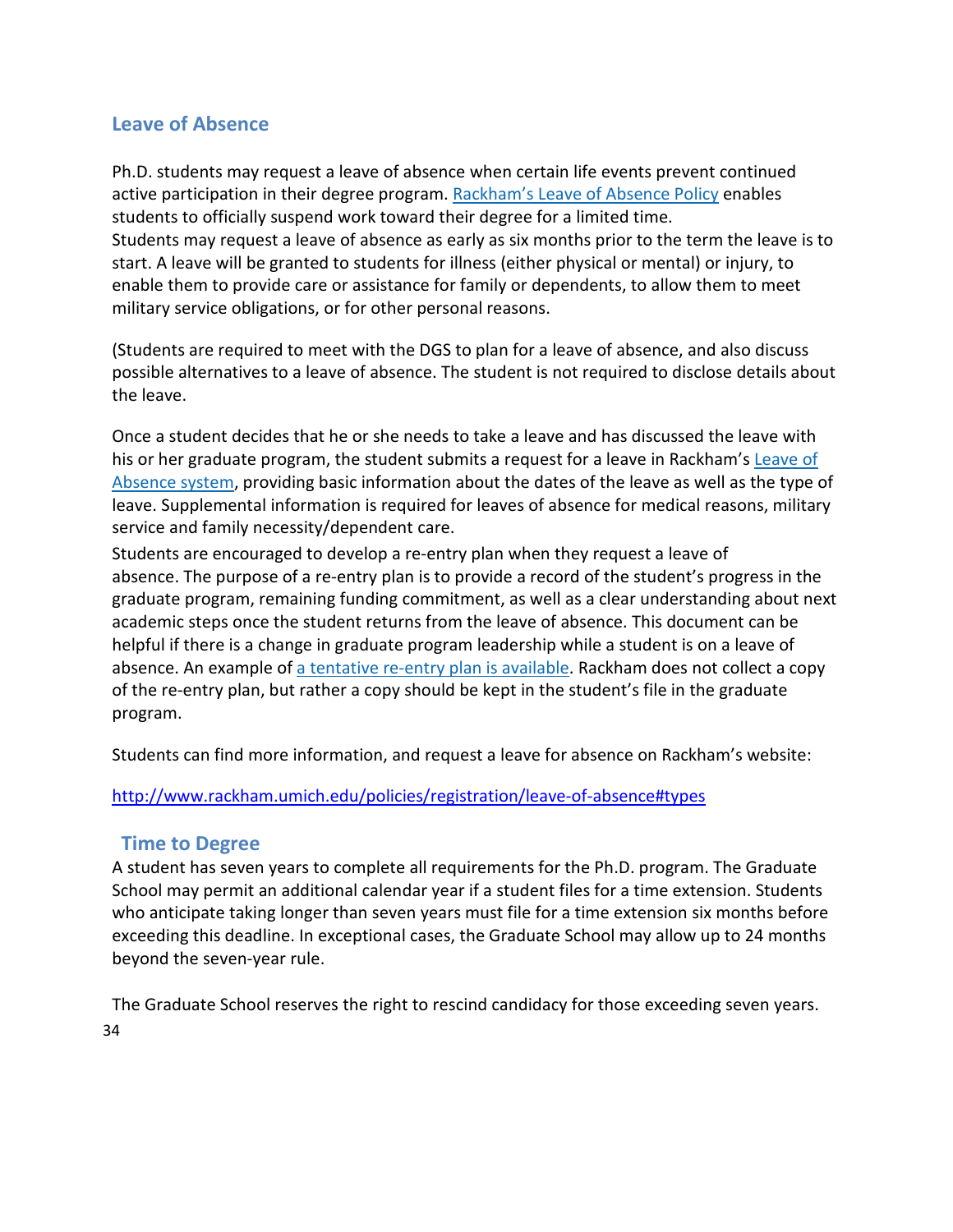Those who have not met all the requirements for the degree within seven years and who have not had a formal extension approved by the Graduate School may be declared inactive and will not be allowed to continue in the program.

# <span id="page-35-0"></span>**Ten Term Rule**

Graduate Students are limited to ten terms of support that come from College General Funds (e.g. employment as a GSI). Tuition-only fellowships, Departmental Fellowships and most GSRA positions do not count toward the ten terms. This rule imposes a cap on employment; it is not a guarantee of ten terms of employment. Students should consult their offer letters to see what is guaranteed to them. For more information on exceptions to and calculation of the ten term rule, see [http://lsa.umich.edu/lsa/faculty-staff/graduate-education/policies/the-ten-term](http://lsa.umich.edu/lsa/faculty-staff/graduate-education/policies/the-ten-term-%20rule.html)[rule.html.](http://lsa.umich.edu/lsa/faculty-staff/graduate-education/policies/the-ten-term-%20rule.html)

# <span id="page-35-1"></span>**9. Resources**

# <span id="page-35-2"></span>**Financing your Education**

Graduate school is an expensive undertaking, requiring a significant investment of time and financial resources. The University of Michigan, through a combination of college, departmental, and graduate school resources, is happy to share in that investment, significantly reducing the financial burden on our doctoral students.

At present, new doctoral students admitted through the regular admissions process enter the program with a funding package sufficient to cover tuition, insurance, and modest living expenses for the first five years of study. This section describes additional resources, beyond the department's funding package, that are available to every student.

Most students are admitted to the doctoral program during the annual cycle. In rare instances students will be considered off-cycle. However, no student admitted off-cycle will be awarded departmental funding.

# <span id="page-35-3"></span>**A Typical Path**

#### **Years 1 to 5:**

Students have funding commitments from the department. Support combines fellowship (ordinarily during the first year) and teaching positions as laid out in the student's offer of admission. Students often pursue other sources of funding to reduce teaching loads or gain stipend support that is higher than the departmental fellowship. Note that any outside funding replaces the department's funding; the departmental commitment cannot be deferred.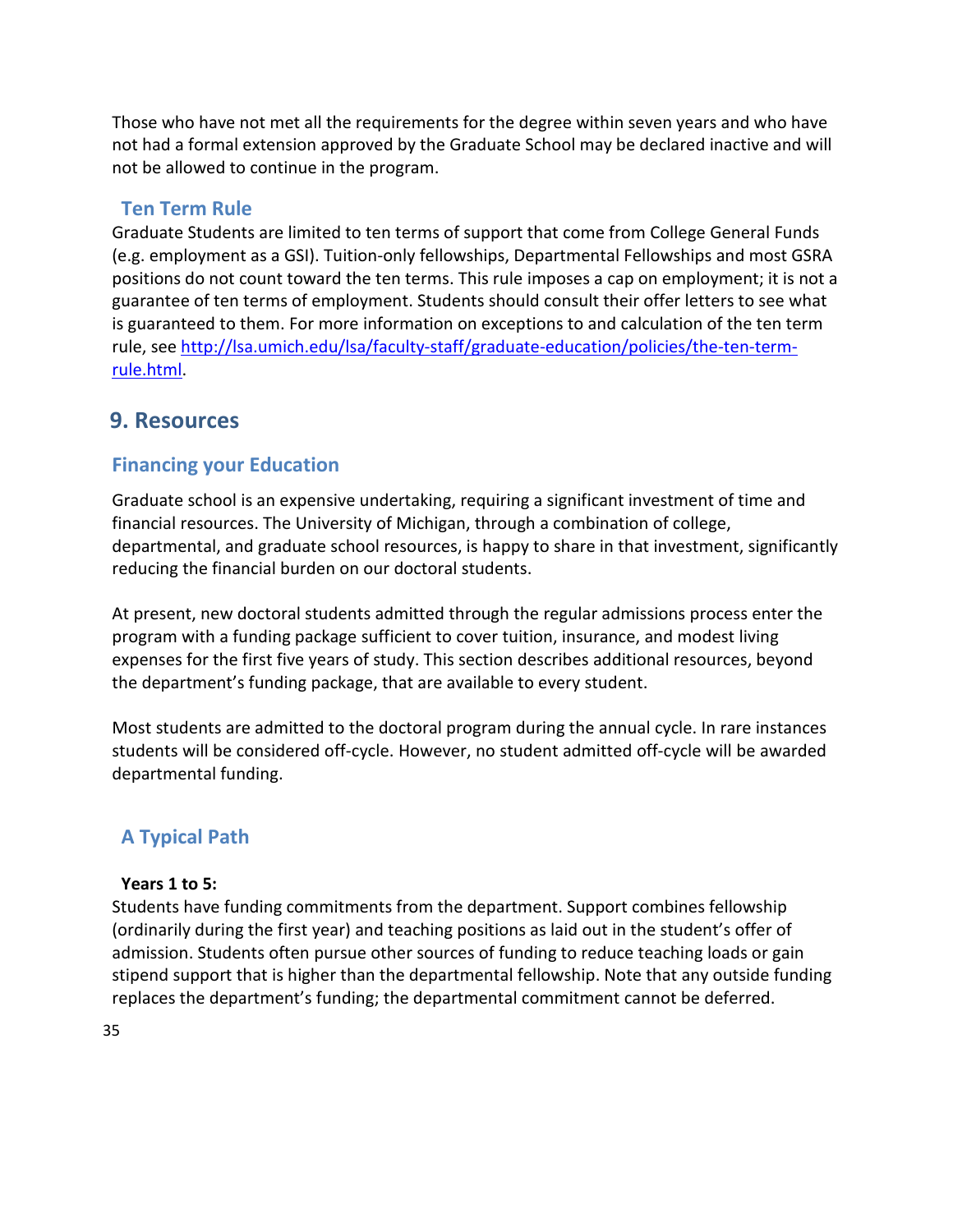Most students who do not obtain outside funding teach for three or four years, two semesters per year. The department requires all first-time GSI's to take a graduate student instructor training course (POLSCI 993) in both Winter term of their first year, and Fall term of their first year teaching. International students are required to demonstrate language proficiency.

#### **Year 6 and beyond:**

It is not uncommon for students to take more than five years to complete their degree. Currently, the national average time to degree is 6.7 years and students in our program average just under 7 years.

Funding beyond the fifth year is not guaranteed. As long as a student remains in good standing within the program, LSA offers a tuition fellowship for tuition and insurance expenses in the fall and winter semesters. (See Below: The LSA tuition fellowship cannot be used in the semester when a student files the dissertation). Students remain responsible for registration fees and their living expenses. Many students obtain external sources of support.

Students who have not obtained an external source of support, and who have not hit their 10 term limit, may apply for a teaching position within the department. Teaching positions are limited and students in their first five years of study have priority for assignments.

#### **The final semester:**

LSA Tuition fellowships, which cover tuition expenses for candidates, cannot be used for the semester in which the student files the dissertation. Forms of support that may be used to cover tuition include: a GSRA, a Rackham One-Term award, or external awards. As these sorts of resources are scarce and awarded competitively, students are strongly encouraged to plan for their funding in the final term well in advance.

#### <span id="page-36-0"></span>**LSA Tuition Fellowship**

<span id="page-36-1"></span>As described above, once students achieve candidacy, and as long as they remain in good standing, they are eligible for a tuition fellowship. The LSA tuition fellowship covers a student's full Rackham candidacy tuition for fall and winter semesters, plus health insurance. Students who fall out of good standing in the program (see chapter 4) cannot receive the tuition support. LSA introduced the tuition fellowship when Rackham introduced the continuous enrollment requirement to offset the costs associated with that requirement. It was not intended and cannot be used to cover tuition costs in the final semester of registration. Students should plan ahead to cover tuition through other sources for this semester.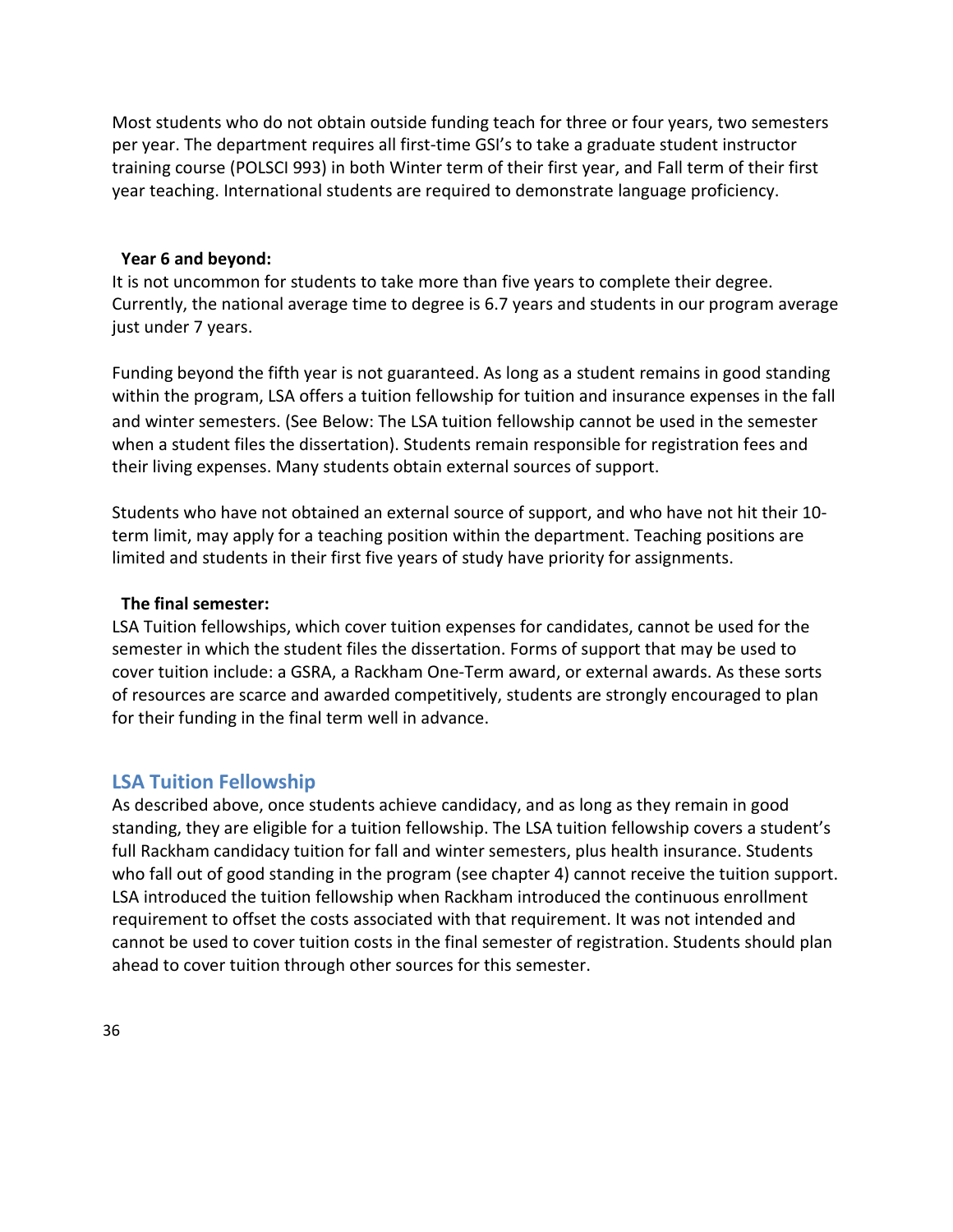# **Departmental Supplemental Support**

At the start of each academic year, the Director of Graduate Studies circulates a list of all departmental supplemental funding opportunities and any Rackham funds that require departmental nomination or assessment. Some funding opportunities are competitive and some are merit-based awards. The department's merit-based awards are determined by the faculty Graduate Affairs Committee, composed of the Director of Graduate Studies, the Director of Admissions, and the Director of Placement. The program coordinator regularly advertises opportunities.

# <span id="page-37-0"></span>**Other Resources**

#### **Graduate Student Research Assistants (GSRA)**

Many of our faculty have research grants that enable them to hire graduate students as research assistants for a semester or more. In most cases a GSRA position will cover the student's tuition, health care, and a stipend. Often sponsor constraints mean that GSRA positions cannot be offered to students who have not achieved candidacy. Faculty do not generally advertise GSRA positions. We encourage students to ask faculty about position availability.

#### **Rackham funding**

Rackham sponsors a variety of fellowships and resources to help defray research expenses, travel costs, tuition and stipend support, and emergency costs. Please see the appendix for information on Rackham funding as well as the Rackham website.

# <span id="page-37-1"></span>**Infrastructure**

#### **Computing Lab**

The Department of Political Science houses a computing lab on the seven floor of Haven Hall. The CAP lab contains computers loaded with a variety of software used most often in our program. Graduate students can access the lab by swiping their M-Card. The University of Michigan supports Linux, Microsoft Windows, and Mac OS X operating systems.

#### **Office Space**

As space permits, students are allocated shared office space. Students who are writing their dissertations may also inquire at the circulation desk of the Harlan Hatcher Graduate Library for a locked study carrel. Carrels are located on the third through sixth floors of the graduate library. Carrels may be shared by up to three students.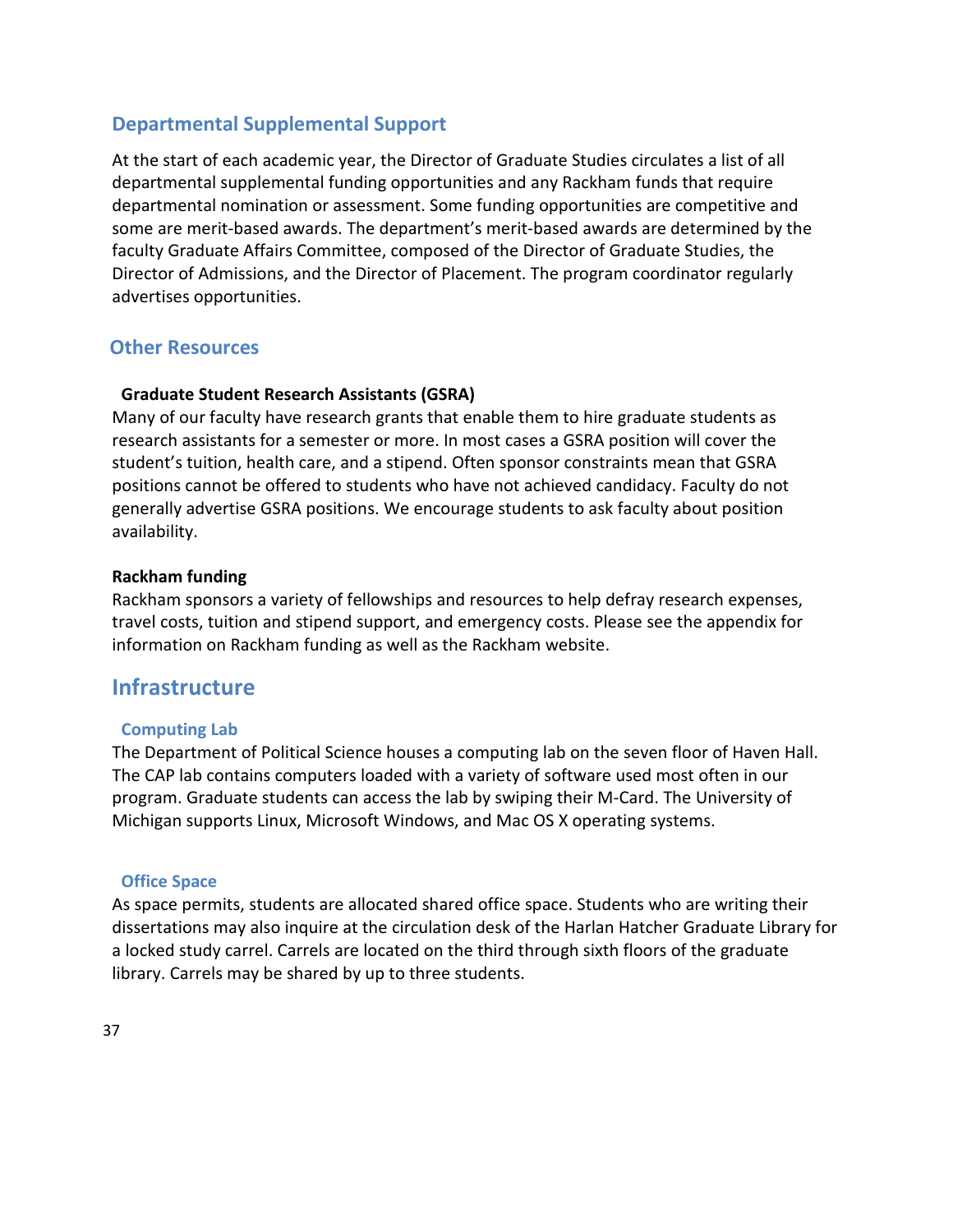#### **Student Files**

Student academic files are maintained in the Office of the Graduate Program Coordinator. Students are free to review their file. The academic file contains reports from all annual and preliminary exam assessments.

#### <span id="page-38-0"></span>**Counseling System**

#### *Director of Graduate Studies*

The director of graduate studies is available to students to provide advice and answer questions about the program.

#### *Initial Faculty Mentor*

The Director of Graduate Studies will assign each new student to an initial faculty member according to the student's research interests. The faculty mentor can give advice about course selection, professional development, and resources on campus. Students are free to change their faculty mentor at any time, but should let the graduate coordinator know of the change.

Ordinarily the faculty mentor will chair the student's first and second year assessments until the student chooses a dissertation advisor. Students should meet with their faculty mentor at least once per term to discuss their academic development.

#### *Dissertation Committee*

As the student progresses through the program and focuses individual research interests, the student will compose a dissertation committee. The dissertation advisor will assume the role of the student's primary mentor, but the student will find that periodic contact with other dissertation committee members will be useful.

#### *Discrimination and Harassment Counseling*

The Department of Political Science is committed to a climate of mutual respect. If any student has experienced discrimination or harassment in any form, there are resources available within the department as well as in multiple venues across campus. Students should feel free to contact the Faculty Allies for Diversity for advice and further resources.

#### *Rackham Resources*

The Rackham Graduate School offers a variety of resources to help students with the academic as well as non-academic aspects of being a graduate student. Resources include how to build an effective mentoring relationship with your advisor; dispute resolution; advice for those who have experienced harassment or discrimination; new parent accommodation; and health and wellness counseling. See the Rackham website for more information.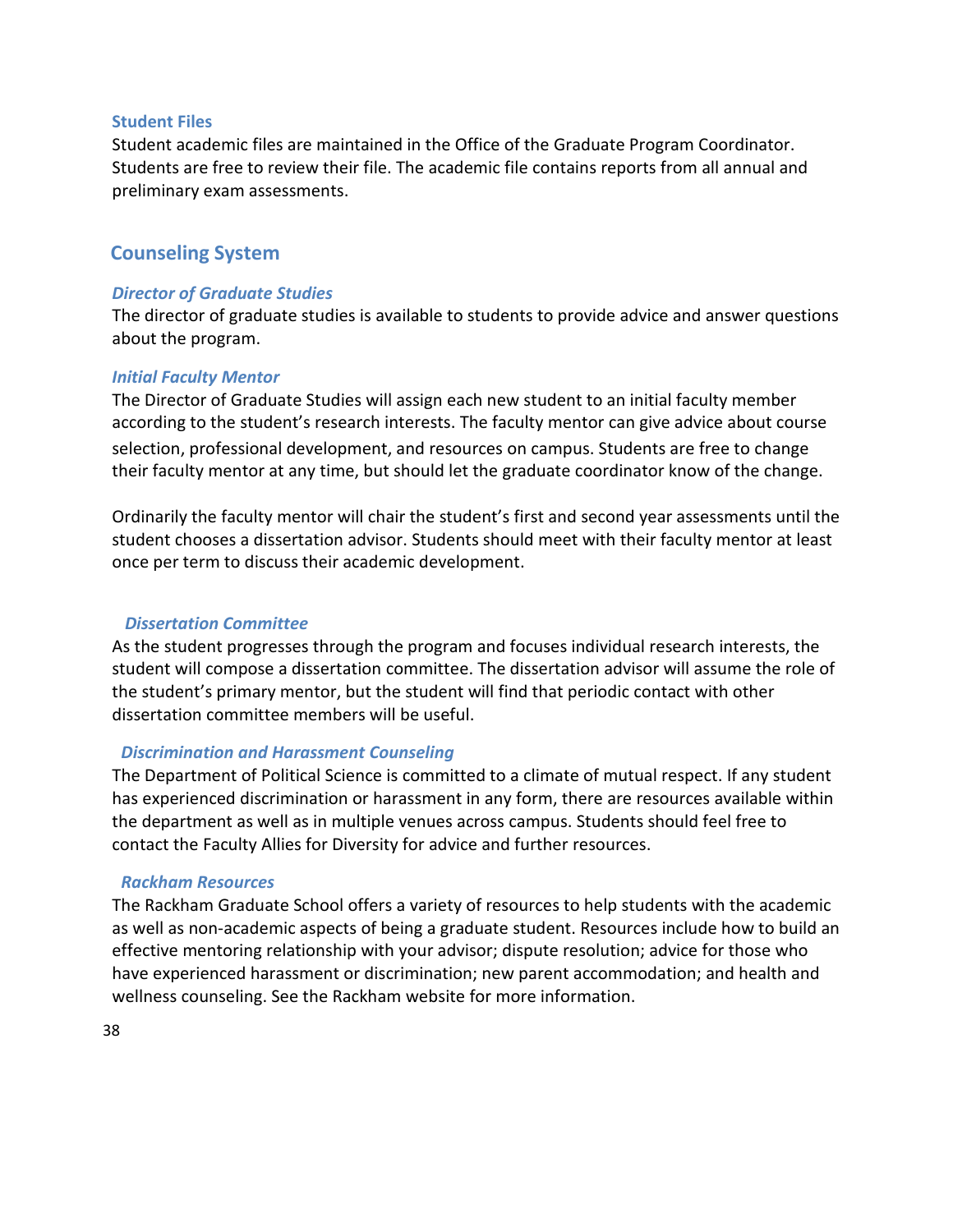# *Diversity, Equity, and Inclusion*

The University of Michigan supports its educational mission by fostering a community based on civility, dignity, diversity, inclusivity, education, freedom, honesty, and safety. Questions or concerns about diversity, equity, and inclusion within the department can be communicated directly in oral or written form to the Political Science faculty member(s) serving as our department's Rackham Faculty Diversity Ally (Ted Brader, thrader@umich.edu). Students may also seek confidential consultation with the following resources beyond the department:

# **Rackham Resolution Officer**

The [Rackham Resolution Officer](http://www.rackham.umich.edu/directory/resolution-officer) (currently Darlene Ray-Johnson) provides information about Rackham Graduate School and University policies and procedures, makes referrals, and offers resources when appropriate. She also provides a safe and confidential environment to discuss a wide range of academic and personal concerns, and advises students on matters related to emergencies, crisis situations, disputes, and student conduct violations. Graduate students can email [RackResolutionOfficer@umich.edu](https://mail.google.com/mail/?view=cm&fs=1&tf=1&to=RackResolutionOfficer@umich.edu) or call (734) 764-4400 to make an appointment with Darlene Ray-Johnson at Rackham (Room 1100).

▪ **Student Conflict Resolution**

The [Office of Student Conflict Resolution](https://oscr.umich.edu/) (OSCR) offers a spectrum of conflict resolution pathways that are educationally focused, student-driven, community owned, and restorative in nature, which are adaptable to meet the needs of individuals experiencing conflict. OSCR is located in the Student Activities Building (Suite 100).

# ▪ **Office of the Ombuds**

Th[e University Ombuds office](https://ombuds.umich.edu/) is a safe place where student questions, complaints, and concerns about the functioning of the University can be discussed confidentially. Rather than being an advocate for either side in a dispute, the Office of the Ombuds serves as an impartial advocate for fair and consistent treatment. Through informal dispute resolution services, resources, referrals, and discussion of available options, the work of the Ombuds office may supplement conflict resolution processes within the department. Students can call (734) 763-3545 or go to the Ombuds Office at 6015 Fleming Building.

Students may also wish to report concerns using [Campus Climate Support.](https://deanofstudents.umich.edu/campus-climate-support) The Campus Climate Support (CCS) staff is committed to providing support for those who may have been targets of or affected by campus climate concerns. CCS works to ensure that appropriate University resources and expertise are made available to anyone who feels they have been harmed or negatively impacted. Anyone who feels they have been affected by a campus climate concern is encouraged to make a report to CCS, so the University can offer assistance. CCS is not a disciplinary body, cannot impose discipline, and does not require participation in any aspect of CCS's work. CCS's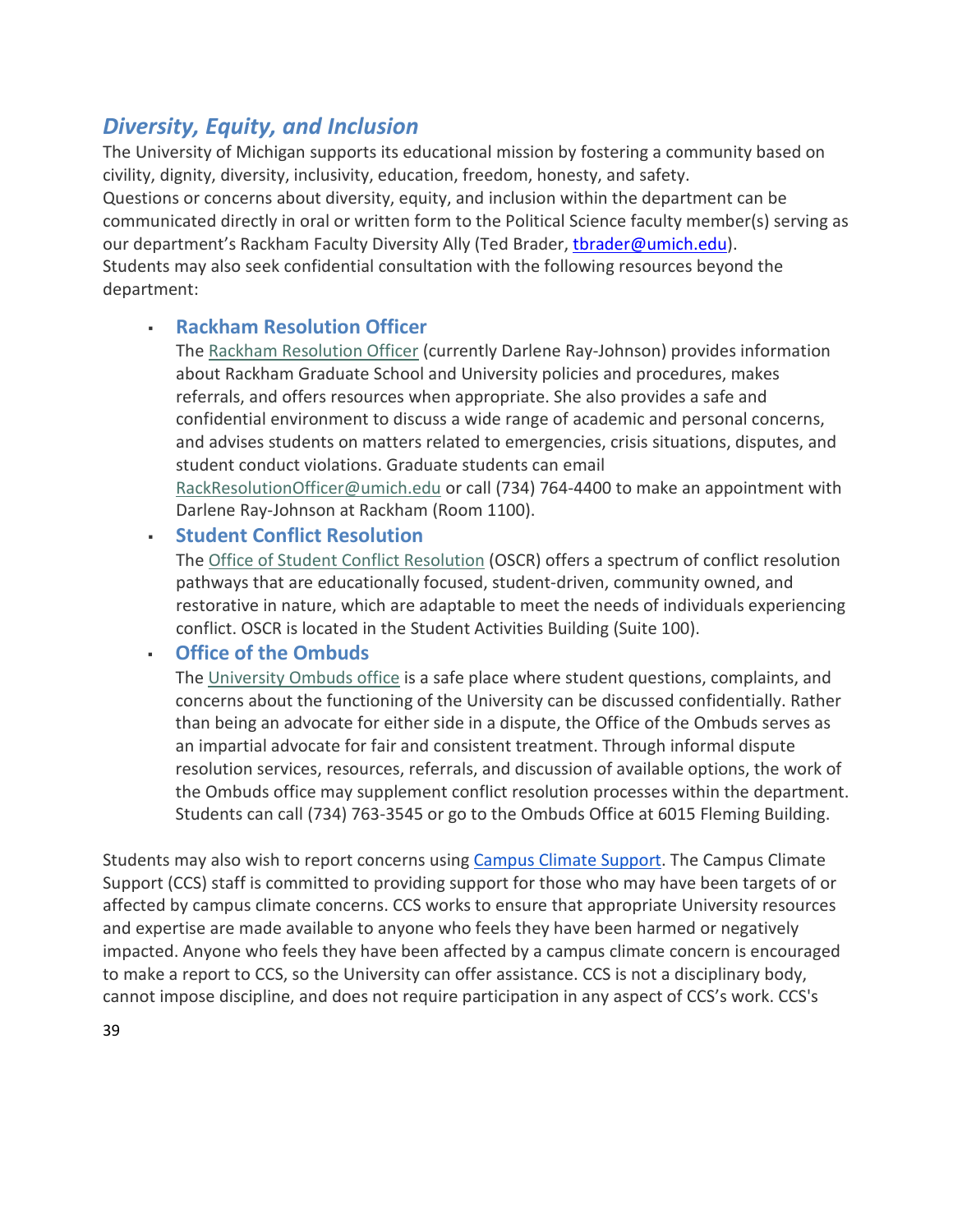purpose is to support students, faculty or staff connect to resources. The hope is that over time these efforts contribute to the maintenance of respect and understanding among members of the University community.

## **Sexual & Gender Based Misconduct & Other Forms of Interpersonal Violence**

The University is committed to providing a safe and non-discriminatory learning, living and working environment for all members of the university community, and does not discriminate on the basis of sex or gender in any of its education or employment programs or activities. The University has established Policy & Procedures on Student Sexual & Gender Based Misconduct & [Other Forms of Interpersonal Violence.](https://studentsexualmisconductpolicy.umich.edu/) Persons connected with the University who believe they have experienced discrimination, harassment, or retaliation may bring their concerns directly to the [Office of Institutional Equity\(](https://hr.umich.edu/working-u-m/workplace-improvement/office-institutional-equity)OIE). Please note, there is a distinction between making a report to OIE and seeking confidential assistance through confidential resources. Staff and faculty in administrative roles (in the Department of Political Science, this includes the Chief Administrator, Department Chair, Director of Graduate Studies, and Director of Undergraduate Studies) are designated "responsible employees" and therefore required to report concerns about possible misconduct to OIE. Resources available to students for confidential consultation (without reporting to OIE) include the [Rackham Resolution Officer,](http://www.rackham.umich.edu/directory/resolution-officer) the [Sexual Assault Prevention and](https://sapac.umich.edu/)  [Awareness Center](https://sapac.umich.edu/) (SAPAC), [Counseling and Psychological Services](https://caps.umich.edu/) (CAPS), and the University [Ombuds.](https://ombuds.umich.edu/)

## <span id="page-40-0"></span>**Job Placement Resources**

Each year a faculty member serves as the Director of Placement. The director of placement advises students on all aspects of the job market, including timing, preparation of the curriculum vitae, the cover letter, packet materials, and where to apply. Once a student is offered a job talk, the placement director can complement the dissertation advisor to give advice about the job talk. Students should contact the placement director in the winter or spring before they plan to go on the market.

The department also offers administrative support to students. A staff member will provide the student the information for creating an Interfolio account. The student will then be able to organize all of their letters and information in one place to send out to prospective jobs.

<span id="page-40-1"></span>Our program is designed to prepare students for a career as an academic political scientist, and most of our students pursue an academic position. However, the training that we offer prepares students for a variety of positions demanding well-developed analytical skills. Recent graduates have obtained positions at think tanks including the Rand Corporation and Brookings, as well as consulting firms.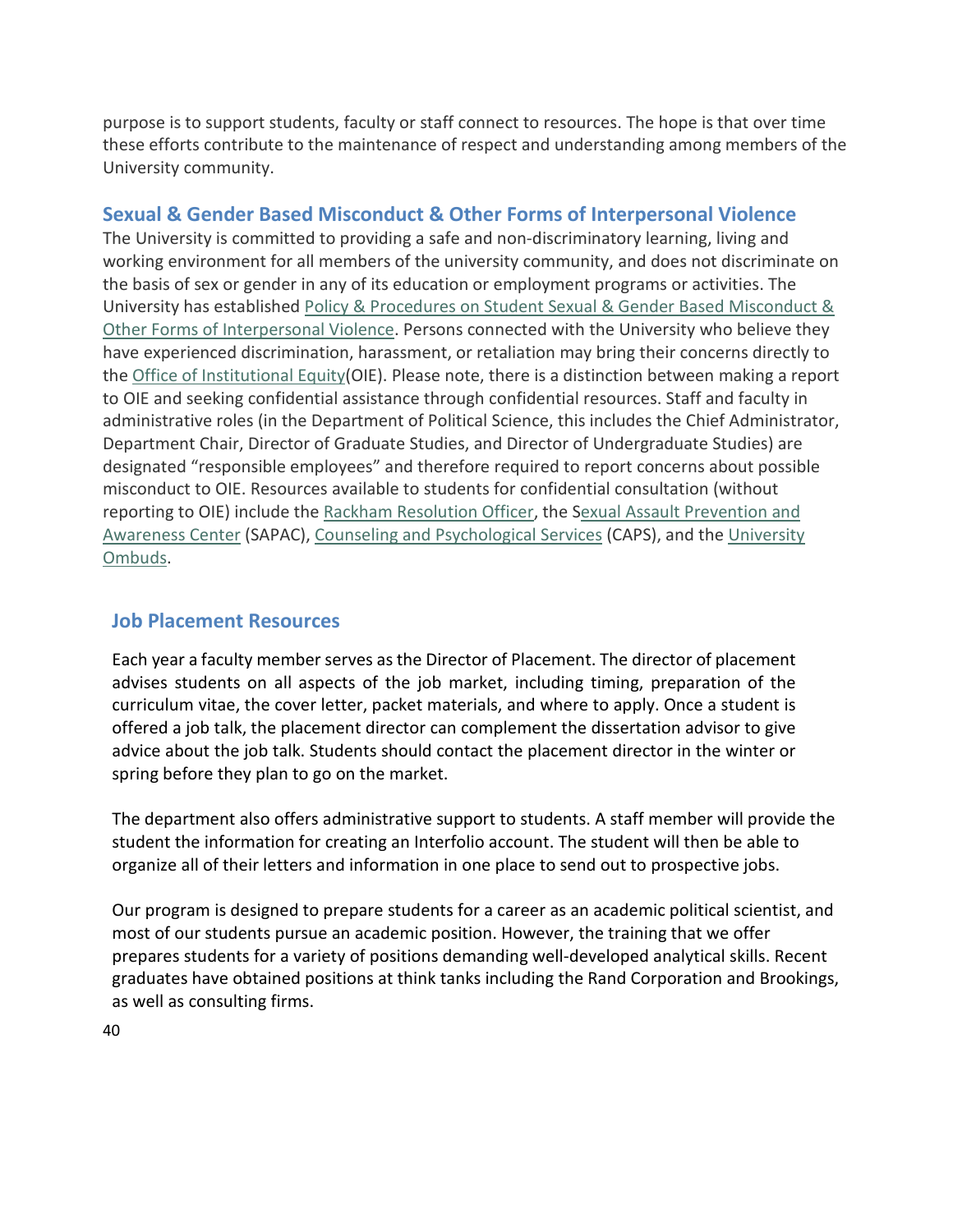## **International Student Resources**

The University of Michigan's International Center is dedicated to assisting international students with their transition to Michigan as well as aiding them while they complete their studies here. Visit their website at [http://www.internationalcenter.umich.edu](http://www.internationalcenter.umich.edu/) for more information.

# <span id="page-41-0"></span>**10. Workshops and Student Organizations**

# <span id="page-41-1"></span>**Research Workshops**

The department sponsors a number of formal workshops, and students often organize additional informal workshops. Some of the related workshops are:

Interdisciplinary Workshop on Comparative Politics (IWCP): This workshop consists of both student presentations and external speakers focusing on comparative politics broadly defined. IWCP is a Rackham Interdisciplinary Workshop that provides a platform for sharing and improving research projects that use a comparative approach to study the causes and effects of political and economic processes. It welcomes a wide range of approaches and topics, and emphasize works in progress. The goal is to constructively critique and improve the research of graduate students, and to also provide an opportunity to present, discuss, and meet prominent speakers. For the student sessions, participants read the presenter's paper/ chapter/ prospectus/ memo ahead of time, and then a graduate student and a faculty member each comment on the paper. For the external speakers, after the speaker's presentation and a broad discussion, the graduates students take out the speaker for lunch. IWCP usually meets in the Pre-Function Room on the 5th floor of Haven Hall on Fridays from 1:00-2:30. The default presentation format is to have 15 minute presentations followed by comments by two discussants and then comments from the audience. The [Call for Presenters](https://docs.google.com/forms/d/e/1FAIpQLSco-abHmqV6TCBoUealeBM4_-ERewAYj0MWgqj3rmVaSYaeww/viewform?usp=sf_link) is for graduate students, post-doctoral students, and faculty from all disciplines. Contact the organizers to request a slot as a presenter. Requests that cannot be accommodated this semester will be given preference for slots in the Winter semester. For more information, please contact the faculty coordinators (Allen Hicken [\(ahicken@umich.edu\)](mailto:ahicken@umich.edu) and Brian Min (brianmin@umich.edu)).

Interdisciplinary Seminar in Quantitative Methods (ISQM): The goal of the Interdisciplinary Seminar in Quantitative Methods is to provide an interdisciplinary environment where researchers can present and discuss cutting-edge research in quantitative methodology. The talks will be aimed at a broad audience, with more emphasis on conceptual than technical issues. The research presented will be varied, ranging from new methodological developments to applied empirical papers that use methodology in an innovative way. We welcome speakers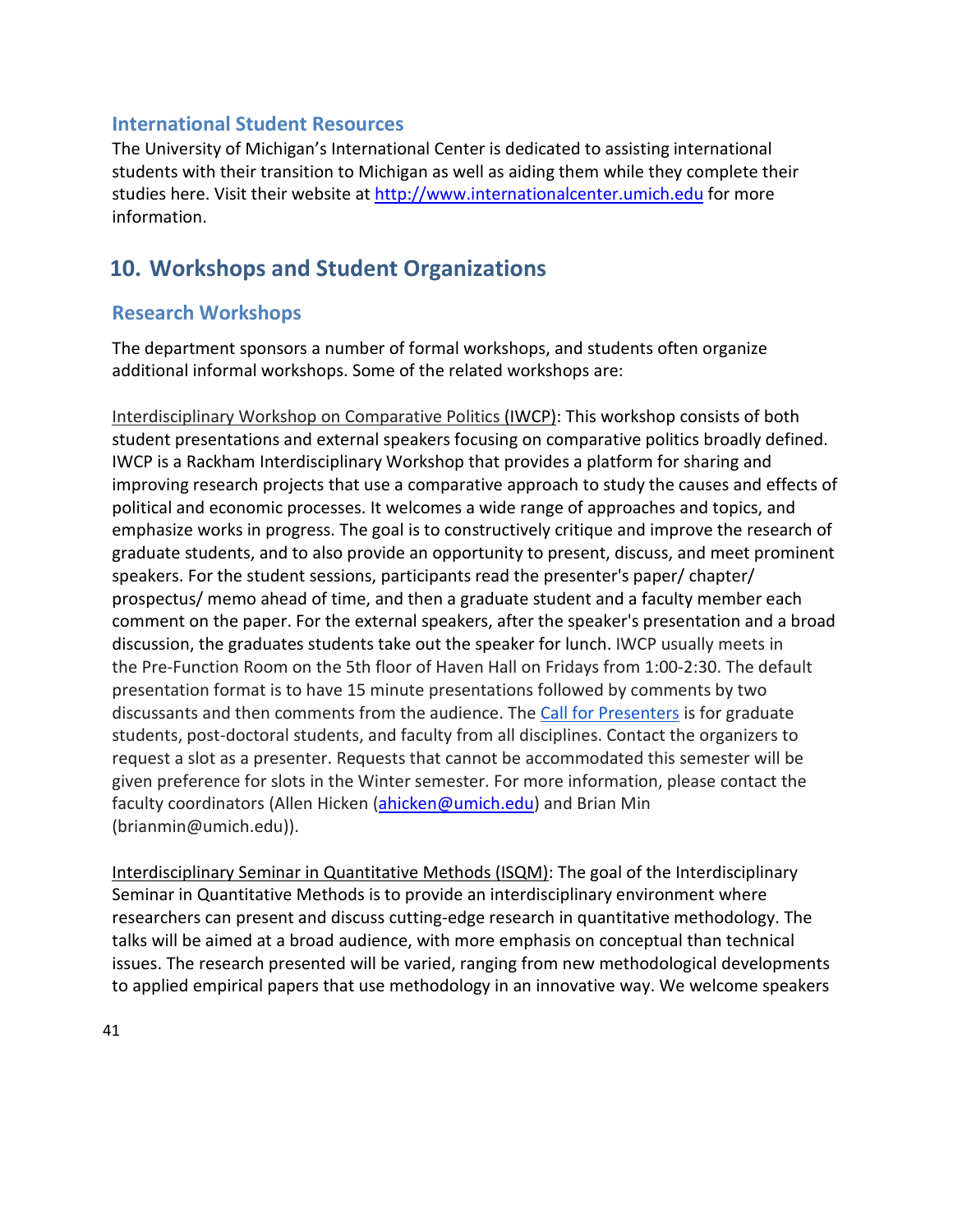and audiences from all subfields in the social, natural, and behavioral sciences. To be added to the ISQM email list please contact us at [isqm-subscribe@umich.edu. F](mailto:isqm-subscribe@umich.edu)or additional information, including the complete list of speakers, go t[o http://www.isr.umich.edu/cps/events/isqm/.](http://www.isr.umich.edu/cps/events/isqm/)

Interdisciplinary Workshop on American Politics (IWAP): IWAP consists of both student presentations and speakers focusing broadly on American Politics. This may take the format of discussing a student paper, work-in-progress, or idea or may involve guest speakers. You can contact the IWAP coordinators at [iwap.coordinators@umich.edu.](mailto:iwap.coordinators@umich.edu)

Political Economy Workshop: The Political Economy Workshop (PEW) is a weekly interdisciplinary research workshop and forum for discussion on research at the intersection of political science, economics and the other social sciences. PEW provides a space for presentation of work by doctoral students, faculty and outside speakers who study topics relevant to political science and economics. More details about the presentation schedule and contact information is available in the workshop's website, at [https://sites.google.com/a/umich.edu/political-economy-group/.](https://sites.google.com/a/umich.edu/political-economy-group/)

Political Theory Workshop: Political Theory Workshop will focus on any writing/research in the area of political theory (very broadly conceived, to include among other things, public law). The Political Theory Workshop typically meets to discuss pre-circulated papers (dissertation chapters, article drafts, conference presentations, etc.). The workshop opens with prepared comments from a designated discussant, followed by open conversation. Both faculty and students are welcome to present their work (if scheduling conflicts arise, priority is given to students). If you are interested in being added to the workshop email list, please contact Lisa Disch [\(ldisch@umich.edu\)](mailto:ldisch@umich.edu).

#### Conflict & Peace, Research & Development Workshop:

The Conflict & Peace, Research & Development (C&P, R&D or CPRD) group comprises individuals and activities broadly concerned with political conflict (e.g., genocide, civil war, human rights violation, terrorism, protest, torture, domestic spying and everyday resistance) and peace (e.g., community building, inter-group relations and negotiation). The range of topics is purposefully conceived in as encompassing a manner as possible. This is a Rackham Interdisciplinary Workshop. More information is available in the workshop's website: <http://cprd.weebly.com/>

<span id="page-42-0"></span>Other opportunities exist. Students are encouraged to attend at least one workshop regularly.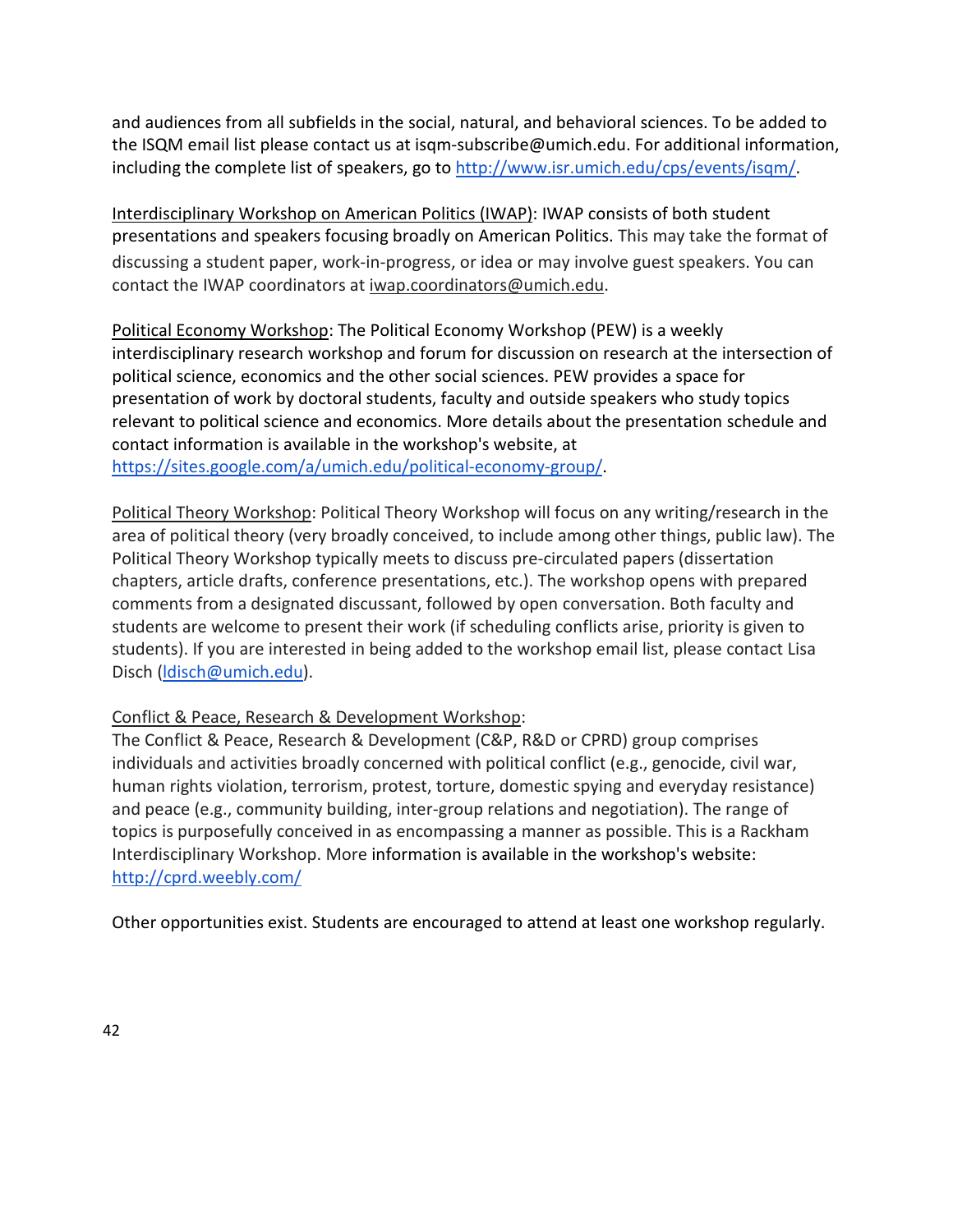# **Graduate Student Organizations**

#### **Graduate Association of Political Scientists (GAPS)**

The Graduate Association of Political Scientists (GAPS) advances the professional and social needs of the community of graduate students within the political science department. Its primary goals are to foster relationships among graduate students, faculty and staff and to provide an avenue through which the diverse needs of graduate students can be met. GAPS works with other student organizations to promote a department environment that encourages both a strong sense of community and, ultimately, professional success. Email: [gapspresidents@umich.edu](mailto:gapspresidents@umich.edu) 

#### **Professional Development Committee**

The Professional Development Committee is appointed by GAPS to organize workshops and other activities conducive to the professional development of political science students. The committee usually organizes several workshops annually. Programming often targets specific groups, such as through a dissertation prospectus workshop, making the most of subfield work, or how to spend the summer. At least once per year the committee hosts subfield lunches.

#### **Political Scientists of Color (PSOC)**

The purpose of Political Scientists of Color (PSOC) is to provide a network of political scientists – students and alumni – interested in creating and maintaining a supportive academic and professional environment in the University of Michigan regardless of race or ethnic background. PSOC also seeks to foster a sense of community among political science graduate students of color and to advocate for their concerns and interests to the Department of Political Science and the graduate student community at large. Email: [psoc-exec@umich.edu](mailto:psoc-exec@umich.edu)

#### **Women's Caucus**

The Political Science Women's Caucus is an important component of the political science graduate student community. The leadership of the Women's Caucus is looking forward to providing a social and intellectual space for graduate students. Our primary goals are to engage with departmental gender and climate issues and to provide a forum for students and faculty to discuss new research related to gender issues. Email: [polsciwomenscaucus@umich.edu](mailto:polsciwomenscaucus@umich.edu)

#### **Community of Queer Political Scientists (CQPS)**

CQPS is a newly formed group that meets to discuss various issues and to sponsor professional development. Each year, outside speakers are brought in to give talks and to meet with CQPS students about being LGBTQ in the discipline. Email: Mike Thompson-Brusstar [mrthomp@umich.edu](mailto:mrthomp@umich.edu)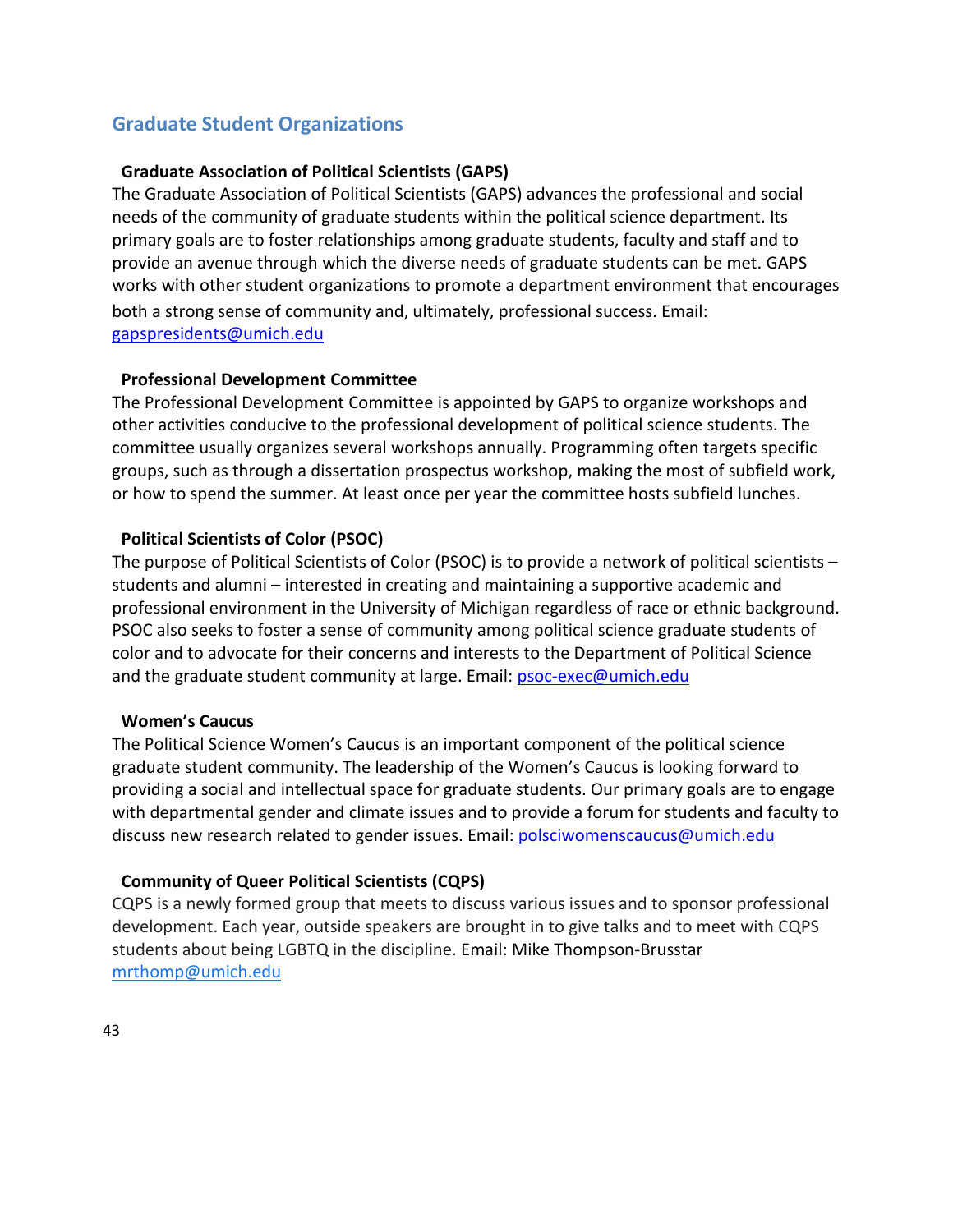#### **Graduate Employees Organization (GEO)**

Graduate student instructors and graduate student staff assistants are collectively represented by a labor union, the Graduate Employees Organization, or GEO. The GEO negotiates all GSI and GSSA contracts with the university. See [www.umgeo.org](http://www.umgeo.org/) for more information.

# <span id="page-44-0"></span>**11. History of Revisions**

This guide was significantly reorganized in July 2011 by Jenna Bednar. The content is consistent with the guide last revised in 2008 except that the current guide is updated to reflect Rackham's policy of continuous enrollment, to incorporate the preliminary exam requirements by subfield, and to make clear the master's degree requirements.

July 2012 (Bednar): minor language adjustments and clarification that new admissions with financial aid offers occur on-cycle only.

May 2013 (Bednar): (1) Reduced the departmental subfield coursework expectations: we recommend a minimum of four courses in the major and three courses in the first minor, down one course each from the previous recommendations. Subfields retain the right to require more courses in preparation for the preliminary exam. (2) Clarification of the student-designed first and second minor. (3) Added description of the joint, SIDP, and dual degree programs. (4) Clarification of the cognate and second minor course distribution swap.

July 2014 (Valentino): Changed the description of the Comparative prelim to reflect the new guidelines. Updated requirements for JD/MA in World Politics.

July 2015 (Disch): (1) Clarification of reinstatement process, adding initial recommendation from DGS prior to application with Rackham; (2) Methods subfield qualifying criteria updated to reflect new guidelines; (3) added description of guided Modes of Inquiry minor; (4) added Ten Term Rule to Rackham and University Policies.

July 2016: Major language changes throughout to reflect restructuring of the Graduate Program to eliminate the second minor requirement.

August 2017 (Disch): (1) Change to policy regarding penalty for failing to achieve candidacy to reflect GAC consensus that students should lose only their Fall Term funding; clarification of process for restoring funding and/or being dismissed from the program; (2) American Politics subfield preliminary exam criteria updated to reflect new curriculum and guidelines; (3) clarification of July 1 deadline for achieving candidacy.

August 2018: Updated new administration (GAC membership); updates to Theory pre-lims; clarification that prospectus defense requires a minimum of 3 out of 4 members of dissertation committee; non UM faculty members are considered "special member" and require a CV and memo. Banking 4 or 8 credits,